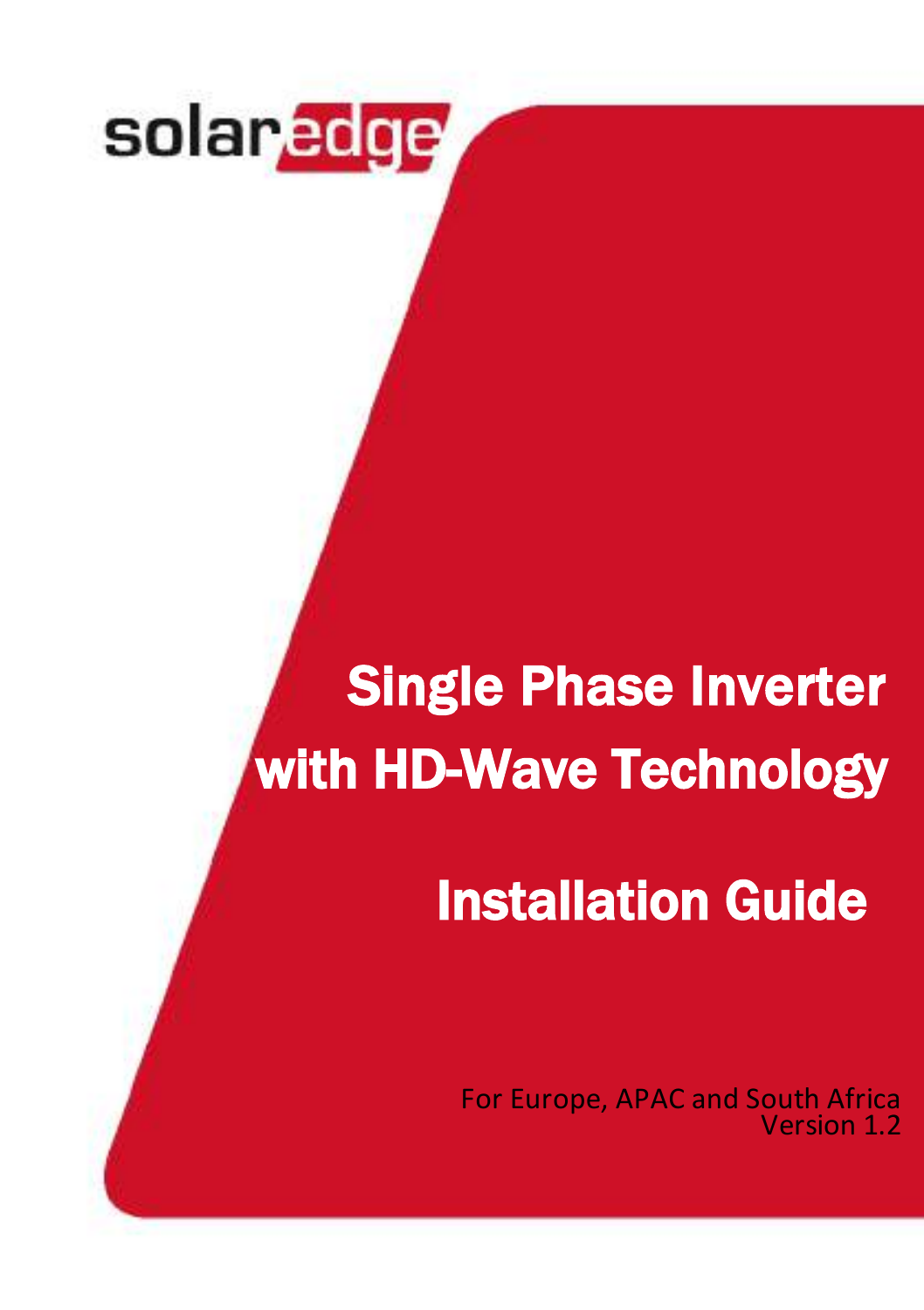### <span id="page-1-1"></span><span id="page-1-0"></span>**Disclaimers**

### Important Notice

Copyright © SolarEdge Inc. All rights reserved.

No part of this document may be reproduced, stored in a retrieval system or transmitted, in any form or by any means, electronic, mechanical, photographic, magnetic or otherwise, without the prior written permission of SolarEdge Inc.

The material furnished in this document is believed to be accurate and reliable. However, SolarEdge assumes no responsibility for the use of this material. SolarEdge reserves the right to make changes to the material at any time and without notice. You may refer to the SolarEdge web site ([www.solaredge.com\)](http://www.solaredge.com/) for the most updated version.

All company and brand products and service names are trademarks or registered trademarks of their respective holders.

Patent marking notice: see<http://www.solaredge.com/patent>

The general terms and conditions of delivery of SolarEdge shall apply.

The content of these documents is continually reviewed and amended, where necessary. However, discrepancies cannot be excluded. No guarantee is made for the completeness of these documents.

The images contained in this document are for illustrative purposes only and may vary depending on product models.

### Emission Compliance

This equipment has been tested and found to comply with the limits applied by the local regulations.

These limits are designed to provide reasonable protection against harmful interference in a residential installation. This equipment generates, uses and can radiate radio frequency energy and, if not installed and used in accordance with the instructions, may cause harmful interference to radio communications. However, there is no guarantee that interference will not occur in a particular installation. If this equipment does cause harmful interference to radio or television reception, which can be determined by turning the equipment off and on, you are encouraged to try to correct the interference by one or more of the following measures:

- Reorient or relocate the receiving antenna.
- <sup>l</sup> Increase the separation between the equipment and the receiver.
- <sup>l</sup> Connect the equipment into an outlet on a circuit different from that to which the receiver is connected.
- Consult the dealer or an experienced radio/TV technician for help.

Changes or modifications not expressly approved by the party responsible for compliance may void the user's authority to operate the equipment.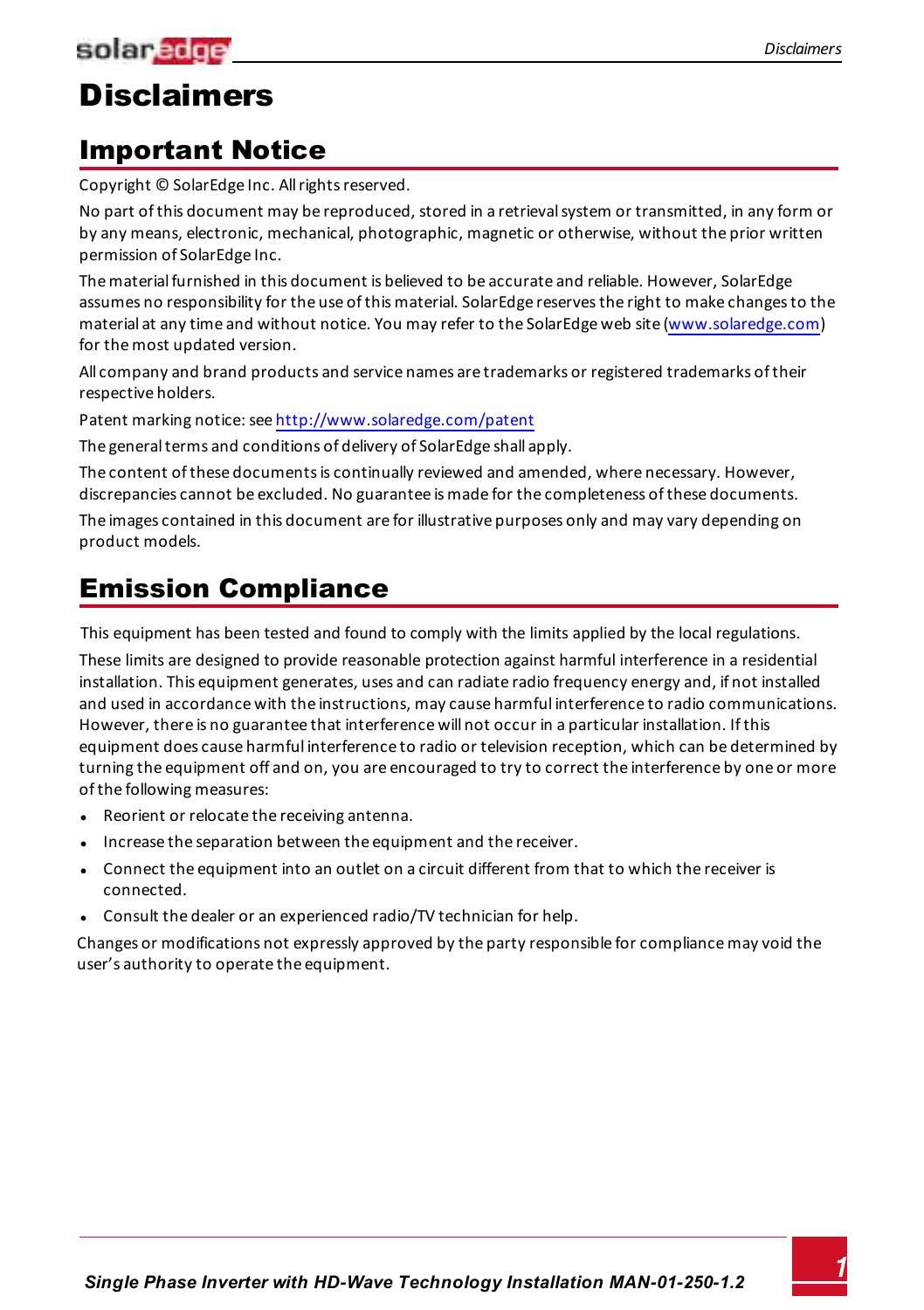

### <span id="page-2-1"></span><span id="page-2-0"></span>Revision History

### Version 1.2 (July 2018)

- Update of product names
- <sup>l</sup> Recommendation to mount the power optimizer in a location protected from direct sunlight
- <sup>l</sup> DC Safety Unit bracket has 3 mounting holes
- <sup>l</sup> Update regarding use of extension cables in power optimizer installation guidelines
- Addition of caution installation in saline environment
- <sup>l</sup> Recommendation to mount the power optimizer in a location protected from direct sunlight
- Addition of possibility to use compatible connectors from third-party manufacturers
- <sup>l</sup> Power optimizer clearance no clearance is required on the mounting bracket side
- <sup>l</sup> Addition of reference to troubleshooting undetected devices application note
- <sup>l</sup> Torque for grounding using the equipment grounding bus-bar: 3.4 N\*M / 30 lb-in
- <sup>l</sup> Setup mode: To use the LCD buttons when the inverter cover is removed, touch the white dots on the LCD button frames.
- Removed Ferrite bead on AC wires
- Addition of link to the Designer web page
- Updated warning about sealing unused power optimizer input connectors
- Output safe voltage is 1V (±0.1V)
- Addition of mounting bracket type 2
- <span id="page-2-2"></span><sup>l</sup> Mechanical specifications: Addition of inverter models (10kW and 11.4kW)

### Version 1.1 (June 2016)

- Updated the Safety section:
	- o New warning: The Safety Switch meets all requirements for a code-compliant installation of this system. The DC Disconnect Switch disconnects both the positive and negative conductors.
	- o New important safety feature information for inverters with automatic rapid shutdown(PVRSS)
- Overview section updated (system image, additional safety voltage initiator: Rapid Shutdown (PVRSS))
- In Supported AC Grids, added: Ground connection is required for all grids
- In Power Optimizer Installation chapter:
	- o Removed reference to racking models and their grounding methods
	- o Removed mentioning of tracker
- In inverter Installation chapter:
	- o In Inverter Interfaces updated ON/OFF switch description, added warning regarding PVRSS
	- o Added a caution about not altering the DC Safety Unit enclosure: SolarEdge does not permit opening or puncturing the Safety Switch in any location other than the pre-defined drill guide locations, or otherwise altering the construction of the enclosure, as this may compromise safety and will void the warranty.
- Connection to/from the Safety Switch:
	- $\circ$  AC grounding to bus-bar instead of terminal block updated instructions and Safety Switch image
	- o String fusing requirement note updated: Fuses needed for 4 strings or more (instead of 3).
	- o Added conduit sealing requirement
- In Commissioning chapter:

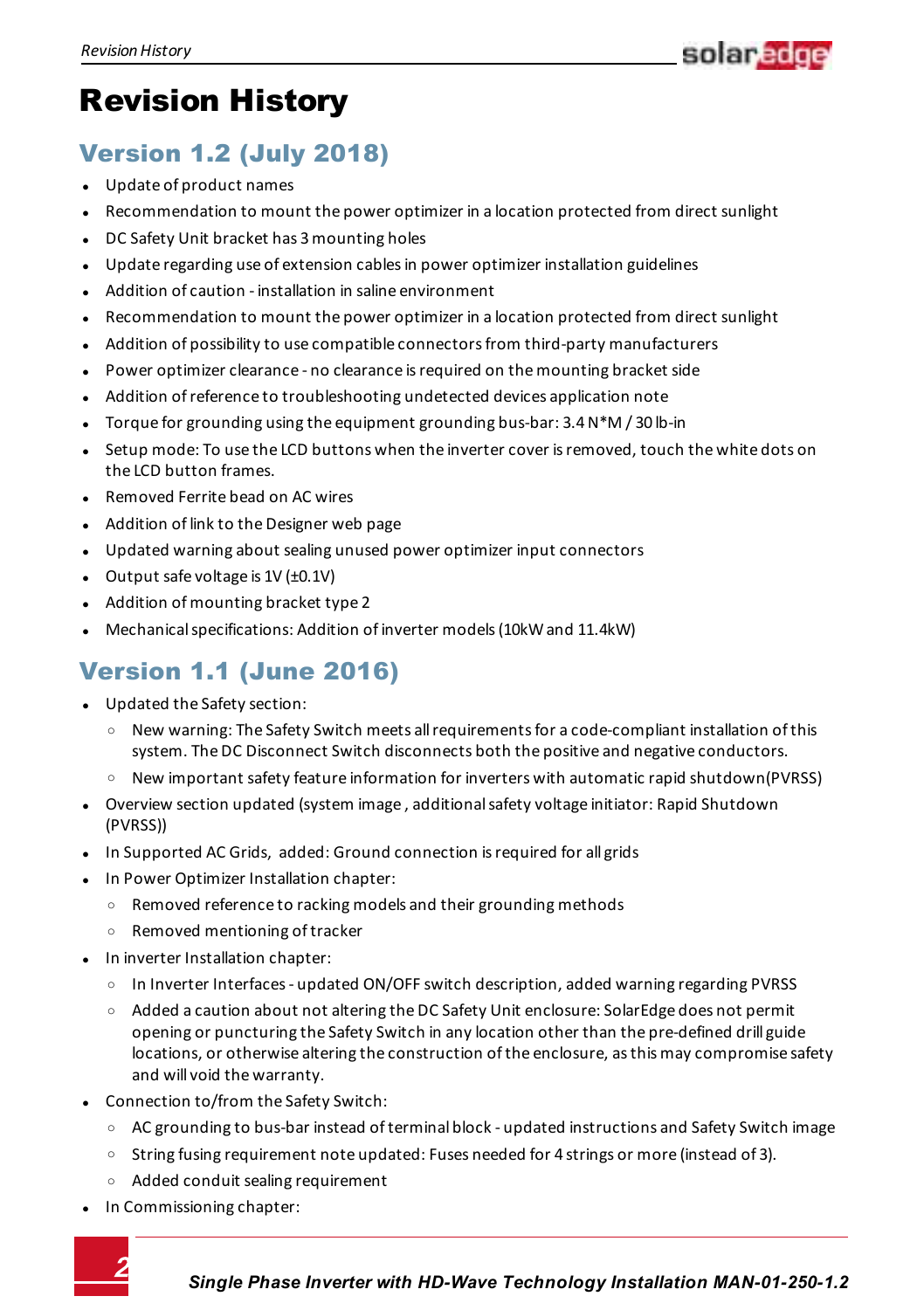### solar.adge

- o Updated the activation sequence
- o Removed RS232 reference
- Rapid shutdown (PVRSS):
	- o Added important safety information notes and warnings
	- o For a compliant PV Rapid Shutdown installation, use no more than 30 optimizers per string.
	- $\circ$  Enabling PVRSS from the inverter menu is only required if the installed optimizers were manufactured before 2015, otherwise it is enabled by default.
	- o Added testing PVRSS functionality after pairing
- In Configuration Menu Options:
	- o Communication section:
		- Removed RS232 Conf
		- Added GSM Conf
	- o Power Control section:
		- Removed Phase Balance link and info
		- $\blacksquare$  Added link to P(Q) diagram application note
	- o Maintenance section:
		- n Added links to application notes (Upgrading the inverter using SD card; Isolation fault troubleshooting; Arc fault detection)
		- Removed Optimizer Conf
- **.** Status Screens updates:
	- Meter status screen added Power and Energy lines
	- Telemetry status screen updated
	- **.** GSM status screen new
- <sup>l</sup> Communication options updated
- Inverter cover removal sequence updated
- Added link to Arc Detection application note
- Troubleshooting:
	- o Error codes moved to a separate document. A link was added to the manual.
	- o Slave Detect and Slave List updated
- <sup>l</sup> Updated the technical specification document
- <span id="page-3-0"></span>Removed Inverter Arc Detection and Interruption appendix

### Version 1.0 (Sept. 2016)

Initial release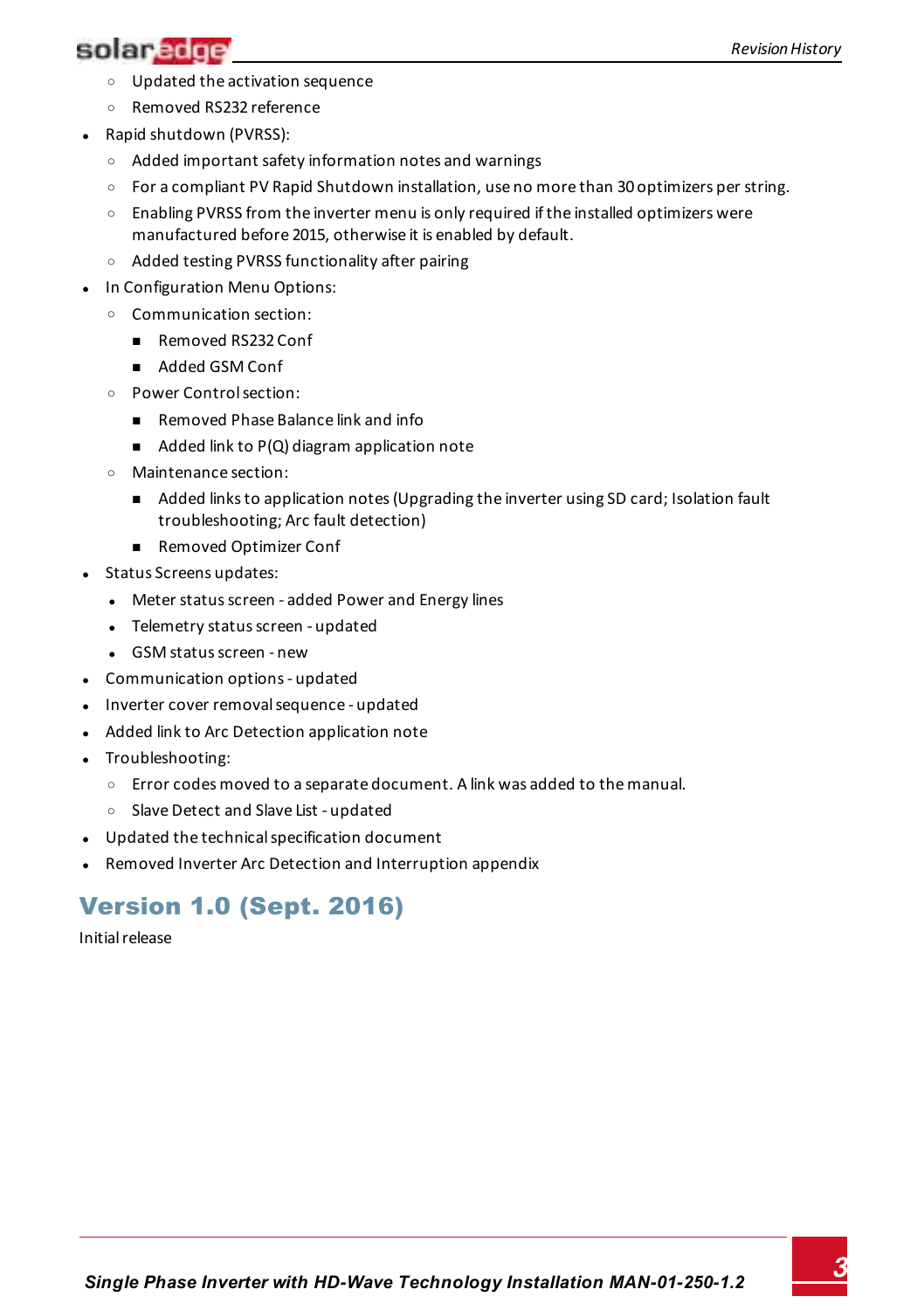

### <span id="page-4-0"></span>Support and Contact Information

If you have technical problems concerning SolarEdge products, please contact us:

| Country                     | <b>Phone</b>  | E-Mail                      |
|-----------------------------|---------------|-----------------------------|
| Australia (+61)             | 1800 465 567  | support@solaredge.net.au    |
| APAC (Asia Pacific)(+972)   | 073 240 3118  | support-asia@solaredge.com  |
| Belgium (+32)               | 0800-76633    | support@solaredge.be        |
| Netherlands (+31)           | 0800-7105     | support@solaredge.nl        |
| China (+86)                 | 21 6212 5536  | support_china@solaredge.com |
| DACH & Rest of Europe (+49) | 089 454 59730 | support@solaredge.de        |
| France $(+33)$              | 0800 917410   | support@solaredge.fr        |
| Italy $(+39)$               | 0422 053700   | support@solaredge.it        |
| Japan (+81)                 | 03 6262 1223  | support@solaredge.jp        |
| New Zealand (+64)           | 0800 144 875  | support@solaredge.net.au    |
| $US & Canada (+1)$          | 510 498 3200  | ussupport@solaredge.com     |
| United Kingdom (+44)        | 0800 028 1183 | support-uk@solaredge.com    |
| Greece (+49)                | 89 454 59730  |                             |
| Israel $(+972)$             | 073 240 3122  |                             |
| Middle East & Africa (+972) | 073 240 3118  |                             |
| South Africa (+27)          | 0800 982 659  | support@solaredge.com       |
| Turkey (+90)                | 216 706 1929  |                             |
| Worldwide (+972)            | 073 240 3118  |                             |

Before contact, make sure to have the following information at hand:

- Model and serial number of the product in question.
- The error indicated on the LCD screen or on the monitoring platform or by the LED, if there is such an indication.
- System configuration information, including the type and number of modules connected and the number and length of strings.
- The communication method to the SolarEdge server, if the site is connected.
- The inverter software version as appears in the ID status screen.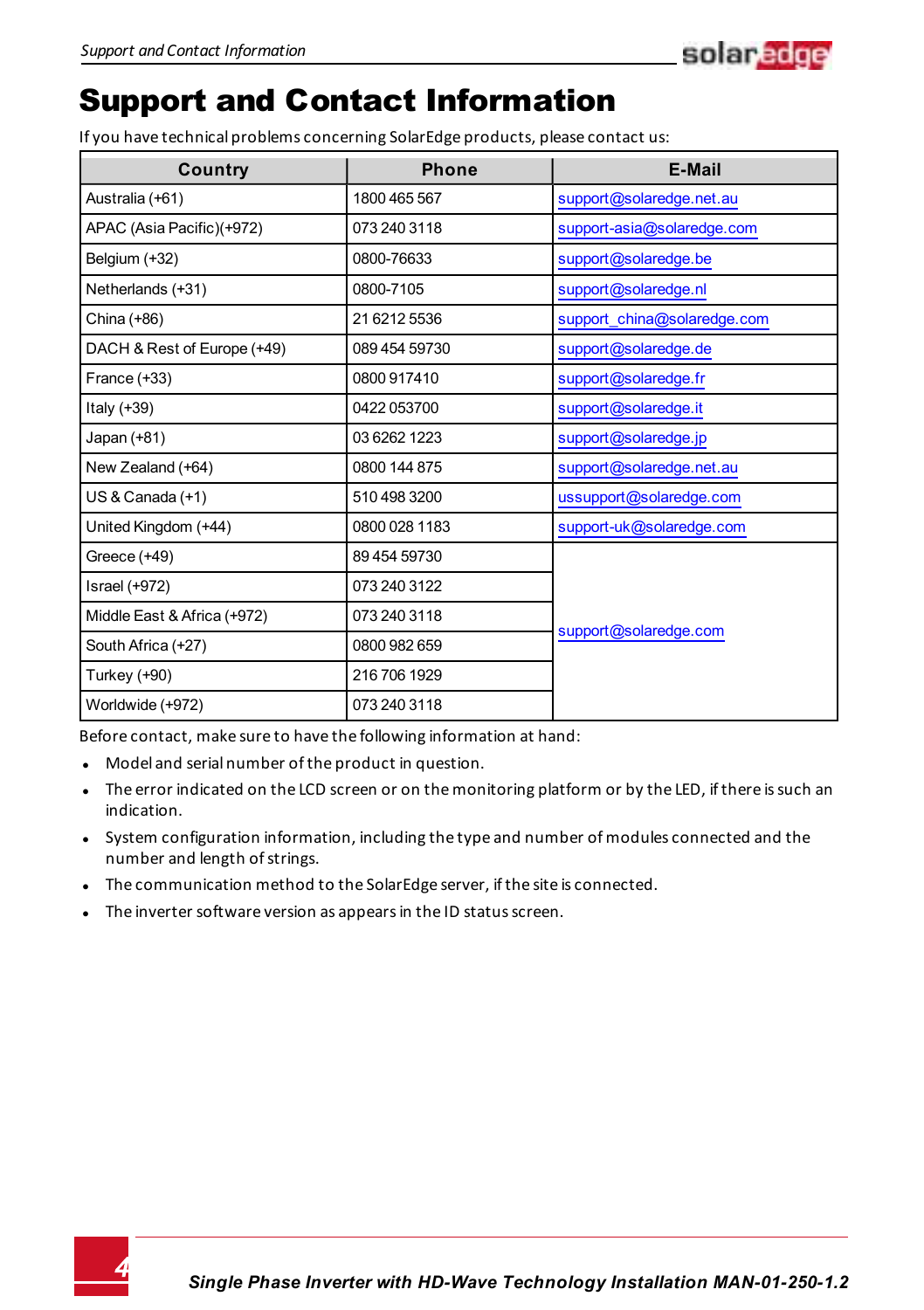<span id="page-5-0"></span>

### **Contents**

|                                                                  | $\mathbf{1}$   |
|------------------------------------------------------------------|----------------|
|                                                                  |                |
|                                                                  |                |
|                                                                  | $\overline{2}$ |
|                                                                  | 2              |
|                                                                  |                |
|                                                                  |                |
|                                                                  | 5              |
|                                                                  | 8              |
|                                                                  | 8              |
|                                                                  |                |
| Chapter 1: Introducing the SolarEdge Power Harvesting System  11 |                |
|                                                                  |                |
|                                                                  |                |
|                                                                  |                |
|                                                                  |                |
|                                                                  |                |
|                                                                  |                |
|                                                                  |                |
|                                                                  |                |
|                                                                  |                |
|                                                                  |                |
|                                                                  |                |
|                                                                  |                |
|                                                                  |                |
|                                                                  |                |
|                                                                  |                |
|                                                                  |                |
|                                                                  |                |
|                                                                  |                |
|                                                                  |                |
|                                                                  |                |
|                                                                  |                |
|                                                                  |                |
|                                                                  |                |
|                                                                  |                |
|                                                                  |                |
|                                                                  |                |
|                                                                  |                |
|                                                                  |                |
|                                                                  |                |
|                                                                  |                |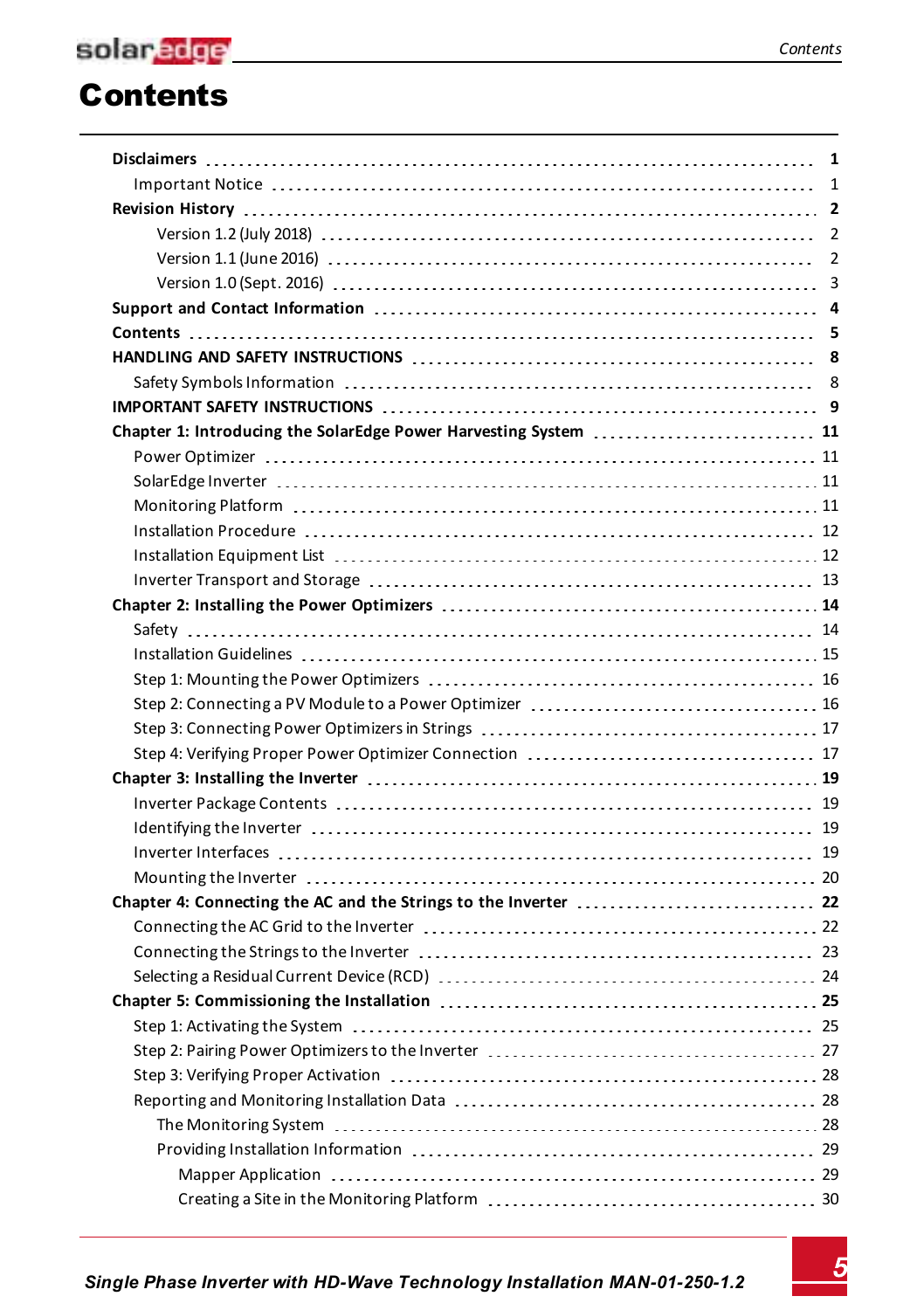| 42 |
|----|
|    |
|    |
|    |
|    |
|    |
|    |
|    |
|    |
|    |
|    |
|    |
|    |
|    |
|    |
|    |
|    |
|    |
|    |
|    |
|    |
|    |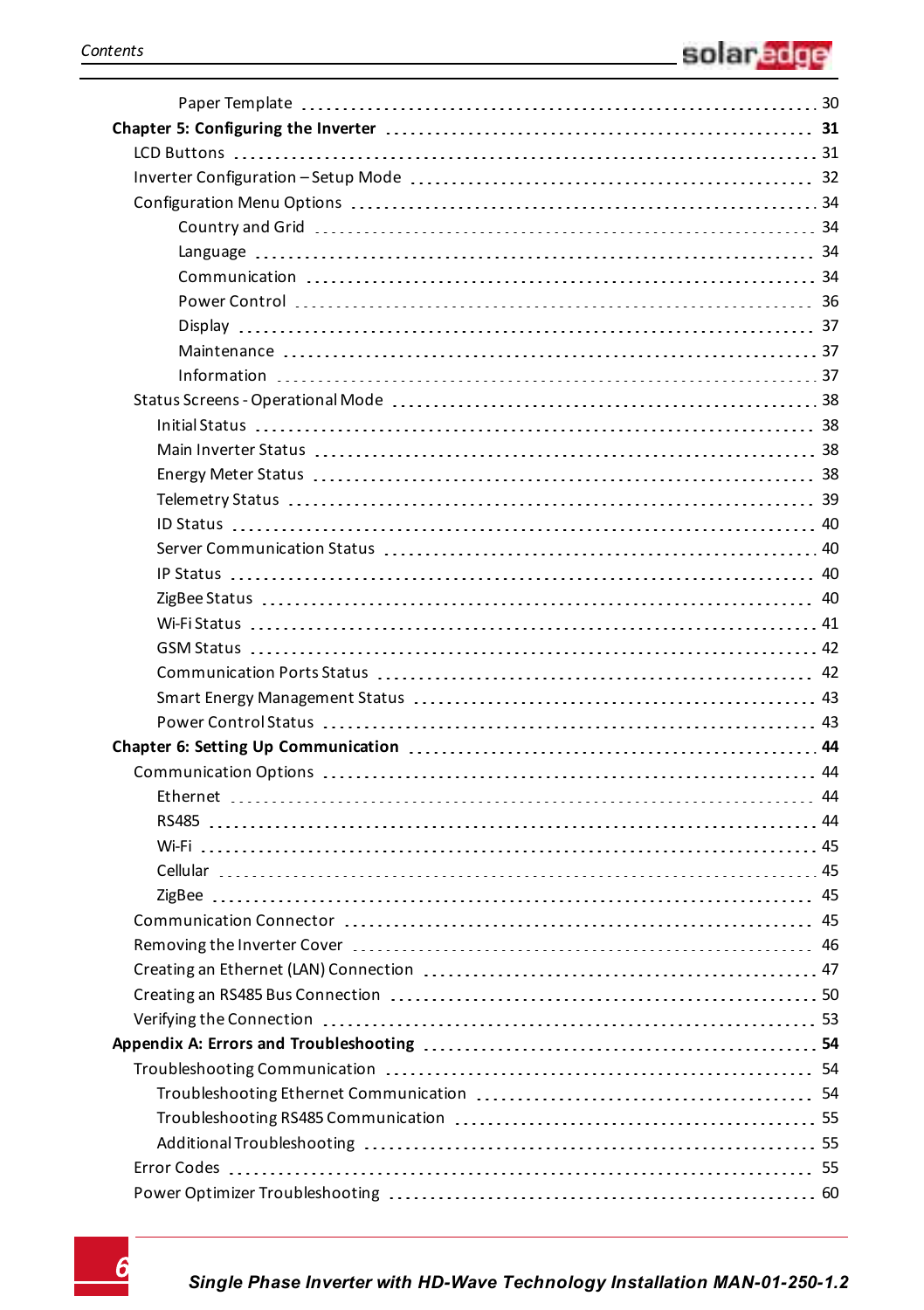### solar <mark>êdge</mark>

| Single Phase Inverter with HD-Wave Technology Technical Specifications 68 |  |
|---------------------------------------------------------------------------|--|

<u> 1980 - Johann Barbara, martxa amerikan per</u>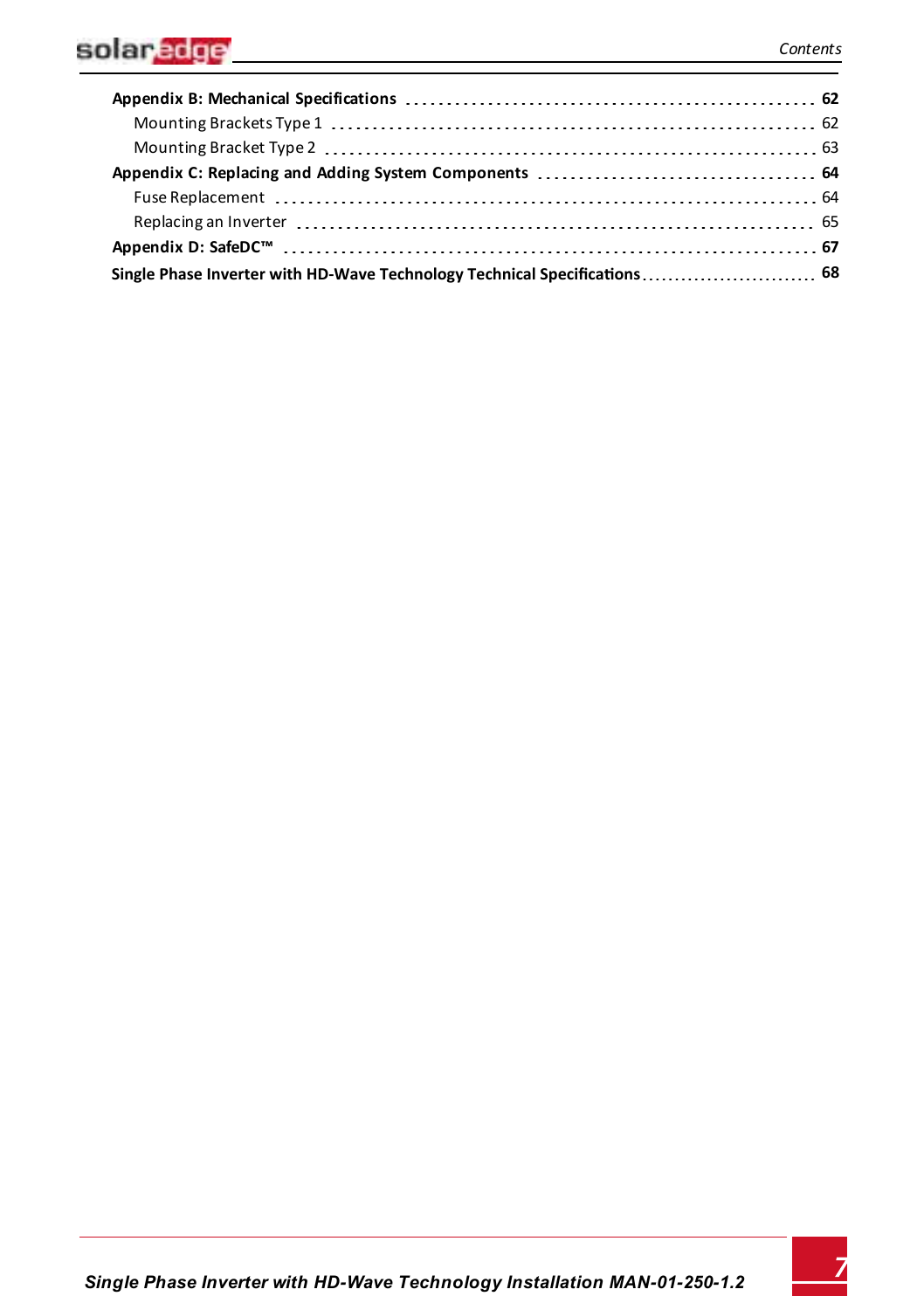

### <span id="page-8-0"></span>HANDLING AND SAFETY INSTRUCTIONS

<span id="page-8-1"></span>During installation, testing and inspection, adherence to all the handling and safety instructions is mandatory. **Failure to do so may result in injury or loss of life and damage to the equipment.**

### Safety Symbols Information

The following safety symbols are used in this document. Familiarize yourself with the symbols and their meaning before installing or operating the system.

#### WARNING!

Denotes a hazard. It calls attention to a procedure that, if not correctly performed or adhered to, could result in **injury or loss of life**. Do not proceed beyond a warning note until the indicated conditions are fully understood and met.

#### CAUTION!

Denotes a hazard. It calls attention to a procedure that, if not correctly performed or adhered to, could result in **damage or destruction of the product**. Do not proceed beyond a caution sign until the indicated conditions are fully understood and met.



#### NOTE

Denotes additional information about the current subject.



#### IMPORTANT SAFETY FEATURE

Denotes information about safety issues.

Disposal requirements under the Waste Electrical and Electronic Equipment (WEEE) regulations:



#### NOTE

Discard this product according to local regulations or send it back to SolarEdge.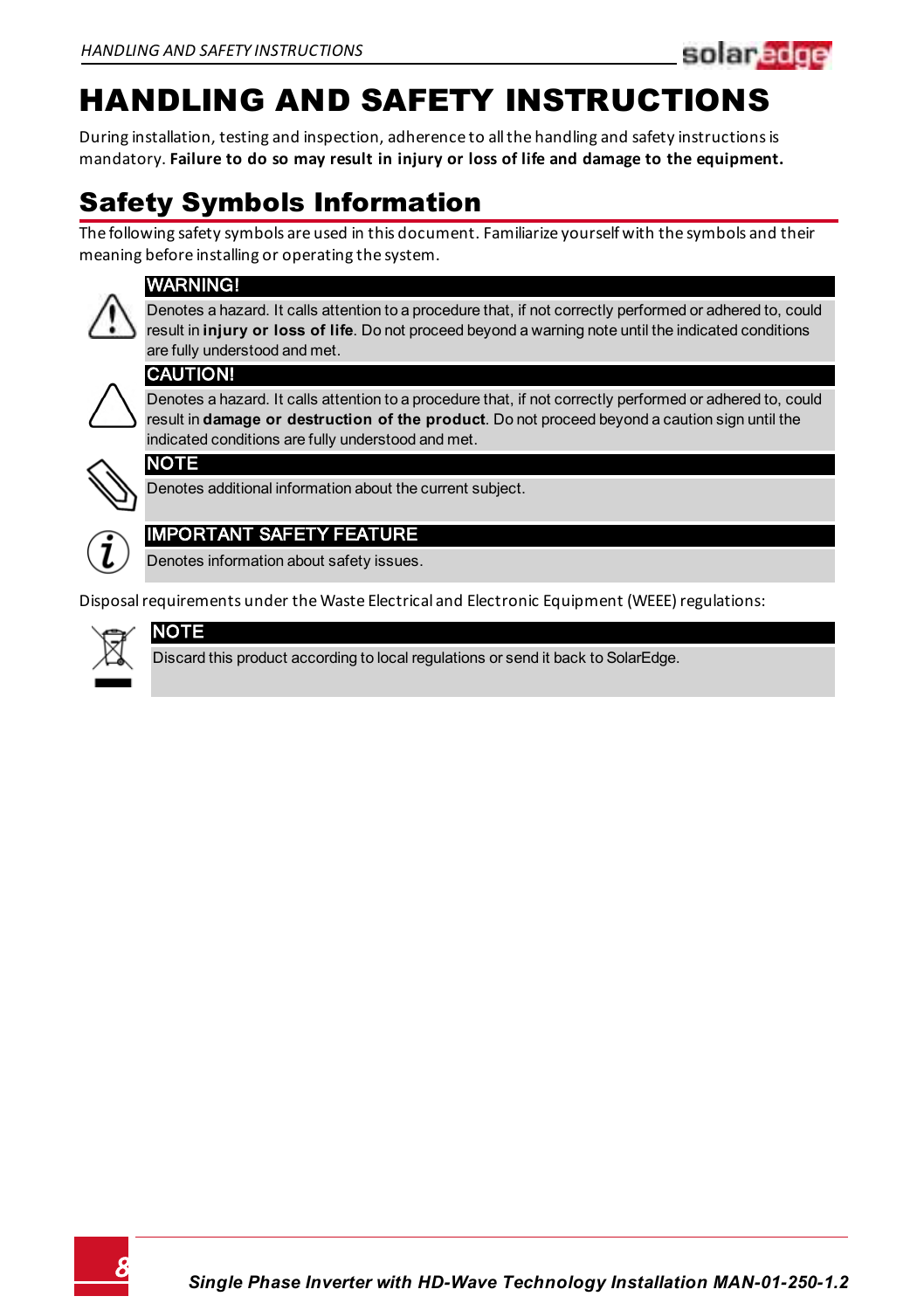<span id="page-9-0"></span>

### IMPORTANT SAFETY INSTRUCTIONS

#### SAVE THESE INSTRUCTIONS

#### WARNING!

The inverter cover must be opened only after shutting off the inverter ON/OFF switch located at the bottom of the inverter. This disables the DC voltage inside the inverter. Wait five minutes before opening the cover. Otherwise, there is a risk of electric shock from energy stored in the capacitors.





#### WARNING!

Before operating the inverter, ensure that the inverter AC power cable and wall outlet are grounded properly. This product must be connected to a grounded, metal, permanent wiring system, or an equipment-grounding conductor must be run with the circuit conductors and connected to the equipment grounding terminal or lead on the product.



#### WARNING!

Opening the inverter and repairing or testing under power must be performed only by qualified service personnel familiar with this inverter.



#### WARNING!

Do not touch the PV panels or any rail system connected when the inverter switch is ON, unless grounded.



SafeDC complies with IEC60947-3 when installing the system with a worst case SafeDC voltage (under fault conditions) < 120V.



#### The worst case voltage is defined as: Voc,max+ (String Length-1)\*1V, where:

- <sup>l</sup> Voc,max = Maximum Voc (at lowest temperature) of the PV module in the string (for a string with multiple module models, use the max value)
- **.** String Length = number of power optimizers in the string



#### CAUTION!

This unit must be operated according to the technical specification datasheet provided with the unit.



#### CAUTION!

HEAVY OBJECT. To avoid muscle strain or back injury, use proper lifting techniques, and if required - a lifting aid.



#### **NOTE**

Use PV modules rated according to IEC 61730 class A.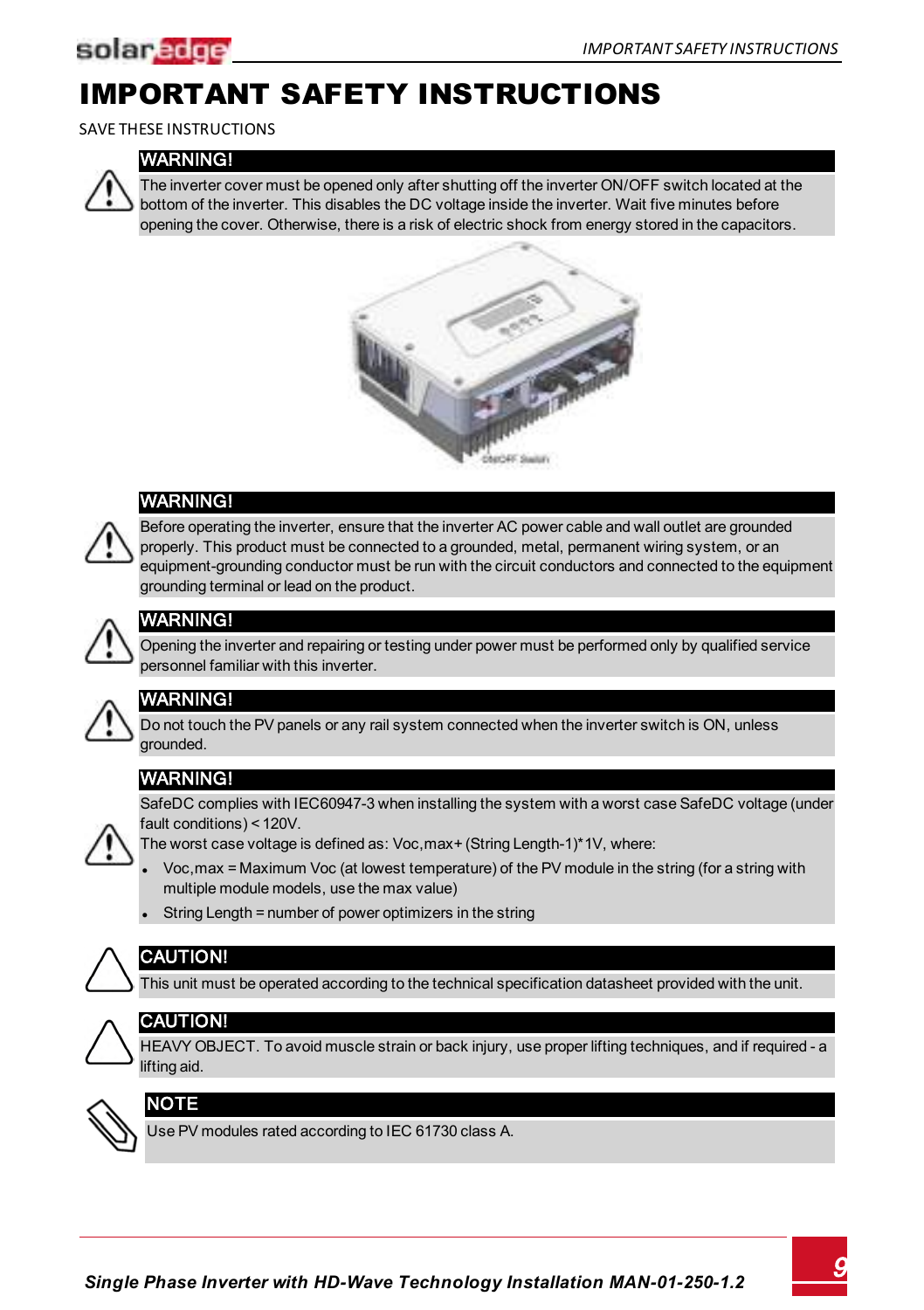



**NOTE** 

The symbol  $\bigcirc$  appears at grounding points on the SolarEdge equipment. This symbol is also used in

#### this manual.

#### **NOTE**



A SolarEdge inverter may be installed in a site with a generator, however must not operate at the same time as the generator. Operating an inverter and a generator simultaneously will void the warranty. SolarEdge requires installing a physical or electronic interlock, which will prevent the generator and inverter from operating simultaneously. Interlock procurement, installation, maintenance and support are the responsibility of the installer. Damage to the inverter due to incorrect interlock installation or use of an interlock that is incompatible with the SolarEdge system will render the SolarEdge warranty invalid.

### **NOTE**

The following warning symbols appear on the inverter warning label:



Risk of electric shock

Risk of electric shock from energy stored in the capacitor. Do not remove cover until 5 minutes after disconnecting all sources of supply. zetucik



Hot surface – To reduce the risk of burns, do not touch.

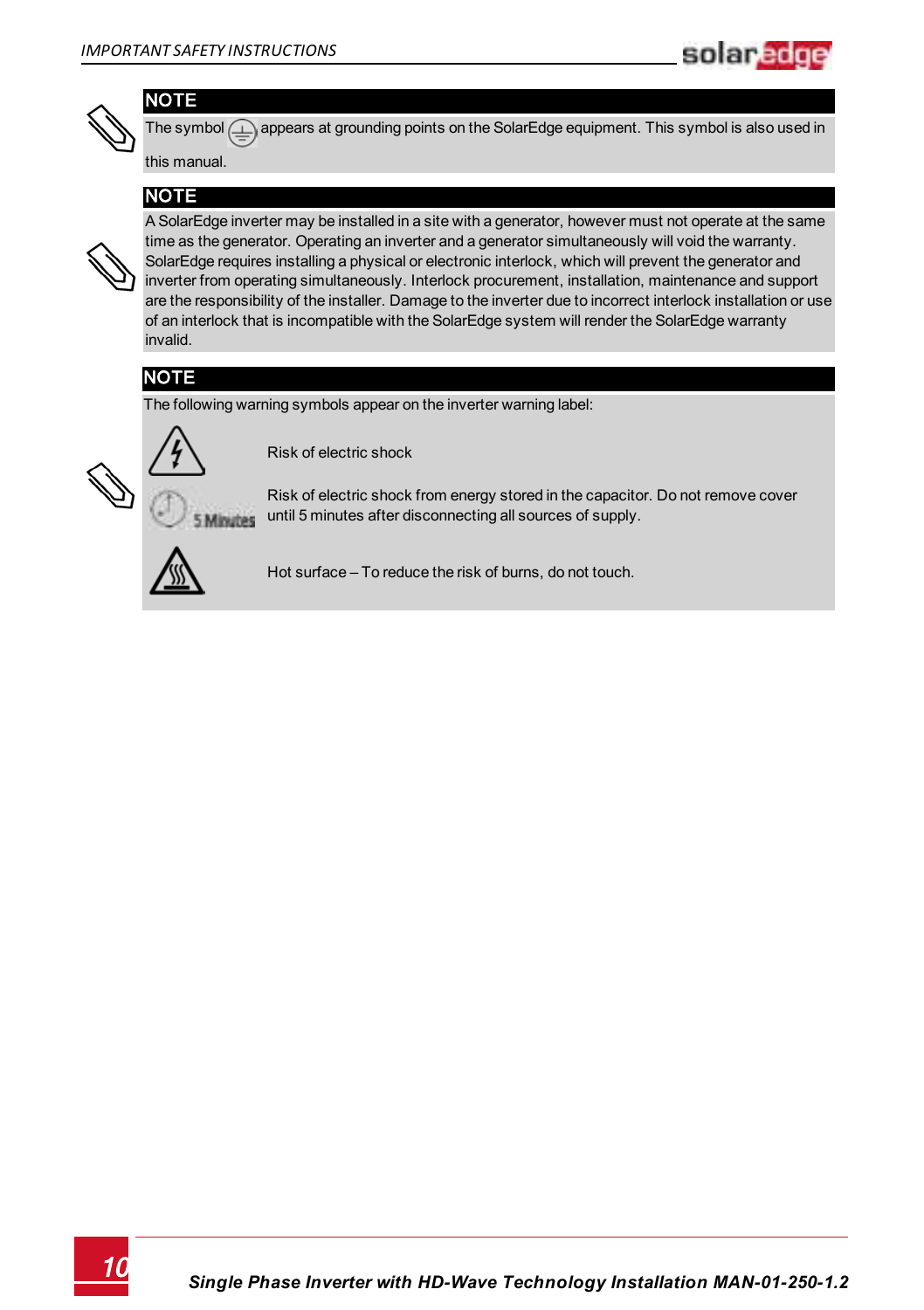## Chapter 1: Introducing the SolarEdge Power Harvesting System

The SolarEdge power harvesting solution maximizes the power output from any type of solar Photovoltaic (PV) installation while reducing the average cost per watt. The following sections describe each of the system's components.



**Figure 1: The SolarEdge power harvesting system components**

### <span id="page-11-1"></span>Power Optimizer

<span id="page-11-0"></span>solar.adge

The power optimizers are DC-DC converters connected to PV modules in order to maximize power harvesting by performing independent Maximum Power Point Tracking (MPPT) at the module level.

The power optimizers regulate the string voltage at a constant level, regardless of string length and environmental conditions.

The power optimizers include a safety voltage function that automatically reduces the output of each power optimizer to 1 Vdc in the following cases:

- **.** During fault conditions
- The power optimizers are disconnected from the inverter
- The inverter ON/OFF switch is turned OFF
- The safety switch on the DC Safety Unit is turned OFF
- The inverter AC breaker is turned OFF

Each power optimizer also transmits module performance data over the DC power line to the inverter.

Two types of power optimizers are available:

- Module Add-on power optimizer connected to one or more modules
- <span id="page-11-2"></span>Smart modules - the power optimizer is embedded into a module

### SolarEdge Inverter

The SolarEdge inverter efficiently converts DC power from the modules into AC power that can be fed into the main AC service of the site and from there to the grid. The inverter also receives the monitoring data from each power optimizer and transmits it to a central server (the SolarEdge monitoring platform; requires Internet connection).

### <span id="page-11-3"></span>Monitoring Platform

The monitoring platform enables monitoring the technical and financial performance of one or more SolarEdge sites. It provides past and present information on the system performance both at the system and module levels.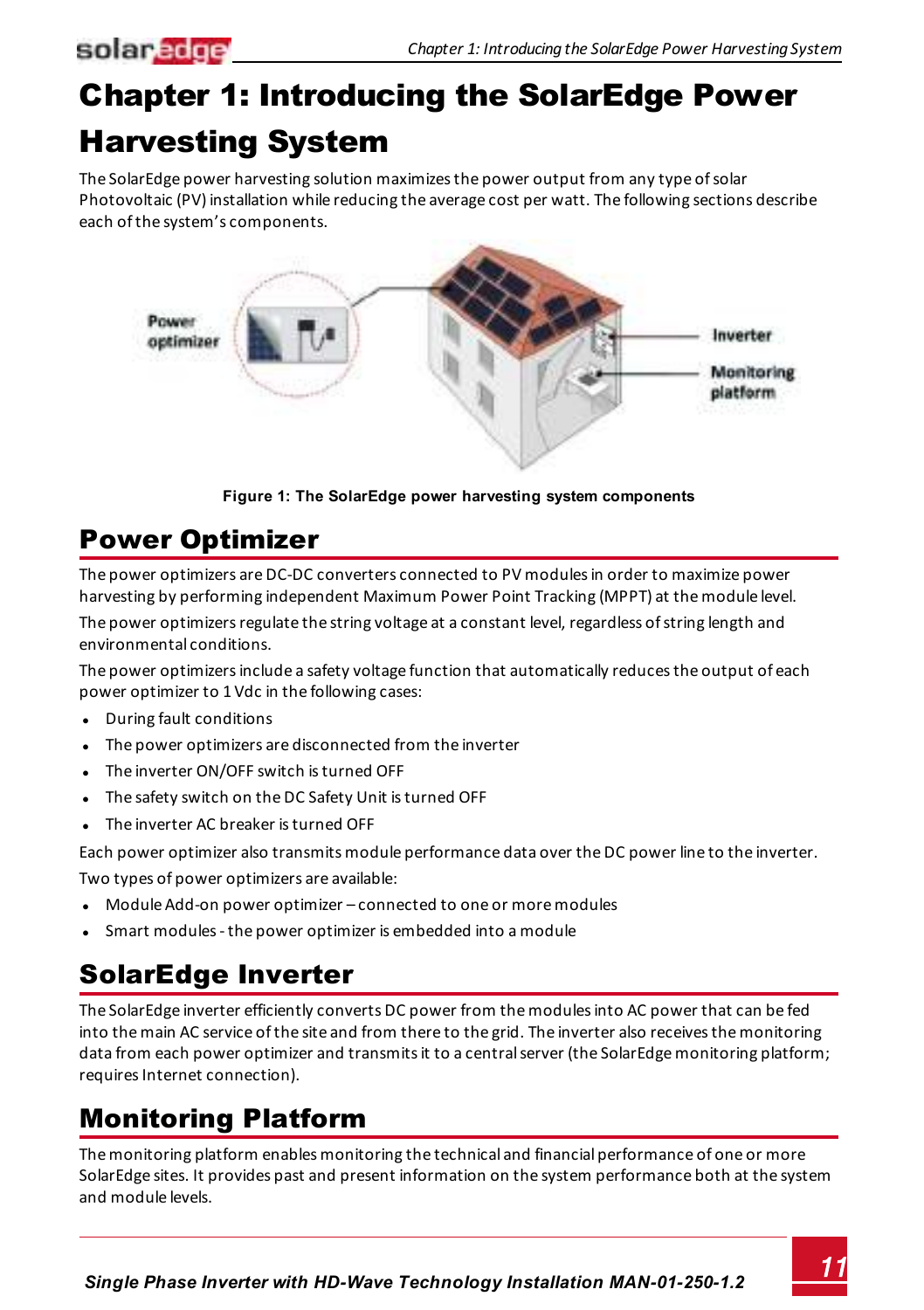### <span id="page-12-0"></span>Installation Procedure

The following is the procedure for installing and setting up a new SolarEdge site. Many of these also apply to modification of an existing site.

solar.a

- 1. Connecting Power [Optimizersin](#page-17-0) Strings, page [17](#page-17-0).
- 2. Recording power optimizer serial [numbers\(optional\)](#page-29-0), page [29](#page-29-0).
- 3. [Mounting](#page-20-0) the inverter, Page [20.](#page-20-0)
- 4. [Connecting](#page-22-1) the AC and the Stringsto the Inverter, page [22](#page-22-1).
- 5. [Commissioning](#page-25-0) and activating the installation, page [25.](#page-25-0)
- 6. Connecting the inverter to [themonitoring](#page-30-0) platform, page [30.](#page-30-0)
- <span id="page-12-1"></span>7. [Configuring](#page-31-0) the inverter, page [31](#page-31-0).

### Installation Equipment List

Standard tools can be used during the installation of the SolarEdge system. The following is a recommendation of the equipment needed for installation:

- Allen screwdriver for 3mm screw type for the inverter cover, side screws, and Safety Switch cover (if applicable).
- Standard flat-head screwdrivers set
- Non-contact voltage detector
- Cordless drill or screwdriver and bits suitable for the surface on which the inverter will be installed
- Appropriate mounting hardware (for example: stainless bolts, nuts, and washers) for attaching:
	- o the inverter mounting bracket to the mounting surface
	- o the power optimizer to the racking (not required for smart modules)
- MC4 crimper
- Wire cutters
- Wire strippers
- <sup>l</sup> Voltmeter

For installing the communication options, you may also need the following:

- For Ethernet:
	- o CAT5/6 twisted pair Ethernet cable with RJ45 connector.
	- o If using a CAT5/6 cable spool: RJ45 plug and RJ45 crimper
- $\cdot$  For RS485:
	- o Four- or six-wire shielded twisted pair cable
	- o Watchmaker precision screwdriver set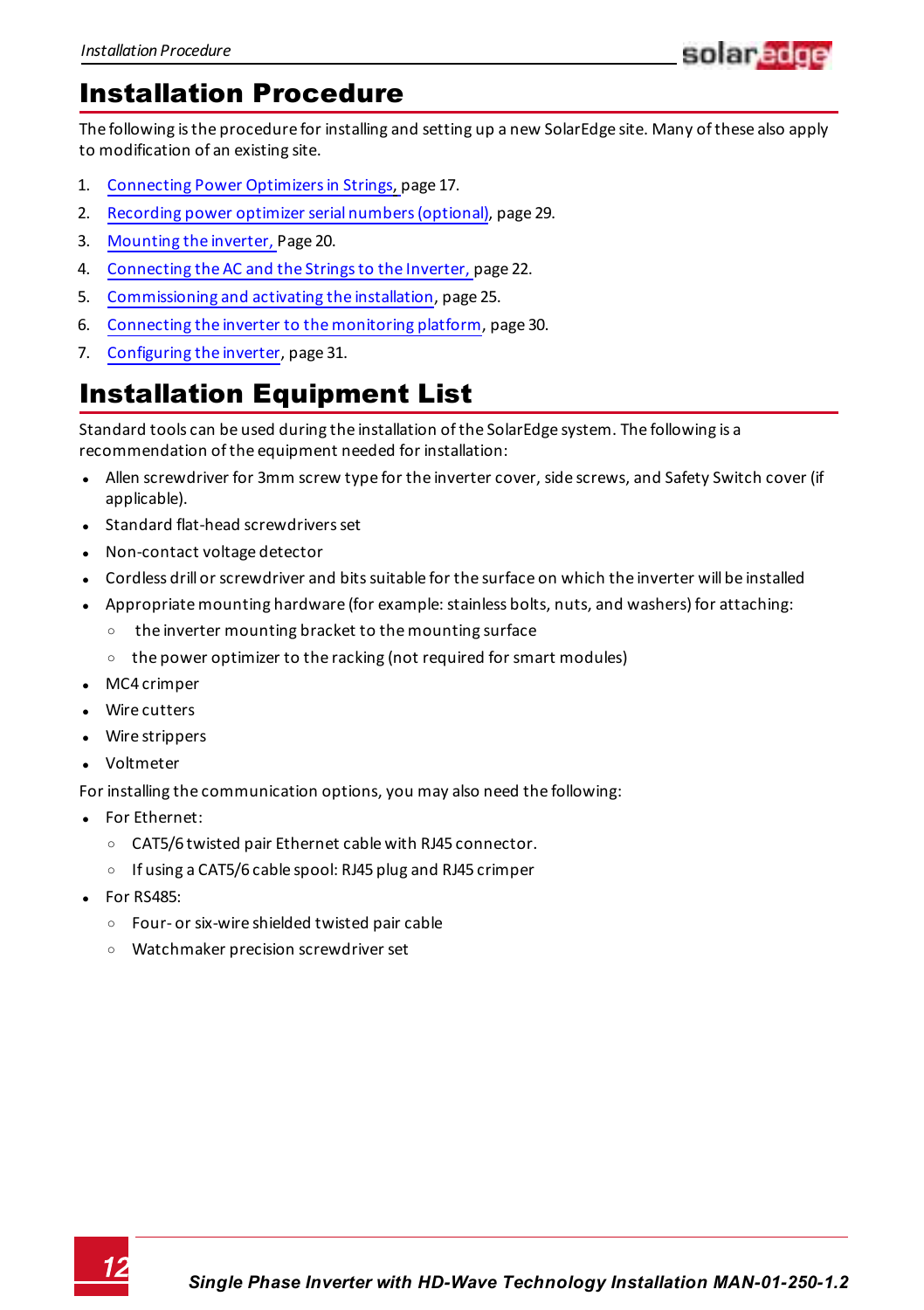<span id="page-13-0"></span>

### Inverter Transport and Storage

Transport the inverter in its original packaging, facing up and without exposing it to unnecessary shocks. If the original package is no longer available, use a similar box that can withstand the weight of the inverter (refer to the inverter weight in the specification datasheet provided with the unit), has a handle system and can be closed fully.

Store the inverter in a dry place where ambient temperatures are -25°C - +65°C / -13°F - 149°F.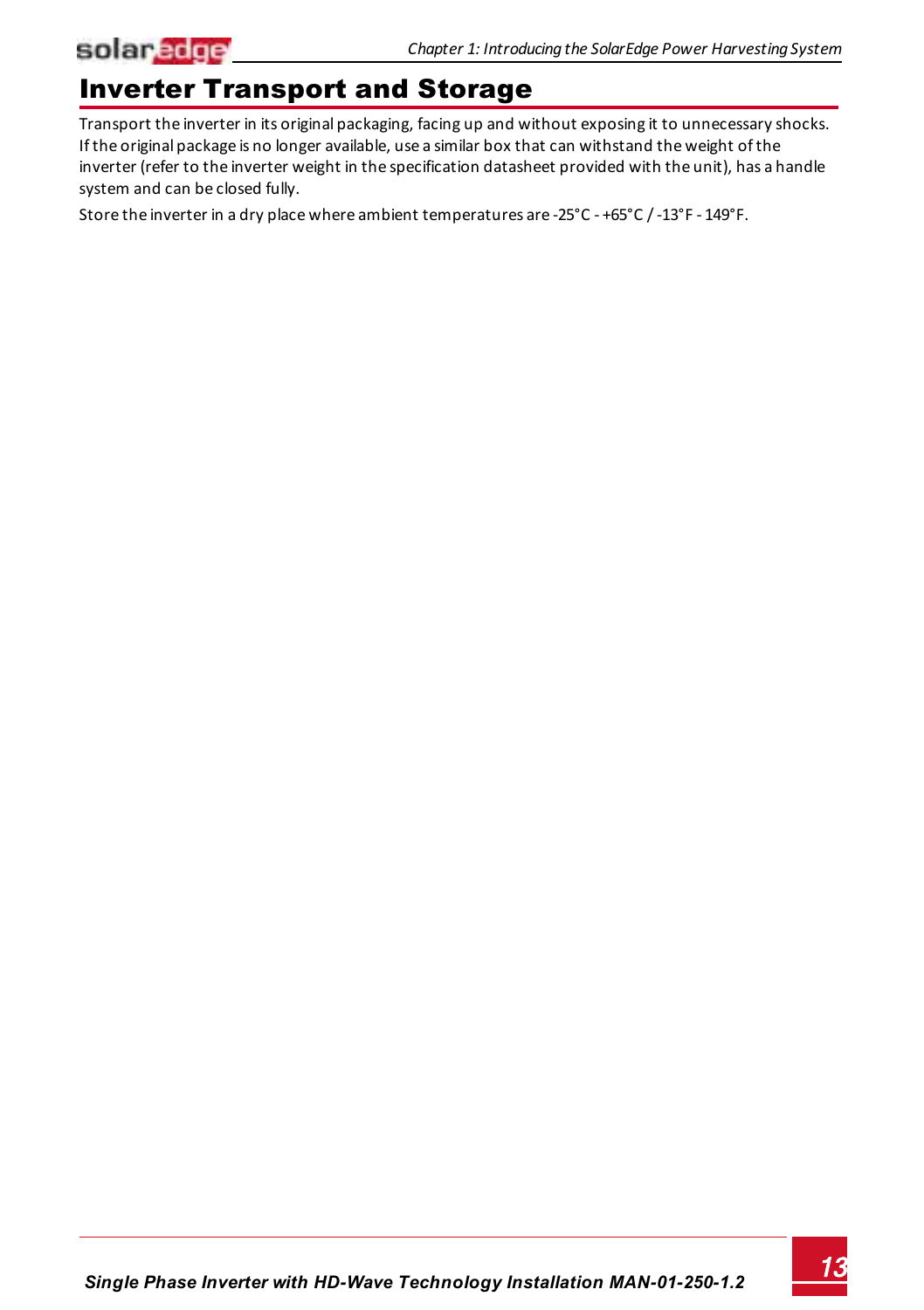

## <span id="page-14-1"></span><span id="page-14-0"></span>Chapter 2: Installing the Power Optimizers

### **Safety**

The following notes and warnings apply when installing the power optimizers. Some of the following may not be applicable to smart modules:



#### WARNING!

When modifying an existing installation, turn OFF the inverter ON/OFF switch, the Safety Switch and the AC circuit breaker on the main AC distribution panel.



#### CAUTION!

Power optimizers are IP68/NEMA6P rated. Choose a mounting location where optimizers will not be submerged in water.



#### CAUTION!

This unit must be operated according to the operating specifications provided with the unit.



#### CAUTION!

Cutting the power optimizer input or output cable connector is prohibited and will void the warranty.



#### CAUTION!

All PV modules must be connected to a power optimizer.



#### CAUTION!

If you intend to mount the optimizers directly to the module or module frame, first consult the module manufacturer for guidance regarding the mounting location and the impact, if any, on module warranty. Drilling holes in the module frame should be done according to the module manufacturer instructions.

#### CAUTION!

Installing a SolarEdge system without ensuring compatibility of the module connectors with the optimizer connectors may be unsafe and could cause functionality problems such as ground faults, resulting in inverter shut down. To ensure mechanical compatibility of the power optimizers' connectors with the PV modules' connectors to which they are connected:



- Use identical connectors from the same manufacturer and of the same type on both the power optimizers and on the modules; or
- Verify that the connectors are compatible in the following way:
	- $\circ$  The module connector manufacturer should explicitly verify compatibility with the SolarEdge optimizer connector; and
	- o A third-party test report by one of the listed external labs (TUV, VDE, Bureau Veritas UL, CSA, InterTek) should be obtained, verifying the compatibility of the connectors.

#### IMPORTANT SAFETY FEATURE



Modules with SolarEdge power optimizers are safe. They carry only a low safety voltage before the inverter is turned ON. As long as the power optimizers are not connected to the inverter or the inverter is turned OFF, each power optimizer will output a safe voltage of 1V.

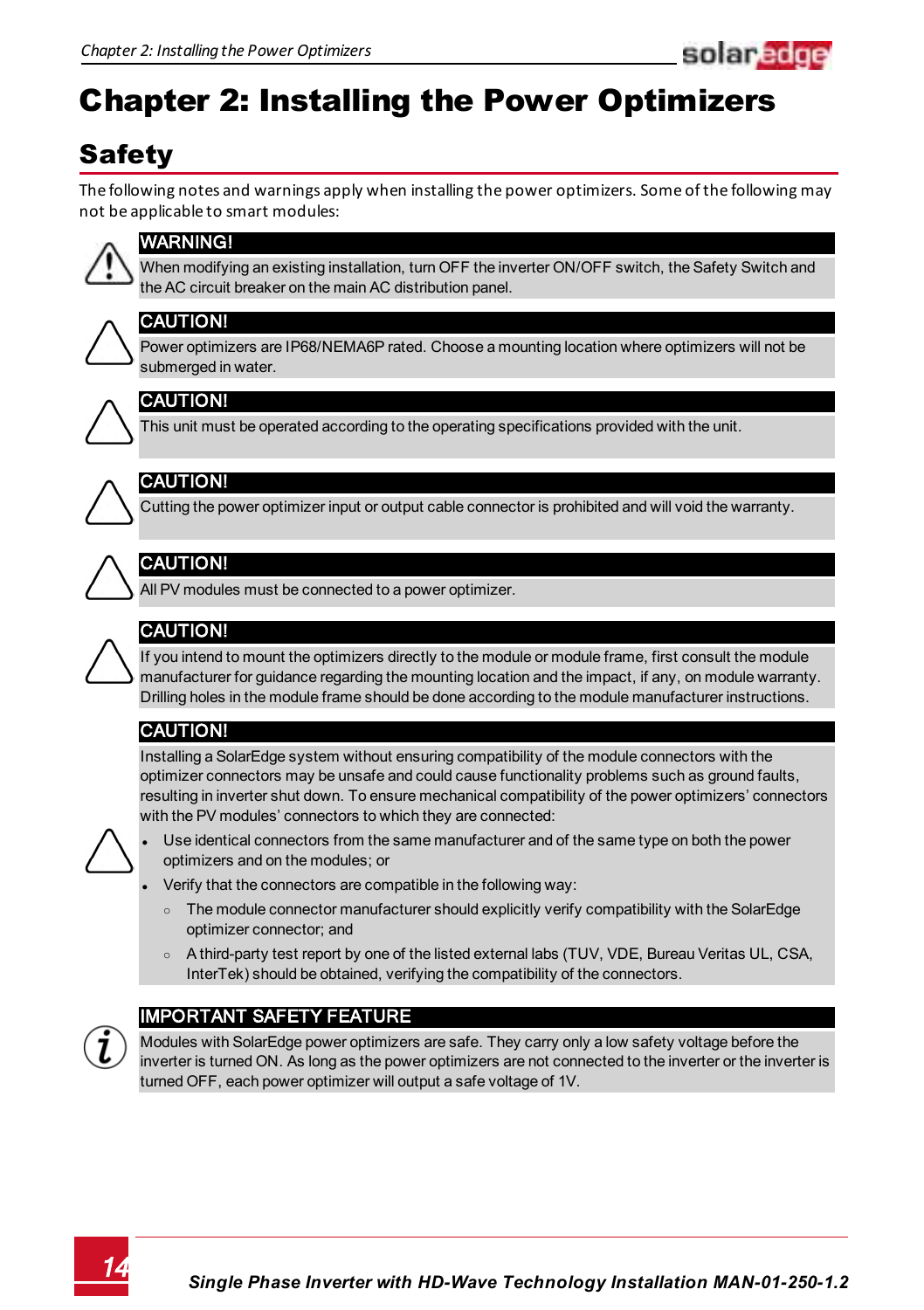### <span id="page-15-0"></span>Installation Guidelines

- <sup>l</sup> Frame-mounted power optimizers are mounted directly on the module frame , regardless of racking system (rail-less or with rails). For installation of frame-mounted power optimizers, refer to [http://www.solaredge.com/sites/default/files/installing\\_](http://www.solaredge.com/sites/default/files/installing_frame_mounted_power_optimizers.pdf) [frame\\_mounted\\_power\\_optimizers.pdf](http://www.solaredge.com/sites/default/files/installing_frame_mounted_power_optimizers.pdf).
- The steps in this chapter refer to module add-on power optimizers. For smart modules, start from *[Step 3: Connecting Power Optimizers in Strings](#page-17-0)* [on page 17](#page-17-0) . Also refer to the documentation supplied with the smart modules.
- The power optimizer can be placed in any orientation.
- <sup>l</sup> If connecting more modules than optimizer inputs in parallel, use a branch cable. Some commercial power optimizer models have a dual input.
- Position the power optimizer close enough to its module so that their cables can be connected.
- <sup>l</sup> Make sure to use power optimizers that have the required output conductor length:
	- o Minimize the use of extensions between power optimizers.

 $2.5$  cm  $7$   $1$ <sup>\*</sup>

- $\circ$  You can use extension cables between rows and from the end of string to the inverter.
- o *Do not* use extension cables between the modules and the power optimizers, or between two power optimizers within a string.
- <sup>l</sup> The minimum and maximum string length guidelines are stated in the power optimizer datasheets. Refer to the Designer for string length verification. The Designer is available on the SolarEdge website at<http://www.solaredge.com/products/installer-tools/site-designer#/>.
- Completely shaded modules may cause their power optimizers to temporarily shut down. This will not affect the performance of the other power optimizers in the string, as long as the minimum number of unshaded power optimizers connected in a string of modules is met. If under typical conditions fewer than the minimum optimizers are connected to unshaded modules, add more optimizers to the string.
- To allow for heat dissipation, maintain a 2.5 cm / 1" clearance distance between the power optimizer and other surfaces, on all sides except the mounting bracket side.

 $25 cm / 11$ 

 $2.5$  cm  $/1$ 

 $2.5$  cm  $/ T$ 

**Figure 2: Power optimizer clearance**

 $2.5$  cm  $/1$ <sup>\*</sup>

The images contained herein are for illustrative purposes only and may vary depending on product models.



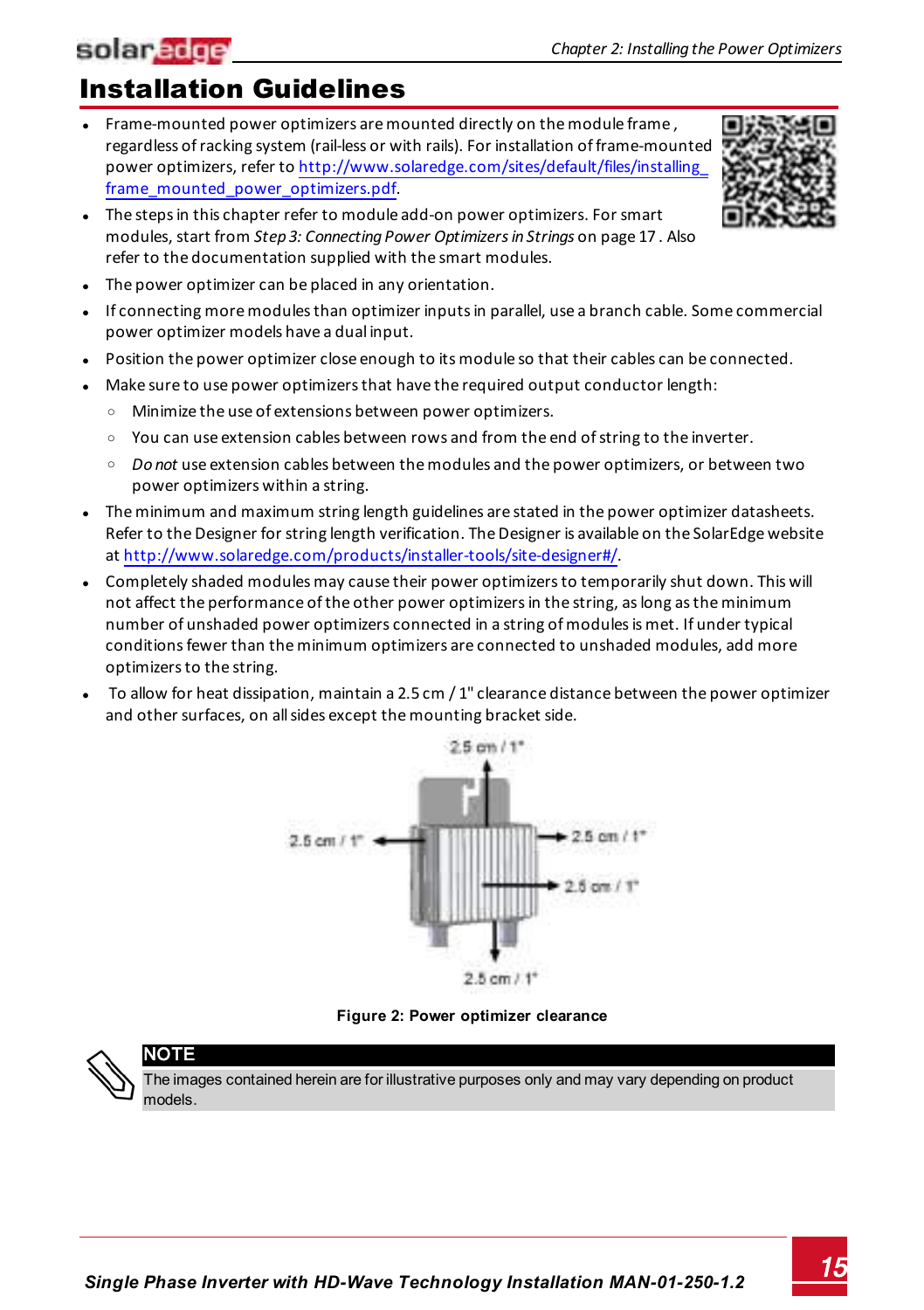<span id="page-16-0"></span>

For each of the power optimizers1:

1. Determine the power optimizer mounting location and use the power optimizer mounting brackets to attach the power optimizer to the support structure . It is recommended to mount the poweroptimizer in a location protected from direct sunlight. For frame-mounted power optimizers follow the instructions supplied with the optimizers, or refer to [https://www.solaredge.com/sites/default/files/installing\\_](https://www.solaredge.com/sites/default/files/installing_frame_mounted_power_optimizers.pdf) [frame\\_mounted\\_power\\_optimizers.pdf.](https://www.solaredge.com/sites/default/files/installing_frame_mounted_power_optimizers.pdf)



solar.

2. If required, mark the mounting hole locations and drill the hole.



#### CAUTION!

Do not drill through the power optimizer or through the mounting holes. The drilling vibrations can damage the power optimizer and will void the warranty.

- 3. Attach each power optimizer to the rack using M6 (1/4'') stainless steel bolts, nuts and washers or other appropriate mounting hardware. Apply torque of 9.5 N\*m / 7 lb\*ft.
- 4. Verify that each power optimizer is securely attached to the module support structure.
- <span id="page-16-1"></span>5. Record power optimizer serial numbers and locations, as described in *[Reporting and Monitoring](#page-28-1)  [Installation Data](#page-28-1)* [on page 28](#page-28-1).

### Step 2: Connecting a PV Module to a Power **Optimizer**



#### **NOTE**

Images are for illustration purposes only. Refer to the label on the product to identify the plus and minus input and output connectors.

For each of the poweroptimizers:

- <sup>l</sup> Connect the Plus (+) output connector of the module to the Plus (+) input connector of the power optimizer.
- Connect the Minus (-) output connector of the module to the Minus (-) input connector of the power optimizer.



**Figure 3: Power optimizer connectors**

1Not applicable to smart modules.

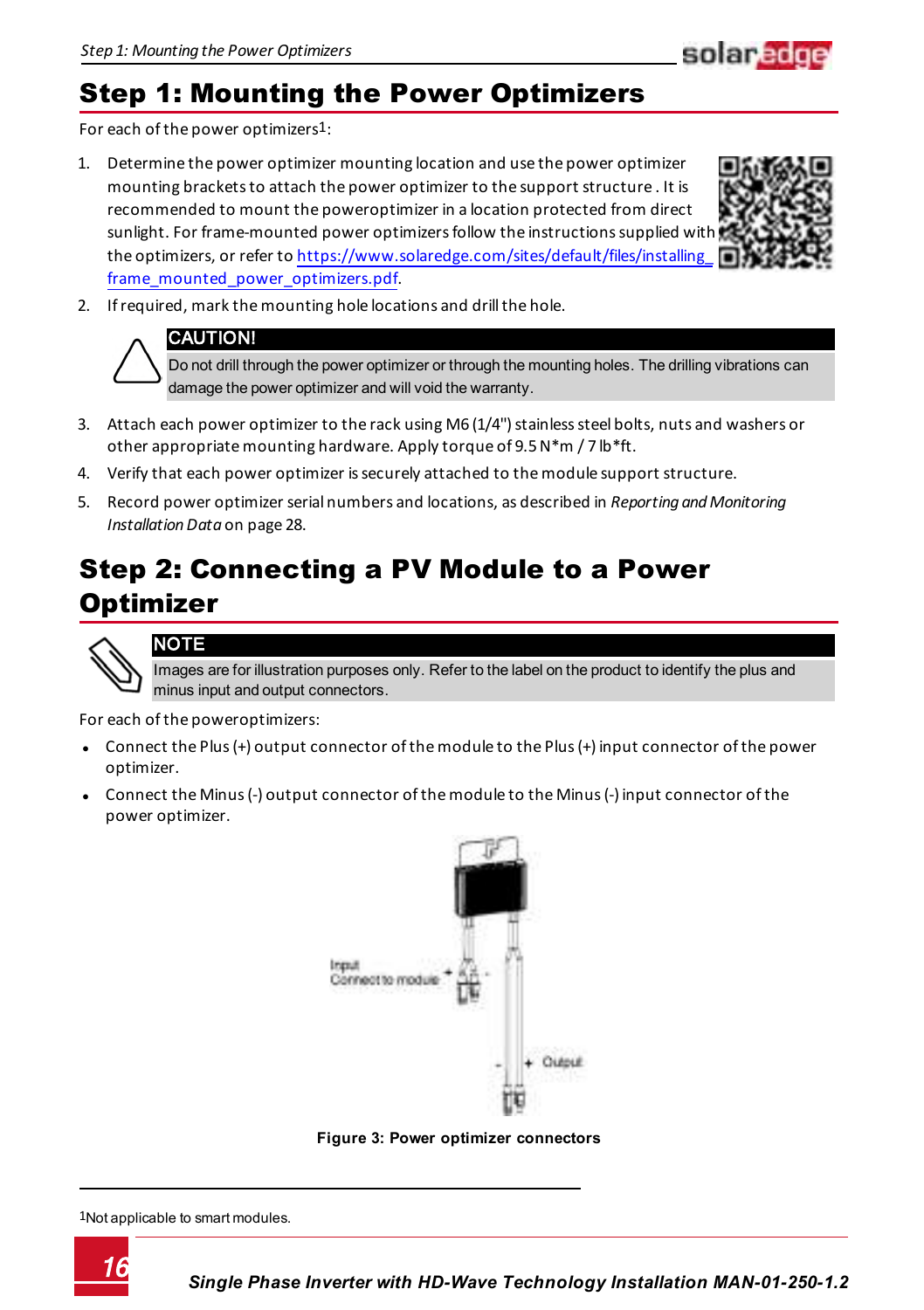### Step 3: Connecting Power Optimizers in Strings

You can construct parallel strings of unequal length, that is, the number of power optimizers in each string does not have to be the same. The minimum and maximum string lengths are specified in the power optimizer datasheets. Refer to the [Designer](https://www.solaredge.com/products/installer-tools/designer#/) for string length verification.





### NOTE

<span id="page-17-0"></span>solar.adge

- Use at least 11 AWG/ 4 mm<sup>2</sup> DC cables.
- The total cable length of the string (excluding power optimizers' cables) should not exceed 1000ft./300 m from DC+ to DC- of the inverter.
- 1. Connect the Minus (-) output connector of the string's first power optimizer to the Plus (+) output connector of the string's second power optimizer.
- 2. Connect the rest of the power optimizers in the string in the same manner.

WARNING! If using a dual-input power optimizer and some inputs are not used, seal the unused input connectors with the supplied pair of seals.



#### **Figure 4: Power optimizers connected in series**

<span id="page-17-1"></span>3. If you intend to monitor the installation, using the monitoring platform, record the physical location of each power optimizer, as described in *[Providing Installation Information](#page-29-0)* [on page 29](#page-29-0).

### Step 4: Verifying Proper Power Optimizer Connection

When a module is connected to a power optimizer, the power optimizer outputs a safe voltage of 1V (±0.1V). Therefore, the total string voltage should equal 1V times the number of power optimizers connected in series in the string. For example, if 10 power optimizers are connected in a string, then 10V should be produced.

Make sure the PV modules are exposed to sunlight during this process. The power optimizer will only turn ON if the PV module provides at least 2W.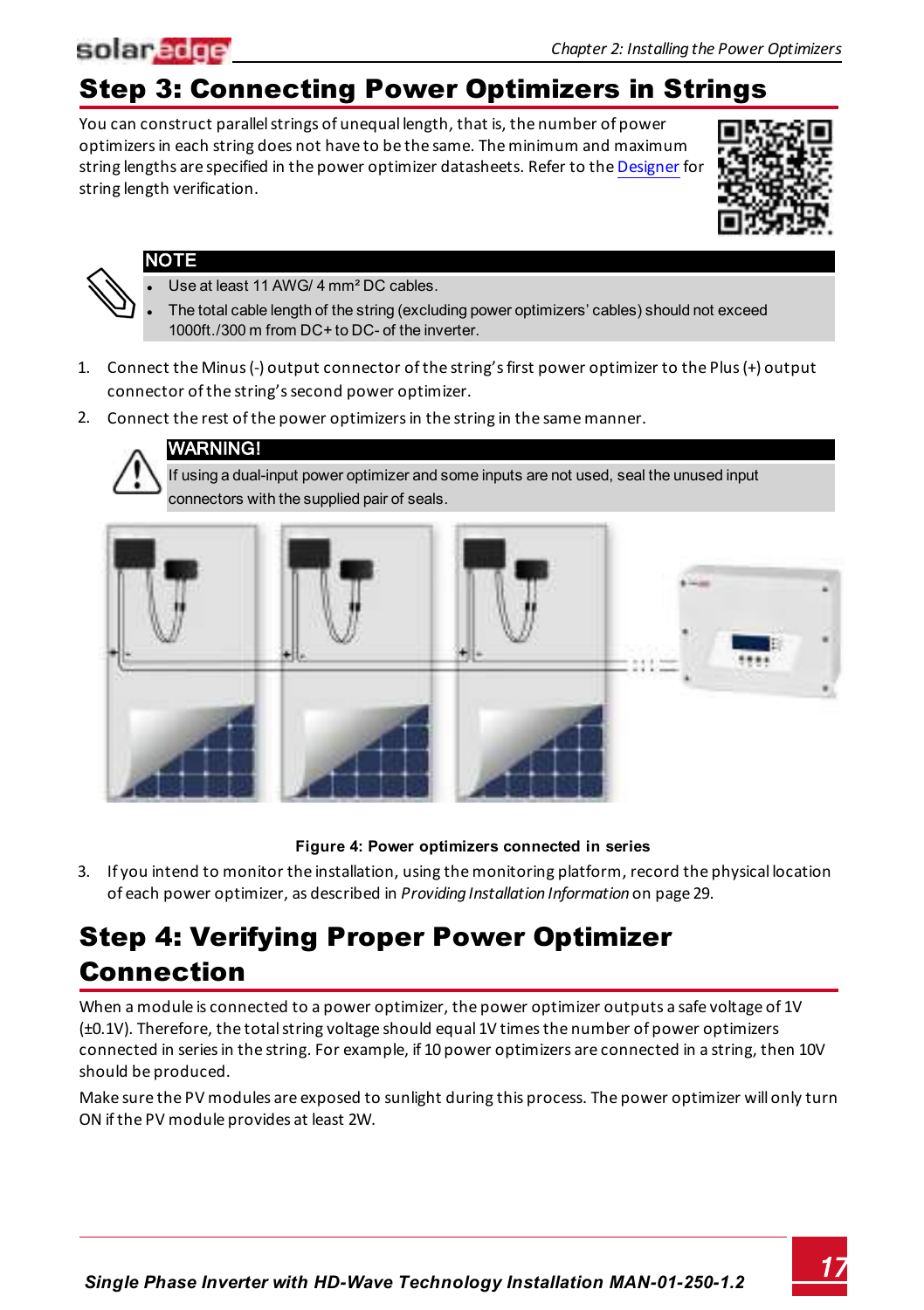

For more information about the SolarEdge system's string voltage and current, refer to the *V*<sub>OC</sub> and *I<sub>SC</sub>* in SolarEdge Systems Technical Note, available on the SolarEdge website at: [http://www.solaredge.com/files/pdfs/isc\\_and\\_voc\\_in\\_solaredge\\_systems\\_technical\\_](http://www.solaredge.com/files/pdfs/isc_and_voc_in_solaredge_sytems_technical_note.pdf) [note.pdf](http://www.solaredge.com/files/pdfs/isc_and_voc_in_solaredge_sytems_technical_note.pdf) .



#### Þ To verify proper power optimizer connection:

Measure the voltage of each string individually before connecting it to the other strings or to the inverter. Verify correct polarity by measuring the string polarity with a voltmeter. Use a voltmeter with at least 0.1V measurement accuracy.



#### **NOTE**

the inverter is not yet operating, you may measure the string voltage and verify correct polarity on the DC wires inside the Connection Unit.

For troubleshooting power optimizer operation problems, refer to *[Power Optimizer Troubleshooting](#page-60-0)*  [on](#page-60-0)  [page 60.](#page-60-0)

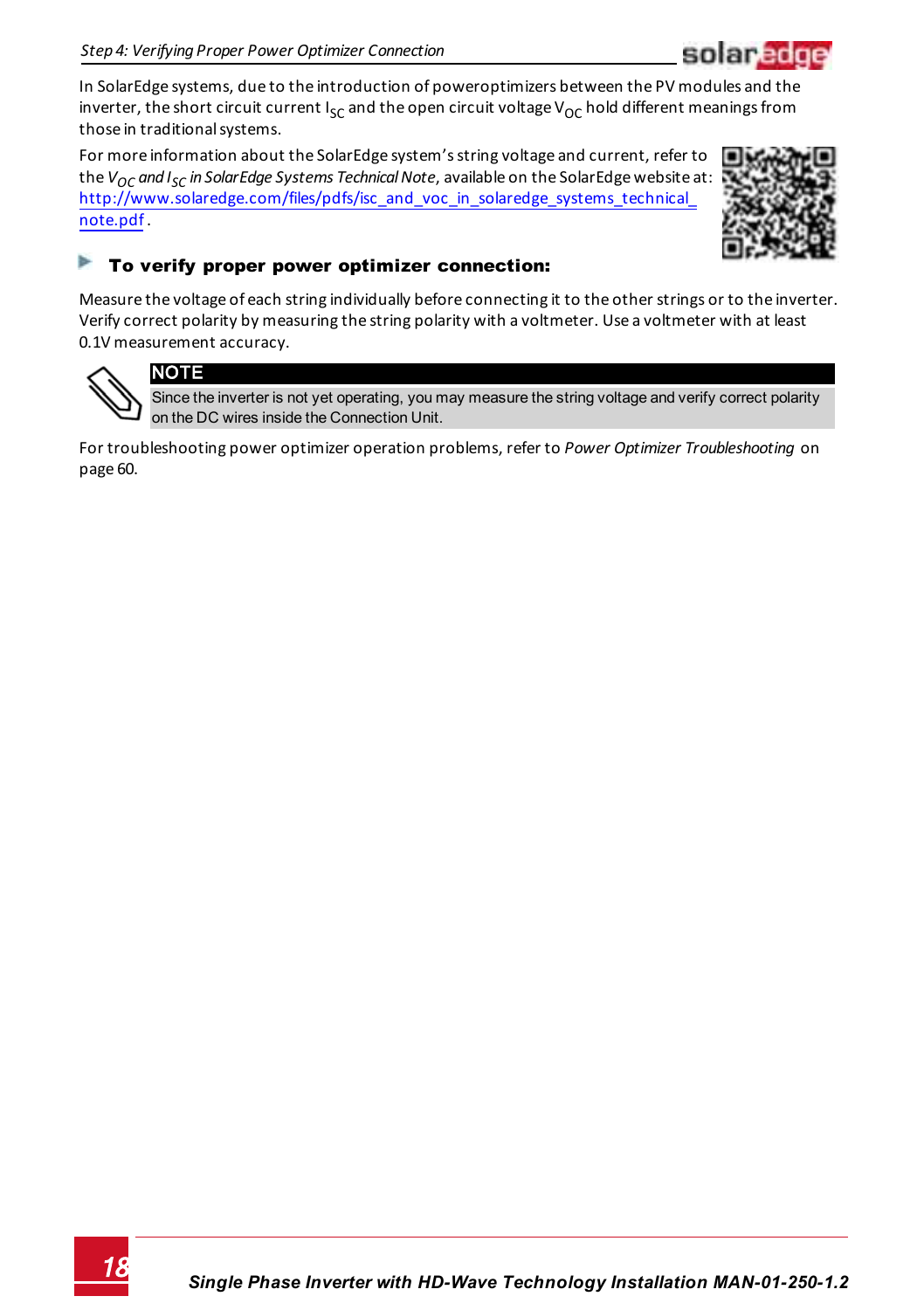### <span id="page-19-0"></span>solar.adge Chapter 3: Installing the Inverter

Install the inverter either before or after the modules and poweroptimizers have been installed.



#### CAUTION!

Do not rest the connectors at the bottom of the inverter on the ground, as it may damage them. To rest the inverter on the ground, lay it on its back.

### <span id="page-19-1"></span>Inverter Package Contents

- $\bullet$ One inverter
- $\bullet$ Mounting bracket kit
- $\bullet$ Installation guide (with activation card and instructions)
- <span id="page-19-2"></span> $\bullet$ For built-in wireless communication, antenna and mounting bracket

### Identifying the Inverter

Refer to the sticker on the inverter that specifies its **Serial Number** and its **Electrical Ratings**. Provide the serial number when contacting SolarEdge support. The serial number is also required when opening a new site in the monitoring platform.

### <span id="page-19-3"></span>Inverter Interfaces

The following figure shows the inverter connectors and interfaces.



**Figure 5: Inverter Interfaces** 

- <span id="page-19-4"></span>**AC output:** For connection of the AC grid
- **DC input: For connection of the PV installation**
- <sup>l</sup> **ON/OFF switch**: Turning this switch ON starts the operation of the power optimizers, enables power production and allows the inverter to begin exporting power to the utility grid. Turning it OFF reduces the power optimizer voltage to a low safety voltage and inhibits exportation of power. When this switch is OFF, the inverter control circuitry remains powered up.
- **LCD buttons**: Used for accessing configuration menu options and displaying status screens, as described in *[Configuring the Inverter](#page-31-0)* [on page 31](#page-31-0). Pressing these buttons produces beeping sounds and lights up the LCD for 30 seconds.
- <sup>l</sup> **Communication gland**: For connection of inverter communication options. Refer to *[Setting Up](#page-44-0)*  Communication [on page 44](#page-44-0) for more information.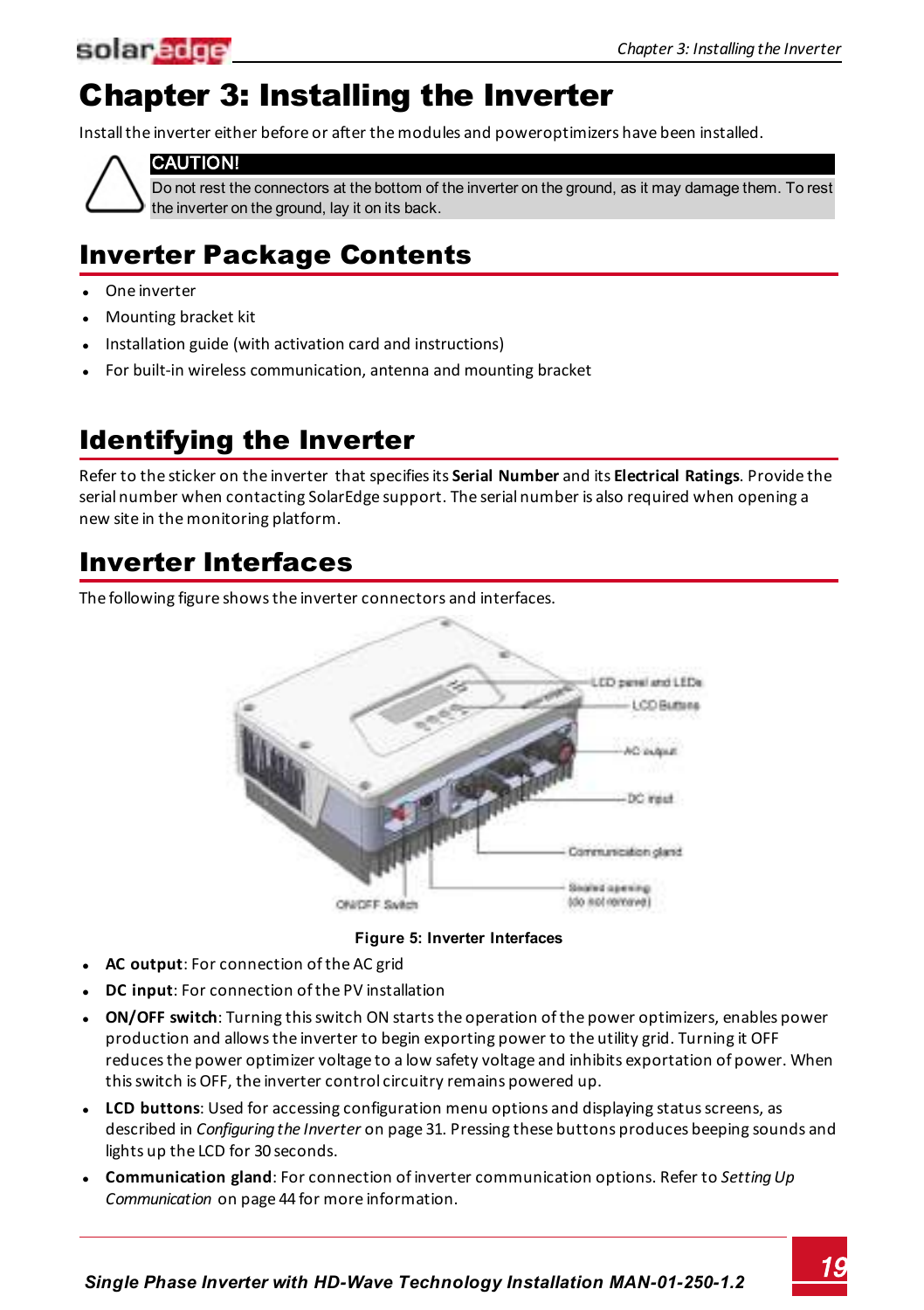

- <sup>l</sup> **Drain valve**: Drains any moisture that may be accumulated in the unit.
- <sup>l</sup> **LCD panel**: Displays inverter information and configuration parameters
- <sup>l</sup> **LCD LEDs**: Three LEDs located to the right of the LCD indicate the following inverter statuses:

| Color  | <b>Description</b>                                       | <b>Functionality</b>                                                                                                                                                     |
|--------|----------------------------------------------------------|--------------------------------------------------------------------------------------------------------------------------------------------------------------------------|
| Green  | Power production                                         | <b>On</b> - The inverter is producing power.                                                                                                                             |
|        |                                                          | <b>Blinking</b> - Standby mode. The inverter is in Standby mode until its<br>working voltage is reached. The inverter then enters Production<br>mode and produces power. |
|        |                                                          | <b>Off</b> - The inverter is not producing power. This may be during Night                                                                                               |
|        |                                                          | mode, when the inverter ON/OFF switch is OFF or when an error<br>occurs.                                                                                                 |
|        |                                                          | <b>Blinking:</b>                                                                                                                                                         |
| Yellow | Communication and<br>inverter shutdown                   | Monitoring information is being received from a power<br>$\circ$<br>optimizer.                                                                                           |
|        |                                                          | The inverter is being shut down.<br>$\circ$                                                                                                                              |
| Red    | Fault                                                    | <b>On</b> - There is an error. Refer to <i>Errors and Troubleshooting</i> on page<br>54 for more information.<br><b>Blinking</b> - The inverter is being shut down.      |
|        | All LEDs turn on while the inverter is being configured. |                                                                                                                                                                          |

### <span id="page-20-0"></span>Mounting the Inverter

The mounting brackets kit includes the following parts:

- Two brackets for mounting on a wall/ pole (screws not included)
- Two screws with washers for fastening the inverter brackets to the wall brackets.



inverter's heatsink fins)

**Figure 6: Mounting brackets and screws**



- 1. Determine the inverter mounting location, on a wall, stud framing or pole. It is recommended to mount the inverter in a location protected from direct sunlight.
- 2. To allow proper heat dissipation, maintain the following minimum clearance areas between the inverter and other objects:

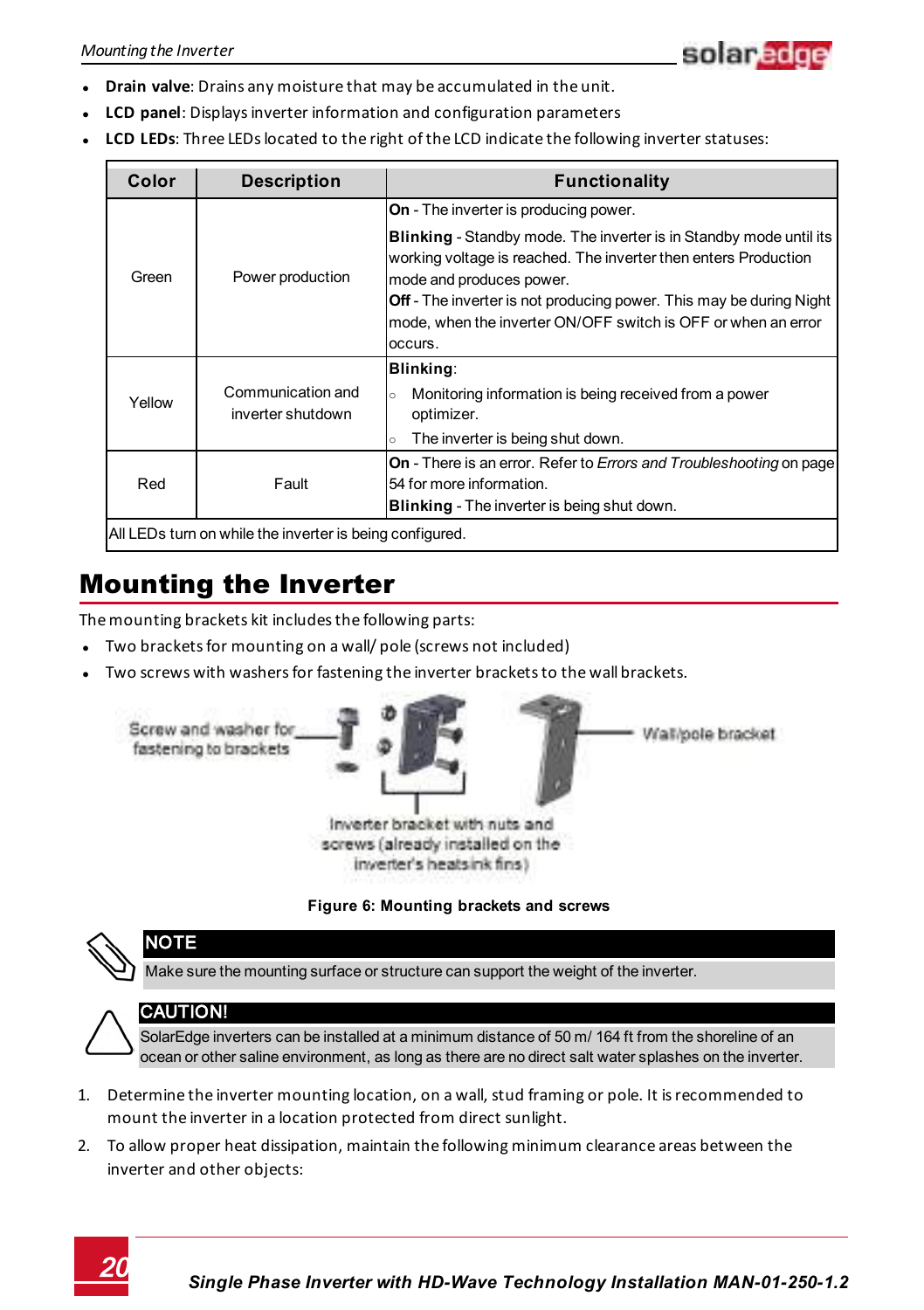- solar.adoe
	- If installing a single inverter:
		- o 20 cm (8") from the top of the inverter.
		- o At least 10 cm (4") from the bottom of the inverter.
		- o 10 cm (4") from the right and left of the inverter.
	- If installing multiple inverters:
		- $\circ$  When installing inverters one above of the other, leave at least 40 cm (16") between inverters.
- 3. The inverter brackets are attached to the designated heatsink fins ready for wall mounting. For installation on a pole, remove the two brackets and attach them to the central heatsink fin one below the other (do not over tighten so the bracket height can be adjusted).



**Figure 7: Mounting the inverter brackets**

- 4. Position the wall mounting brackets against the wall/ pole and mark the drilling hole locations (refer to *[Mechanical Specifications](#page-62-0)* [on page 62](#page-62-0) for inverter and mounting bracket dimensions).
- 5. Drill the holes and mount the brackets. Verify that the brackets are firmly attached to the mounting surface.
- 6. Hang the inverter on the bracket: Lift the inverter from the sides, or hold it at the top and bottom of the inverter to lift the unit into place. Lower the inverter so that the notches on the inverter brackets are inserted in the holes of the wall brackets, as shown below.



**Figure 8: Hanging the inverter on the bracket**

- 7. Insert the screws at the top of the inverter brackets and fasten the brackets together.
- 8. Verify that all the brackets are firmly attached to the mounting surface.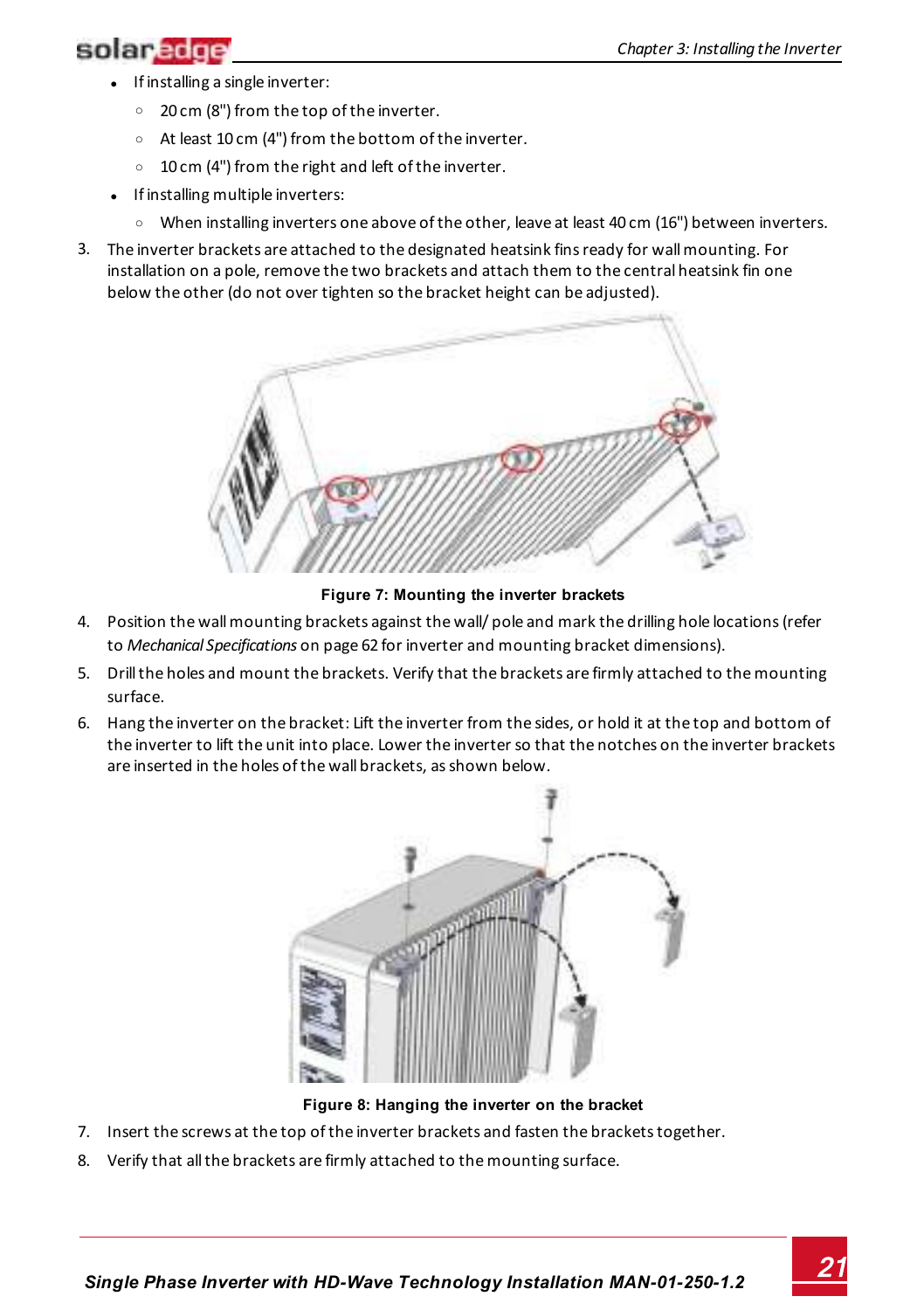# <span id="page-22-0"></span>Chapter 4: Connecting the AC and the Strings to the Inverter

This chapter describes how to connect the inverter to the AC grid, and to the strings of modules with power optimizers.

<span id="page-22-1"></span>Refer to the technical specifications provided with the inverter.

### Connecting the AC Grid to the Inverter

The AC output gland can fit an AC cable external gauge of PG21 (9-16mm diameter) .

The maximum wire size for the input terminal blocks is 16mm².

For more wiring information refer to the *SolarEdge Recommended AC Wiring Application Note*, available on the SolarEdge website at

[http://www.solaredge.com/files/pdfs/application-note-recommended-wiring.pdf.](http://www.solaredge.com/files/pdfs/application-note-recommended-wiring.pdf)

- 1. Turn OFF the AC circuit breaker.
- 2. Open the inverter cover: Release the Allen screws and carefully move the cover horizontally before lowering it.



solaredoe



#### CAUTION!

When removing the cover, make sure not to damage internal components. SolarEdge will not be held responsible for any components damaged as a result of incautious cover removal.

3. Strip 58mm / 2.32'' of the external cable insulation and strip 8 mm / 0.32'' of the internal wire insulation.



#### **Figure 9: Insulation stripping – AC (3-wire cable)**

4. Open the AC cable gland and insert the cable through the gland (see *[Figure 5](#page-19-4)*).



### WARNING!

Turn OFF the AC before connecting the AC terminals. If connecting equipment grounding wire, connect it before connecting the AC Line and Neutral wires.

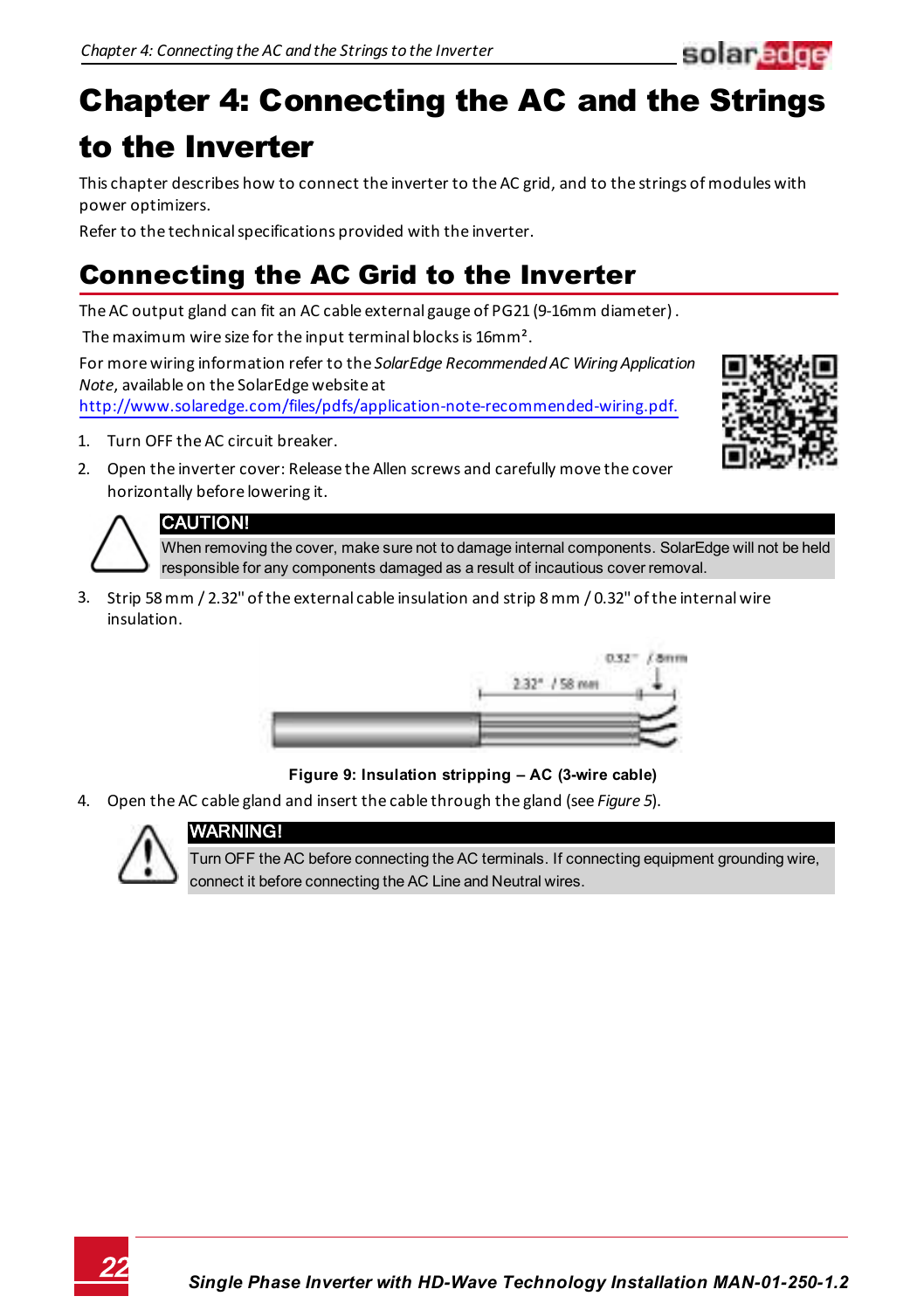

5. Connect the AC wires according to the labels on the terminal block.



**Figure 10: AC connection**

- 6. Tighten the screws of each terminal with a torque of 1.2-1.5 N\*m / 0.88-1.1 lb\*ft.
- 7. Check that the wires are fully inserted and cannot be pulled out easily.
- 8. Tighten the AC cable gland with a torque of 2.8-3.3 N\*m / 2.0-2.4 lb\*ft.
- <span id="page-23-0"></span>9. Verify that there are no unconnected wires to the inverter and that the unused terminal screws are tightened.

### Connecting the Strings to the Inverter

Connect the string to the DC input pairs. If required, connect additional strings in parallel using an external combiner box/branch cables before connecting to the inverter.



### NOTE

Functional electrical earthing of DC-side negative or positive poles is prohibited because the inverter has no transformer. Grounding (earth ground) of module frames and mounting equipment of the PV array modules is acceptable.



#### **NOTE**

SolarEdge's fixed input voltage architecture enables the parallel strings to be of different lengths. Therefore, they do not need to have the same number of power optimizers, as long as the length of each string is within the permitted range.

Connect the DC connectors of each string to the DC+ and DC- connectors .





**Figure 11: Inverter DC Connections**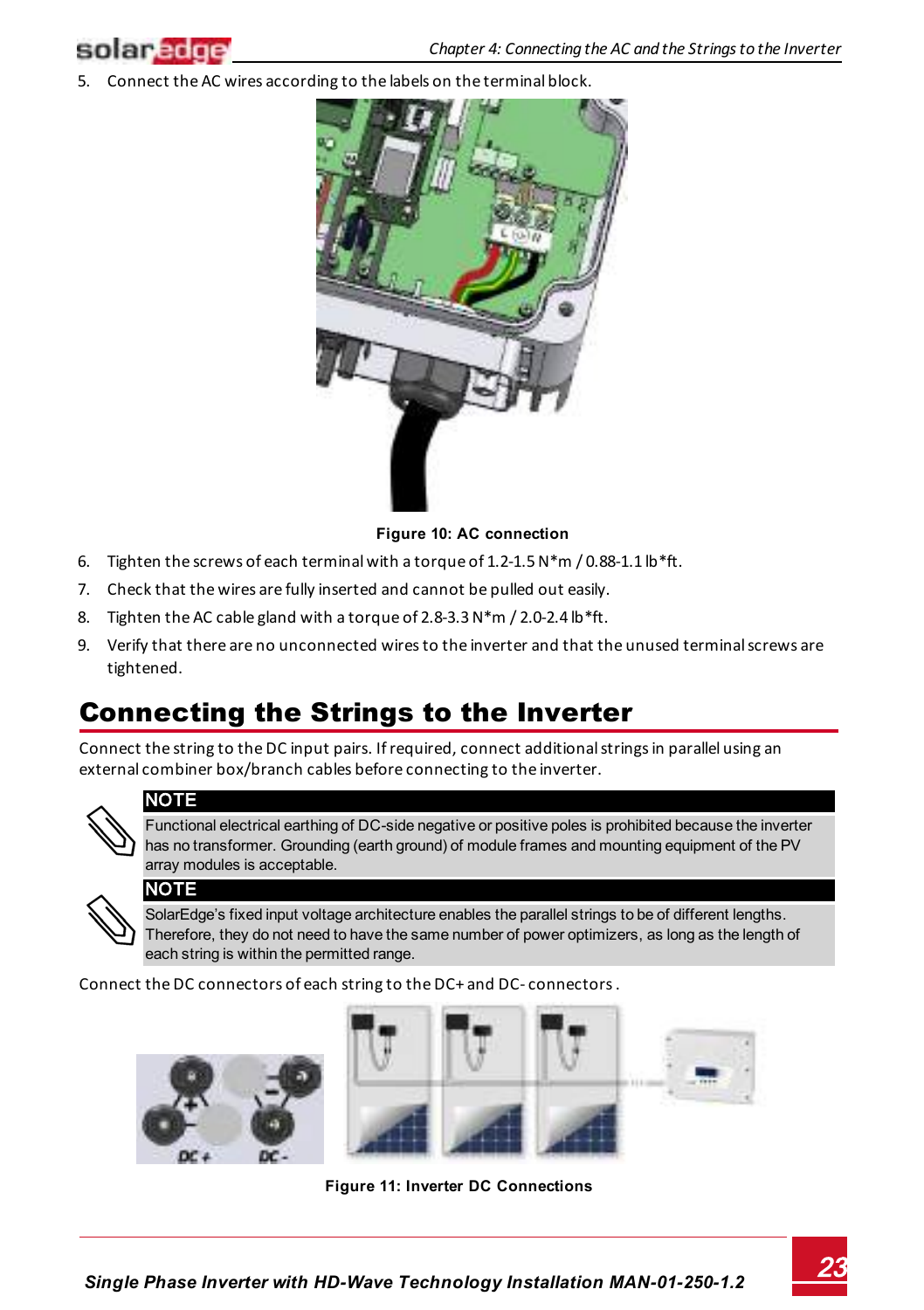

### <span id="page-24-0"></span>Selecting a Residual Current Device (RCD)

#### IMPORTANT SAFETY FEATURE



All SolarEdge inverters incorporate a certified internal Residual Current Device (RCD) in order to protect against possible electrocution and fire hazard in case of a malfunction in the PV array, cables or inverter. There are 2 trip thresholds for the RCD as required for certification (DIN VDE 0126-1-1). The default value for electrocution protection is 30 mA, and for slow rising current is 300 mA.

If an external RCD is required by local regulations, check which type of RCD is required for the relevant electric code. Install the residual-current device (RCD) in accordance with the applicable local standards and directives. SolarEdge recommends using a type-A RCD. The recommended RCD value is 100 mA or 300 mA unless a lower value is required by the specific local electric codes. When required by local regulations, the use of an RCD type B is permitted.



### NOTE

For multiple inverters, an RCD per inverter is required.

In installations where the local electric code requires an RCD with a lower leakage setting, the discharge current might result in nuisance tripping of the external RCD. The following steps are recommended to avoid nuisance tripping of the external RCD:

- Select the appropriate RCD for correct operation of the installation: An RCD with a rating of 30 mA may actually trip at a leakage as low as 15 mA (according to IEC 61008). High quality RCDs will typically trip at a value closer to their rating.
- Configure the trip voltage of the inverter's internal RCD to a lower value than the trip current of the external RCD. The internal RCD will trip if the current is higher than the allowed current, but because the internal inverter RCD automatically resets when the residual currents are low it saves the manual reset.

For detailed information, refer to the *RCD Selection for SolarEdge Inverters Application Note*, available on the SolarEdge website at

[http://www.solaredge.com/sites/default/files/application\\_note\\_ground\\_fault\\_rcd.pdf.](http://www.solaredge.com/sites/default/files/application_note_ground_fault_rcd.pdf)

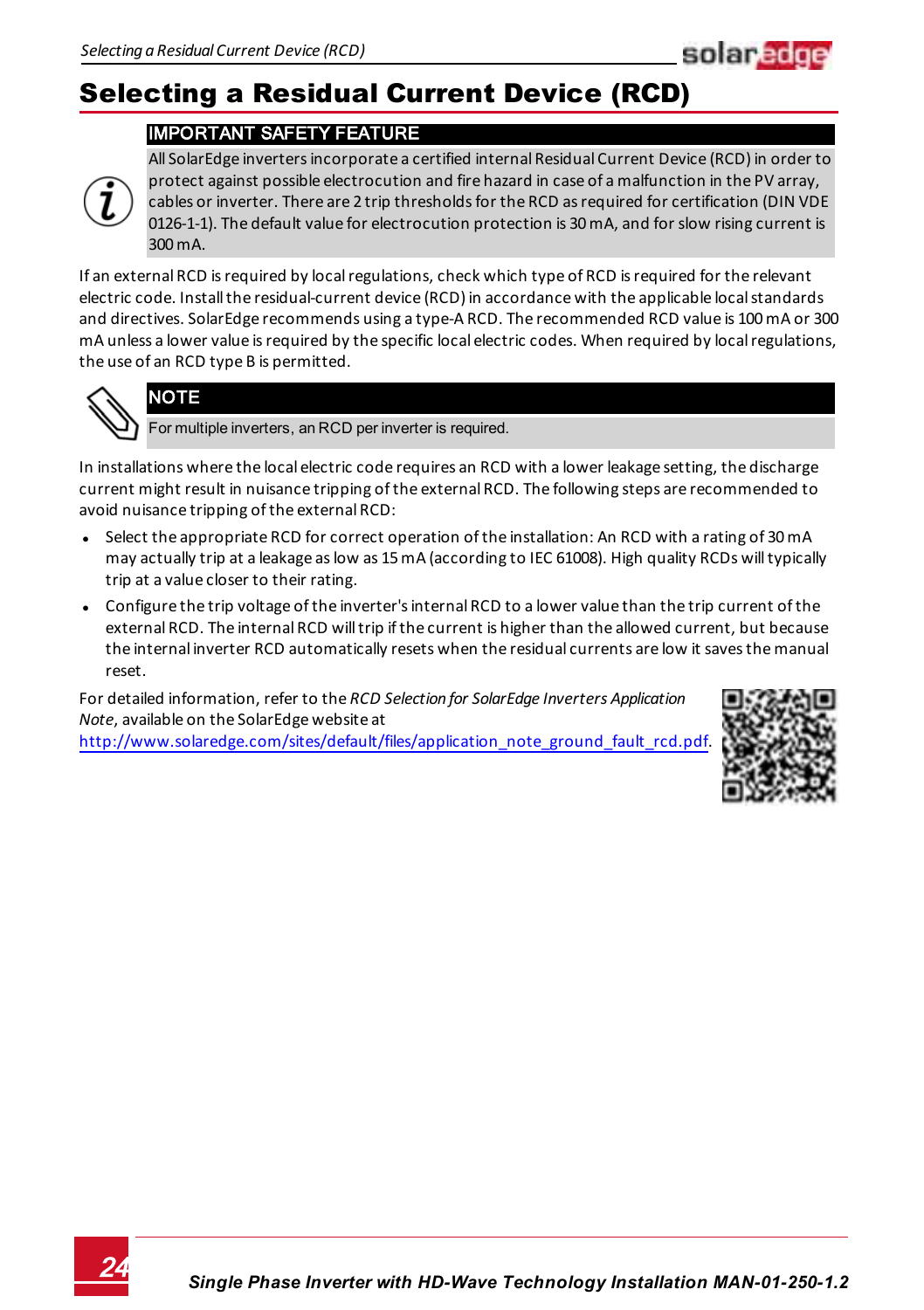### Chapter 5: Commissioning the Installation

<span id="page-25-1"></span>This chapter describes how to activate the system, pair the poweroptimizers to the inverter and verify the proper functioning of the system.

### Step 1: Activating the System

- 1. Verify that the inverter ON/OFF switch is OFF.
- 2. If not already removed, remove the inverter cover: Open the inverter cover's six Allen screws and carefully pull the cover horizontally before lowering it.



ELECTRICAL SHOCK HAZARD. Do not touch uninsulated wires when the inverter cover is removed.

3. Activate the inverter:

<span id="page-25-0"></span>solar.adge

- a. Verify that the card S/N matches the inverter S/N.
- b. Insert the card into the slot marked "**CARD**" on the communication board.
- c. Turn AC ON.
- d. LCD shows: Running Script... > Done!



**Figure 12: Communication board and activation card**

If LCD shows: Failed:

- Turn AC OFF and ON (reset), and repeat the activation process.
- Use the activation code that appears on the certification inverter label to manually activate the inverter.
- If the problem persists, contact SolarEdge Support.

NOTE

You can use the activation code that appears on the certification inverter label to activate the inverter in case of a script error or a missing activation card.

4. Verify that the inverter is configured to the proper country: Press the up or down buttons until reaching the ID status screen:

```
D S P 1 / 2 : 1 . 0 2 1 0 / 1 . 0 0 3 4
C P U : 0 0 0 3 . 1 9 x x 
C o u n t r y : E S P
```
5. If required, perform any additional connections before closing the inverter cover (for example: Communication options connection – refer to *[Setting Up Communication](#page-44-0)*  [on page 44](#page-44-0)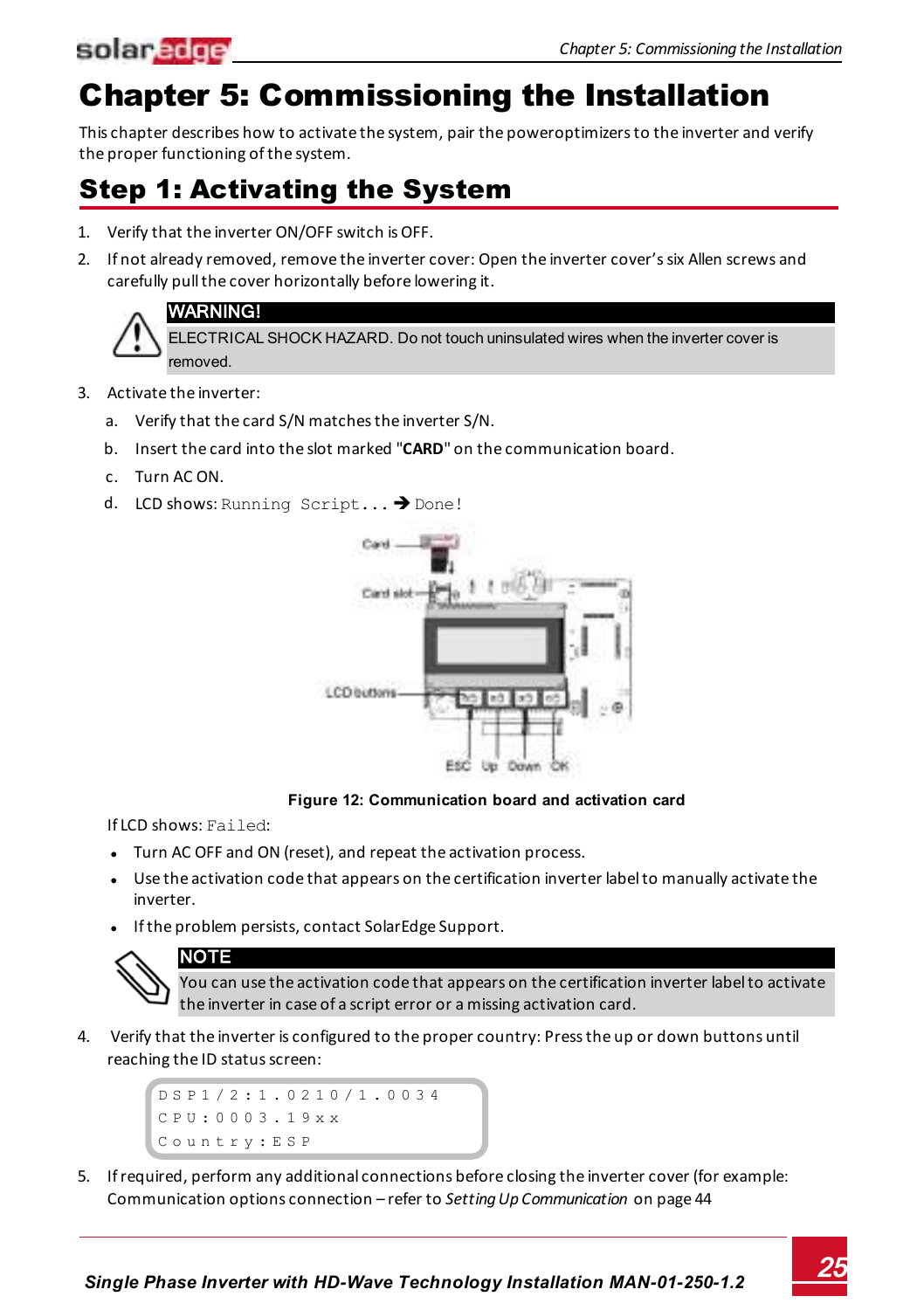

- 6. Close the inverter cover by tightening the screws with a torque of  $3.0 N^*m/2.2$  lb<sup>\*ft</sup>.
- 7. If an additional external DC switch is installed between the power optimizers and the inverter(s) then turn it ON.

A status screen similar to the following appears on the LCD panel:

.<br>V a c [ V ] V d c [ V ] P a c [ w ]  $240$   $7$   $14$   $1$  0 0  $P$  OK: 000/000 < S OK >  $\hbox{O}\hskip 1mm F$  F  $\hbox{F}$ 

- 8. Verify that the following information appears on the LCD panel:
	- P OK: Appears only upon pairing process completion and first telemetry reception from the power optimizers. Indicates connection to the power optimizers and that at least one power optimizer is sending monitoring data.
	- **000/000**: Appears only upon first telemetry reception from the power optimizers. Indicates the number of power optimizers that have been paired to this inverter.
	- S OK: the connection to the SolarEdge monitoring platform is successful (should appear only if the inverter is connected to the server). If S\_OK is not displayed and the inverter is connected to the server, refer to *[Errors and Troubleshooting](#page-54-0)* [on page 54.](#page-54-0)
	- **Vac [V]**: the grid AC output voltage. Verify the correct value.
	- **· Vdc [V]**: The DC input voltage of the longest string connected to the inverter. There should be a safety voltage of 1V for each power optimizer in the string.



A measurement error on the inverter LCD of ±3 V is acceptable.

- **Pac [w]:** the AC output power (should be 0.0 since the inverter is OFF).
- **OFF:** The inverter ON/OFF switch is in the OFF position.

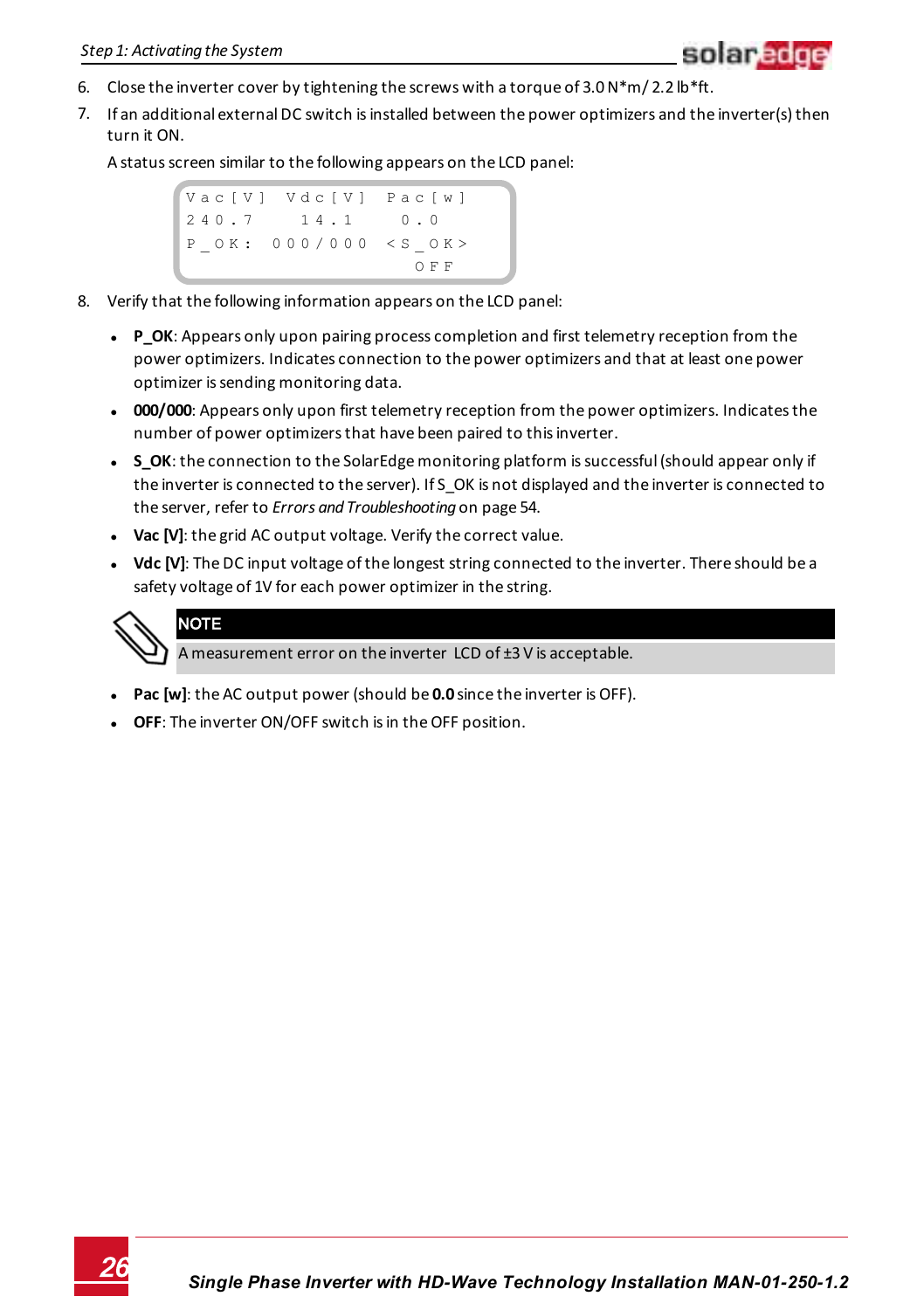### Step 2: Pairing Power Optimizers to the Inverter

Once all connections are made, all the power optimizers must be logically paired to their inverter. The power optimizers do not start producing power until they are paired. This step describes how to assign each inverter to the power optimizers from which it will produce power.

Perform this step when the modules are exposed to sunlight. If the string length is changed or a power optimizer is replaced, repeat the pairing process.

1. Perform pairing: Press and hold down the inverter LCD OK button for about **10 seconds**. The following message is displayed:

```
Keep holding button
for pairing, release
to enter menu...
Remaining: 3 sec
```
Keep holding for 5 seconds until the following is displayed:

```
P a i r i n g 
Turn Switch To On
```
2. Turn the inverter ON/OFF switch to ON within 5 seconds. If you wait longer than 5 seconds the inverter exits the pairing mode. The following message is displayed indicating that the inverter is performing the pairing:

```
P a i r i n g
Remaining [sec]: 180
```
3. Wait for the completion of the pairing (remaining seconds is 0). If pairing fails, an error is displayed. In this case, repeat the pairing steps, and refer to *[Power Optimizer Troubleshooting](#page-60-0)*  [on page 60](#page-60-0). If the problem persists, contact SolarEdge Support. When pairing succeeds, the following message is displayed:

```
P a i r i n g
Pairing Completed
```
The system startup process begins:

<span id="page-27-0"></span>**solar** adde

Since the inverter is ON, the power optimizers start producing power and the inverter starts converting AC.



#### WARNING!

When you turn ON the inverter ON/OFF switch, the DC cables carry a high voltage and the power optimizers no longer output a safe 1V output.

When the inverter starts converting power after the initial connection to the AC, the inverter enters Wakeup mode until its working voltage is reached. This mode is indicated by the flickering green inverter LED.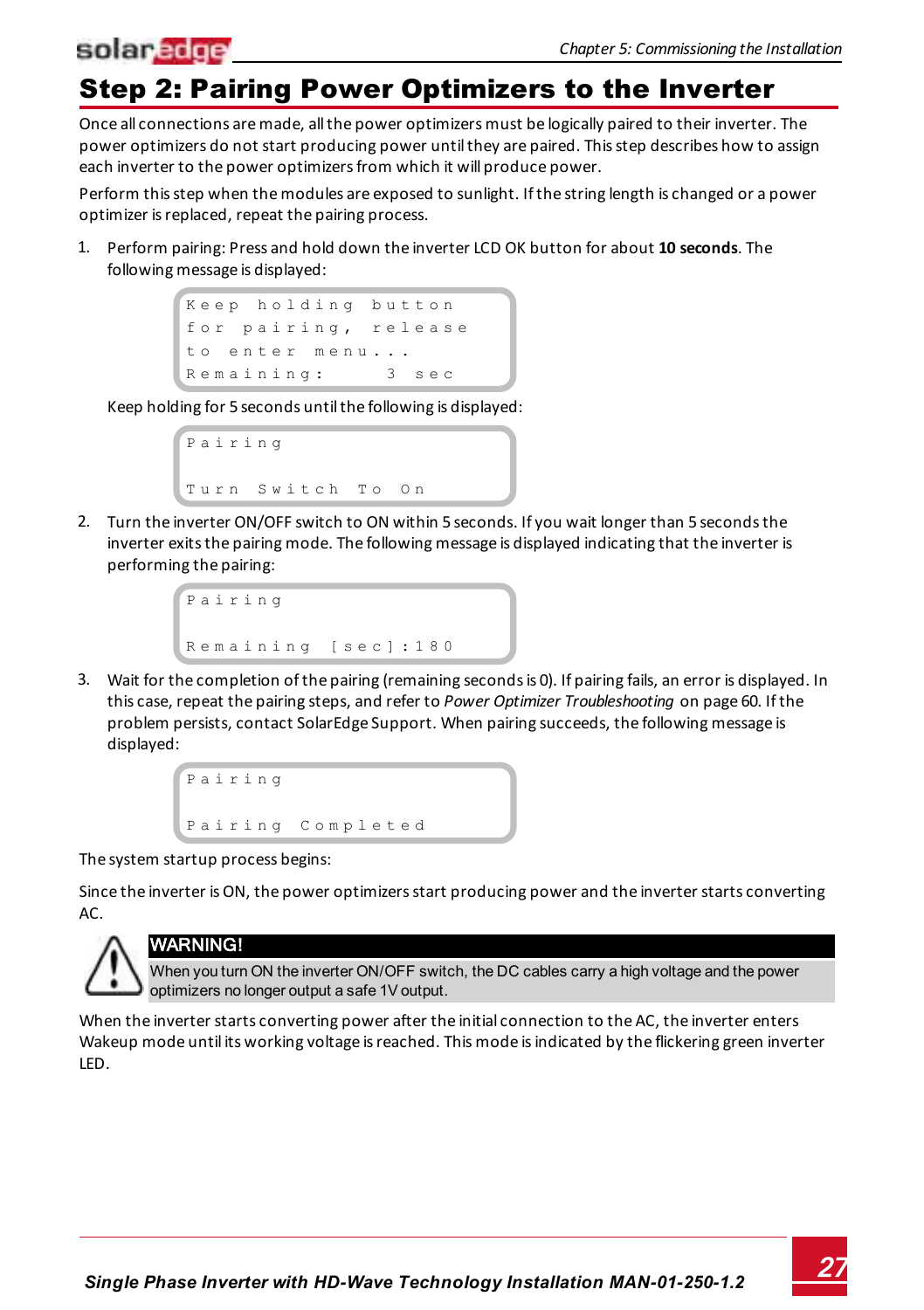While the inverter is in Wakeup mode, it monitors the grid and verifies correct grid voltage and frequency. The following message is displayed:

```
Waking Up...
Remaining: 051 Sec
```
The countdown indicates the seconds remaining until entering the Production mode. This time is in accordance with local regulations and is typically between three to five minutes.

<span id="page-28-0"></span>When countdown is complete, the inverter enters Production mode and produces power. The steadily lit green inverter LED indicates this mode.

### Step 3: Verifying Proper Activation

After the wake-up time is over, a status screen similar to the following appears on the inverter LCD panel:

Vac [ V ] V d c [ V ] P a c [ W ] 2 4 0 . 7 3 7 1 . 9 2 3 4 9 . 3 P O K : X X X / Y Y Y < S O K >  $\overline{\text{O N}}$ 

- 1. Verify the following:
- The green inverter LED is steadily lit.
- **.** The ON/OFF indicator on the LCD panel reads ON.
- **P\_OK: XXX/YYY**: There is a connection to the power optimizers and at least one power optimizer is sending monitoring data. Optimizers send telemetries in a frequency of up to 10 minutes.
- S OK appears, if the inverter is connected to the SolarEdge monitoring platform.
- **Vac [V]** specifies the measured grid AC output voltage.
- **Vdc [v]** specifies the DC input voltage, which should be approximately the inverter DC voltage (model dependent; refer to the inverter datasheet)
- **Pac [W]** specifies the AC output power produced.
- 2. Take note of the serial number on the inverter label using the detachable 2D barcode sticker on each device. This information is used in the SolarEdge monitoring platform to identify this inverter.

<span id="page-28-1"></span>Your SolarEdge power harvesting system is now operational.

### Reporting and Monitoring Installation Data



#### **NOTE**

This step requires connecting one of the communication options. Refer to *[Setting Up](#page-44-0)  [Communication](#page-44-0)* [on page 44](#page-44-0).

### <span id="page-28-2"></span>The Monitoring System

The monitoring platform enables accessing site information, including up-to-date information viewed in a physical or logical view. The monitoring platform is described in detail in the *Monitoring Platform User Guide*, available on the SolarEdge website at [http://www.solaredge.com/files/pdfs/solaredge-monitoring-platform-user-guide.pdf](http://www.solaredge.com/files/pdfs/solaredge-monitoring-portal-user-guide.pdf). The monitoring platform can display logical and physical layouts of the installed system, as follows:



**Logical Layout**: Shows a schematic logical layout of the components in the system, such as: inverters, strings and modules, as well as their electrical connectivity. This view enables you to see which modules are connected in each string, which strings are connected to each inverter, and so on.

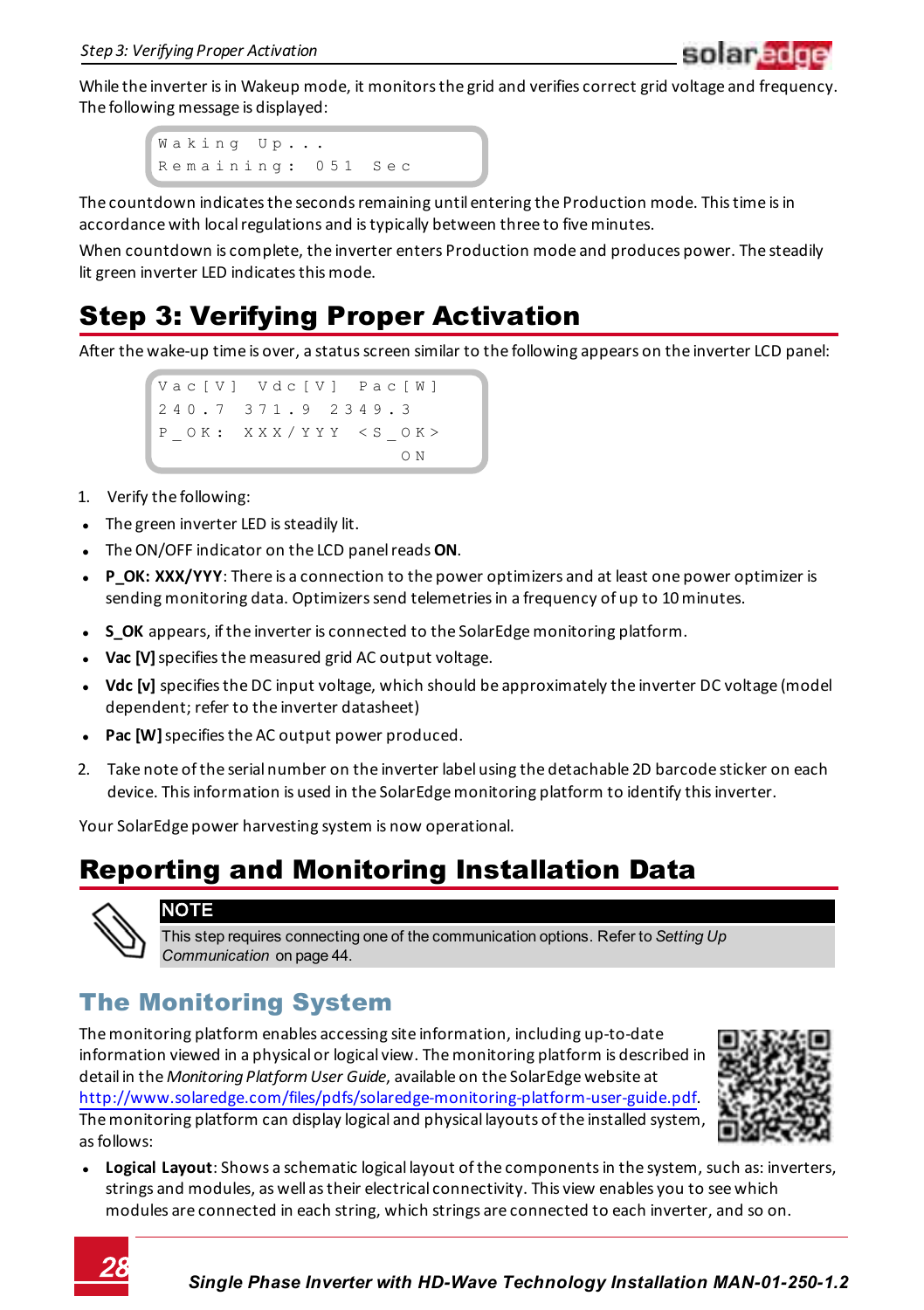### solar.adge

**Physical Layout**: Shows a schematic physical layout of the components in the system, such as: inverters, strings and modules, as well as their electrical connectivity. This view enables a bird's eye view of the actual location of a system component.

Using the platform, you can:

- View the latest performance of specific components.
- <sup>l</sup> Find under-performing components, such as modules, by comparing their performance to that of other components of the same type.
- Pinpoint the location of alerted components using the physical layout.
- See how components are connected to each other.
- Pair power optimizers remotely.

To display a logical layout, insert the inverter serial number in the new site created in the application. When the communication between the inverter and the monitoring server is established, the logical layout is displayed.

To display a physical layout, you need to map the locations of the installed power optimizers. To generate a physical mapping, use either the Site Mapper application or the physical layout editor in the monitoring platform.

The logical and physical mapping can be used for debugging a problem using the monitoring platform.

If you do not report the physical and logical mapping of the installed power optimizers to SolarEdge, the monitoring platform will show the logical layout indicating which power optimizers are connected to which inverter, but will not show strings or the physical location of power optimizers .

The inverter may be connected to the monitoring platform via LAN or by using a ZigBee Gateway system or a Cellular Plug-in. Alternatively, you can use RS485 chain (bus) connection to connect multiple SolarEdge devices to one inverter that is already connected to the server, in a master/slave configuration. Refer to *Setting Up Communication* [on page 44](#page-44-0).

### <span id="page-29-0"></span>Providing Installation Information

<span id="page-29-1"></span>Use one of the following methods to connect your PV system to the monitoring platform.

#### **Mapper Application**

#### **Android**

Use the Mapper smart-phone application to scan the power optimizer and inverter 2D bar-codes, and map the system physical layout in the monitoring platform.This application is integrated with the monitoring platform and enables:

- Simple on-site registration of new systems.
- Creating, editing and verifying system physical layout.
- <sup>l</sup> Scanning and assigning the power optimizer serial number to the correct location in the system physical layout.

For detailed information, refer to the *Mapper* demo movies:

- <sup>l</sup> Creating new sites using the Mapper mobile [application](https://www.youtube.com/watch?v=NM4FbleGNUc)
- <sup>l</sup> Mapping power optimizers using the Mapper mobile [application](https://www.youtube.com/watch?v=JbriIDSrsOQ)



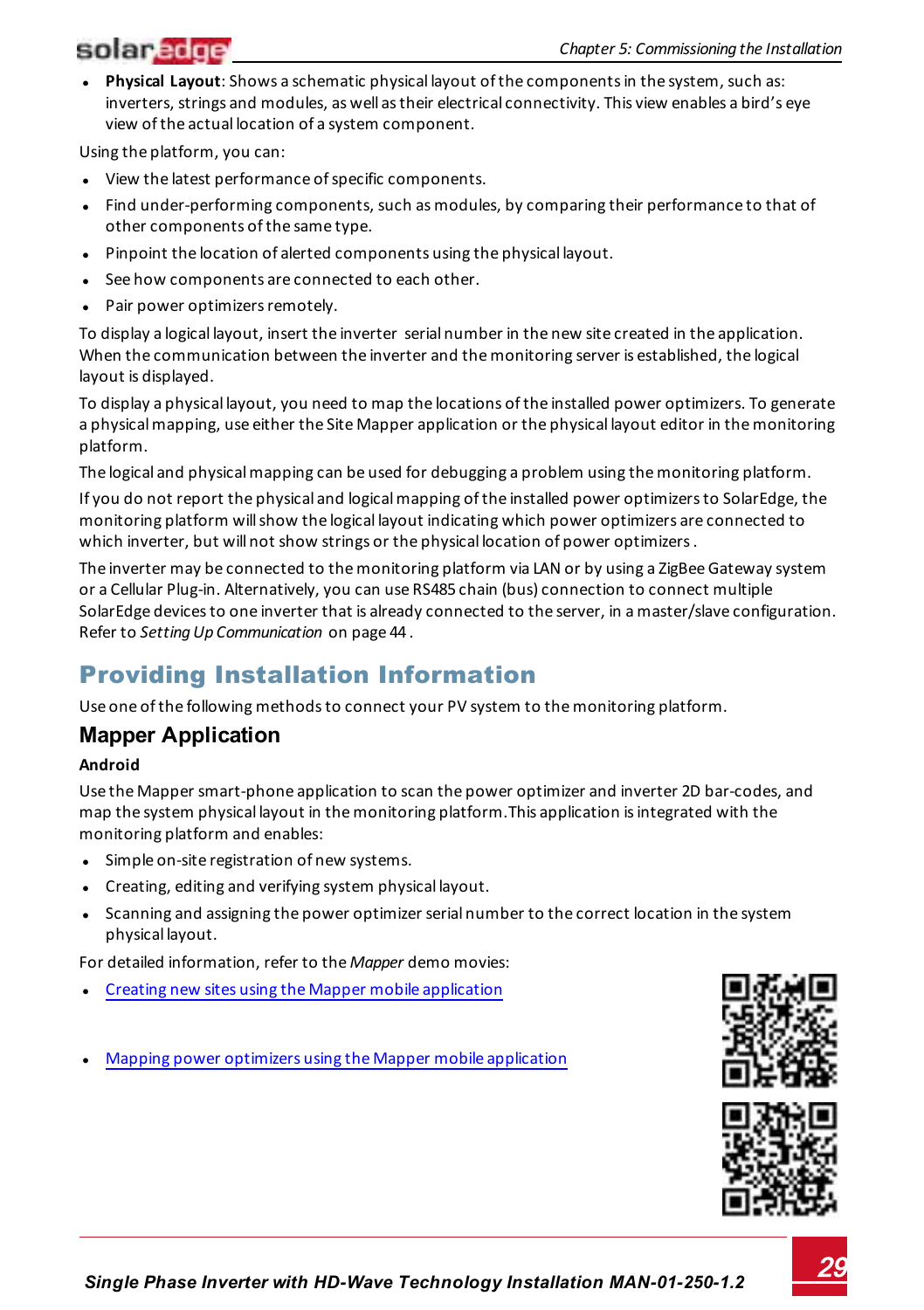#### **iPhone**

Use the Mapper smartphone application to scan the power optimizer and inverter 2D bar-codes. This application creates an XML file that can be uploaded to the monitoring platform during site registration. The Mapper can be downloaded from the application stores.

For detailed information, refer to the *Mapper Software Guide* or to the *Site Mapper* demo movie, available on the SolarEdge website at

<http://www.solaredge.com/groups/installer-tools/site-mapper>.

### <span id="page-30-0"></span>**Creating a Site in the Monitoring Platform**

Create the site in the monitoring platform using the registration form available at <https://monitoring.solaredge.com/solaredge-web/p/login>. Fill out all required information in the form, which includes information about your installation, as well as details about its logical and physical mapping.

### <span id="page-30-1"></span>**Paper Template**

Fill out the Physical Layout Template (downloadable from the SolarEdge site) using the detachable 2D barcode stickers on each power optimizer. Once the form is completed, scan it and upload the scanned file to the monitoring platform during site registration. For an example paper template, refer to [http://www.solaredge.com/files/pdfs/physical](http://www.solaredge.com/files/pdfs/physical-layout-template.pdf)[layout-template.pdf.](http://www.solaredge.com/files/pdfs/physical-layout-template.pdf)







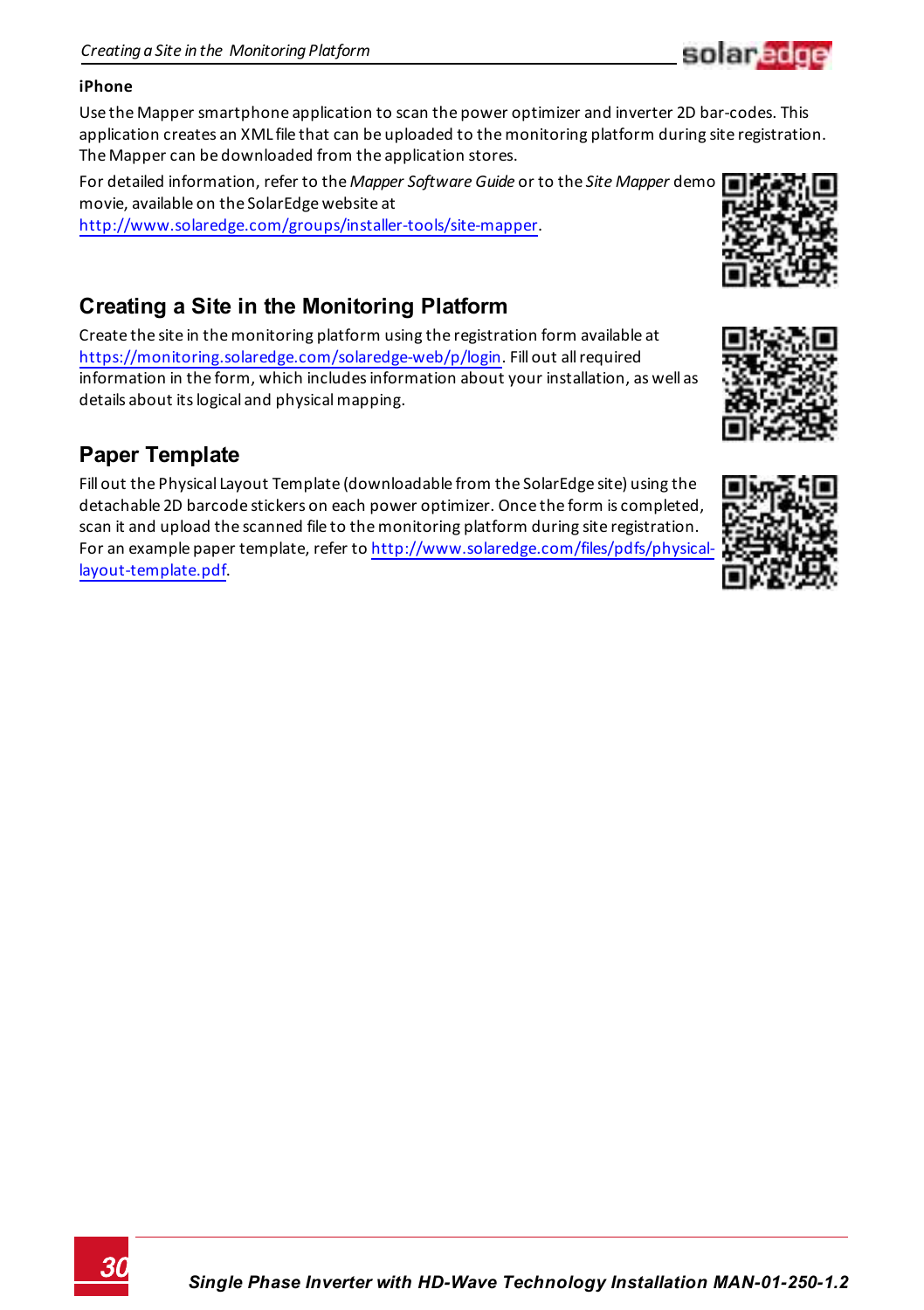<span id="page-31-0"></span>

### Chapter 5: Configuring the Inverter

<span id="page-31-1"></span>This chapter describes the interfaces to use for inverter configuration, and the configuration procedures.

### LCD Buttons

Use the four buttons located beneath the LCD panel for controlling the LCD menus, setting the inverter configuration, and moving between the inverter status screens.

To use the LCD buttons when the inverter cover is removed, touch the white dots on the LCD button frame.



#### **Figure 13: LCD buttons**

Use the four user buttons to control the LCD panel menus:

- <sup>l</sup> **Esc**: Moves the cursor (>) to the beginning of the currently displayed parameter; goes to the previous menu, and cancels a value change with a long press (until **Aborted** is displayed).
- **Up (1)** and **Down (2)**: Moves the cursor from one menu option to another, moves among the characters of a displayed parameter, and toggles between possible characters when setting a value.
- <sup>l</sup> **OK/Enter (3)**: Selects a menu option and accepts a value change with a long press (until **Applied** is displayed).

Use the three rightmost buttons **Up**, **Down** and **OK** sequentially for entering the Setup mode.

The LCD screen displays status information of the system and various menus for configuration options. The LCD panel and buttons are used during the following processes:

- <sup>l</sup> **Operational mode**: The LCD panel allows checking for proper system operation. Refer to *[Status](#page-38-0)  [Screens - Operational Mode](#page-38-0)* [on page 38](#page-38-0) for a description of this option. Use the up and down buttons to toggle through the informative displays.
- <sup>l</sup> **Setup mode**: Upon installation, an installer may perform basic configuration , as described in *[Inverter](#page-32-0)  [Configuration – Setup Mode](#page-32-0)* [on page 32](#page-32-0).
- <sup>l</sup> **Error messages**: In the event of a problem, an error message may be displayed on the LCD panel. For more information, refer to *[Errors and Troubleshooting](#page-54-0)* [on page 54](#page-54-0) and *[Inverter Configuration – Setup](#page-32-0)  [Mode](#page-32-0)* [on page 32.](#page-32-0)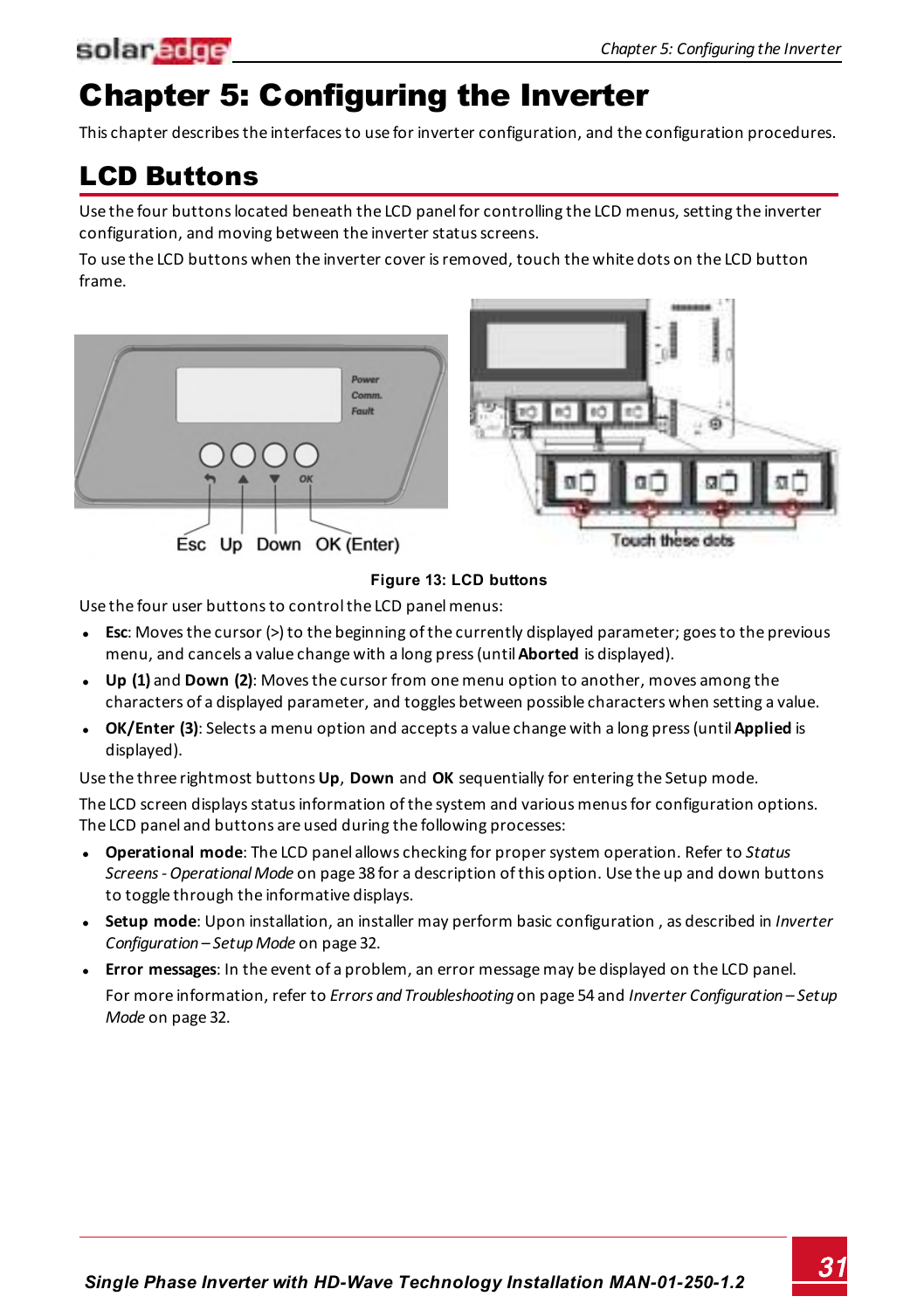

### <span id="page-32-0"></span>Inverter Configuration – Setup Mode

After inverter installation, an installer may perform basic system configuration. Configuration is done when the inverter is in Setup mode.

#### ь To enter Setup mode:

1. Turn the inverter ON/OFF switch to OFF (AC remains ON).

WARNING! If the inverter was operating properly (power was produced by the power optimizers), the following message is displayed. DC VOLTAGE NOT SAFE DO NOT DISCONNECT V D C : 7 2 . 0

This message is displayed until the DC voltage is safe (50V). Do not open the cover until the voltage is safe or until at least five minutes have passed.

2. Press the **OK** button for at least 5 seconds. The following message is displayed:

```
Please enter
 P a s s w o r d
   * * * * * * * *
```
3. Press the **Up**, **Down** and **OK** buttons (Up=1, Down=2, OK=3) for entering the Setup mode password: **AV OK AVOK AV (12312312).** 

The inverter is now in Setup mode and all its LEDs are lit. The inverter automatically exits Setup mode if no buttons are pressed for more than 2 minutes.

The following shows a hierarchical tree of the menu options, which are described in *[Configuration Menu](#page-34-0)  [Options](#page-34-0)* [on page 34.](#page-34-0) Actual menus may vary from shown depending on the firmware version of the inverter and on the country.

Main menu:

Country:

```
G e r m a n y +
S p a i n
F r a n c e
.
.
.
```
Language:

| English |  |
|---------|--|
| German  |  |
| Spanish |  |
| French  |  |
| Italian |  |

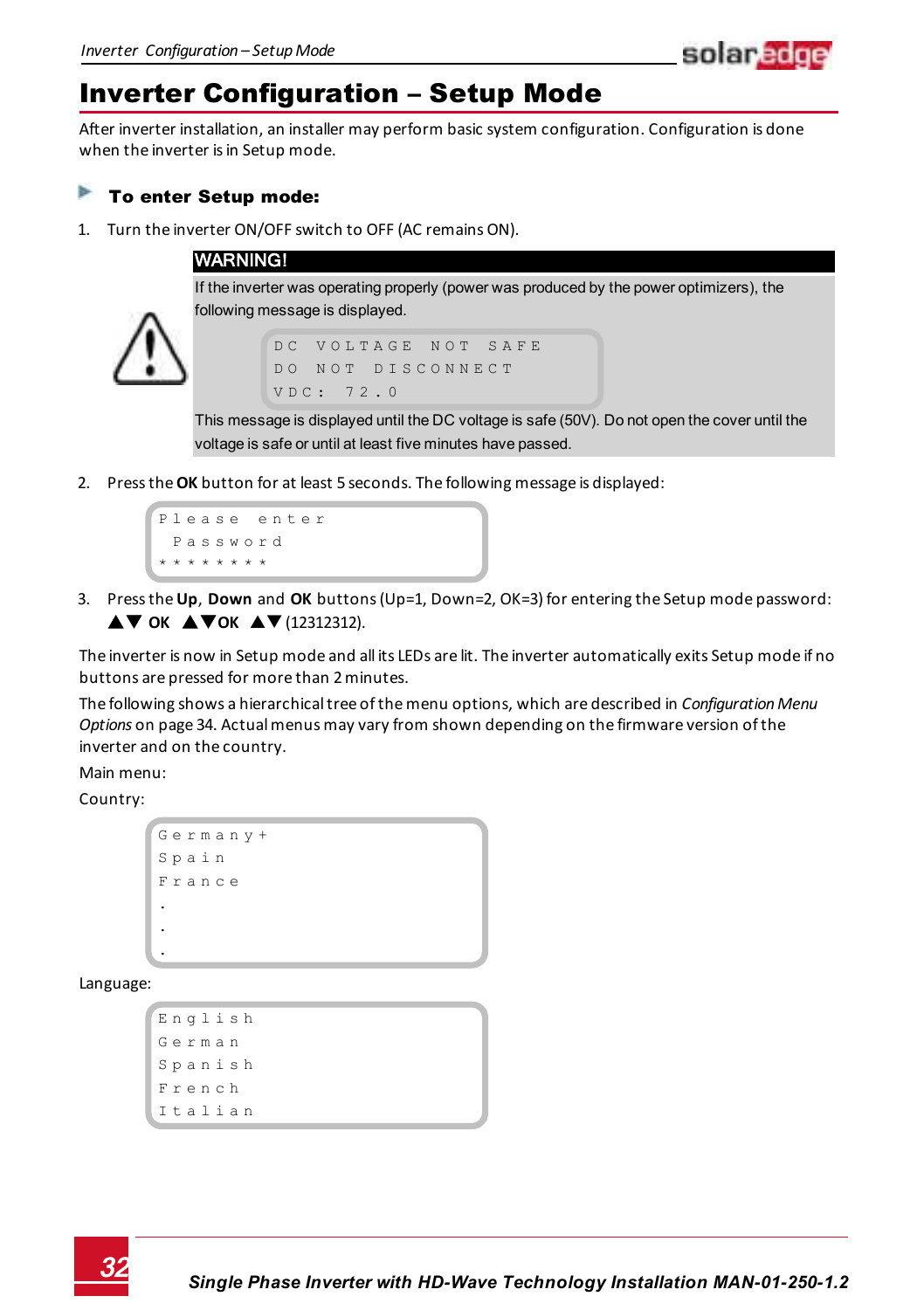

Communication:

```
L A N C o n f
RS485 - 1 Conf < S >
ZigBee Conf < S >
C e l l u l a r C o n f
G P I O C o n f < M T R >
S e r v e r < L A N >
```
Power Control :

```
Grid Control <En>
E n e r g y M a n a g e r
RRCR Conf.
Reactive Pwr Conf.
A c t i v e P w r C o n f.
Phase Balance < Dis>
Wakeup Conf.
P ( f )
A d v a n c e d
Load Defaults
```
Display:

Temperature < C > LCD On Time  $\langle 30 \rangle$ 

Maintenance:

```
Date and Time
R e s e t C o u n t e r s
Factory Reset
FW Upgrade
D i a g n o s t i c s
Grid Protection
B o a r d R e p l a c e m e n t
```
Information:

```
V e r s i o n s
E r r o r L o g
Warning log
H a r d w a r e I D s
```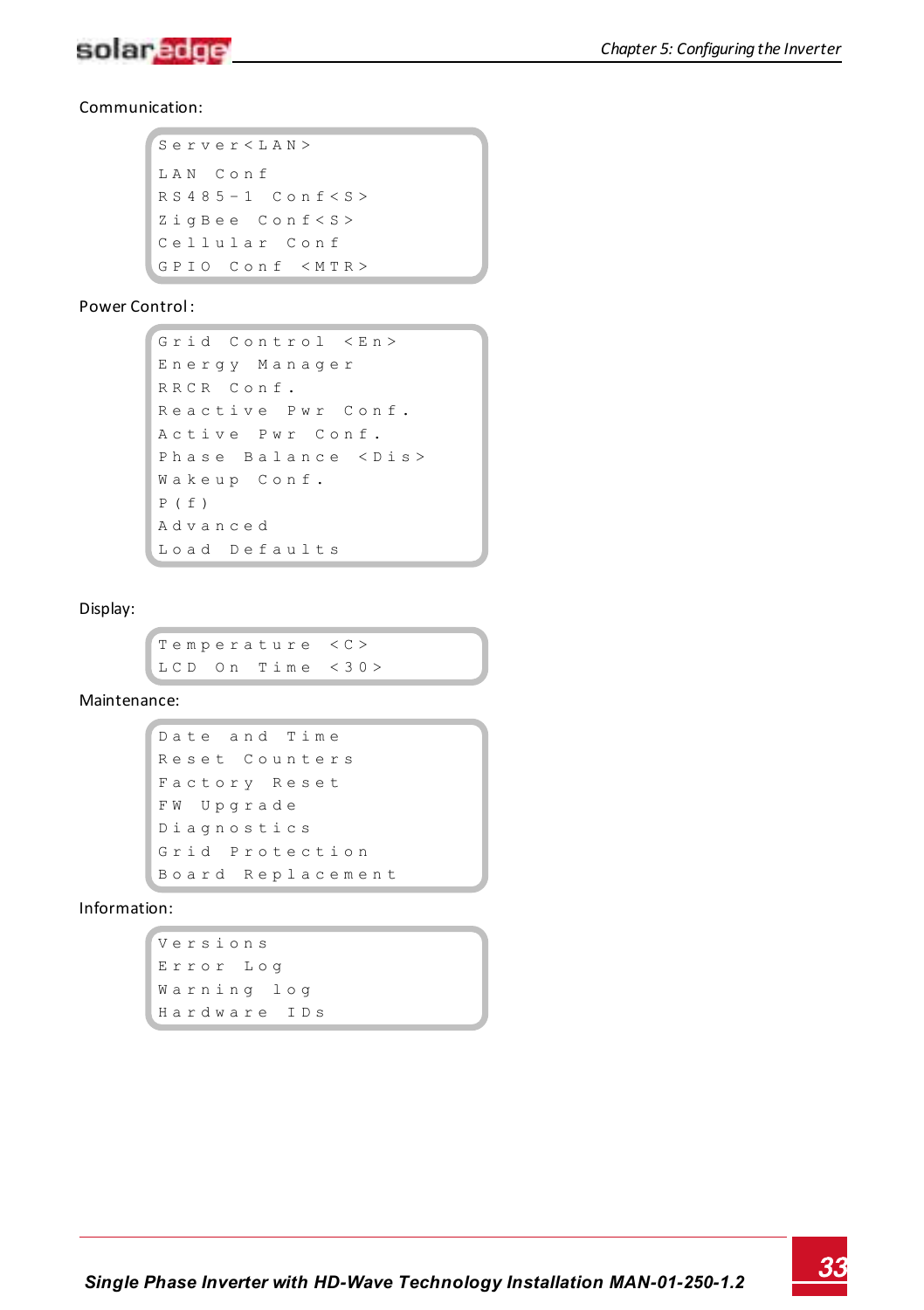

### <span id="page-34-0"></span>Configuration Menu Options

<span id="page-34-1"></span>This section describes how to use the LCD menus for configuring the inverter.

#### **Country and Grid**

1. Select the **Country** option to specify the country or region in which the inverter is installed and the grid to which it is connected. This parameter may arrive pre-configured. If so, verify that it is set to the proper country or region.



The inverter must be configured to the proper country/ region in order to ensure that it complies with the country grid code and functions properly with the country grids.

A list of countries is displayed. If no country is configured, the value is <**NONE**>.



If an inverter is not configured to any country, it will not produce energy, and the following message will be displayed on the LCD:

No Country Selected

A plus sign (+) near the country indicates that another menu will be displayed after selection.

<span id="page-34-2"></span>2. Confirm your country selection in the confirmation screen: Toggle to **YES** and press **Enter**.

### **Language**

- 1. Select the **Language** option to set the language in which the LCD should display.
- <span id="page-34-3"></span>2. Confirm your language selection in the confirmation screen: Toggle to **YES** and press **Enter**.

#### **Communication**

- 1. Select the **Communication** option to define and configure:
	- The communication option used by the inverter to communicate with the SolarEdge monitoring platform
	- The communication option used to communicate between multiple SolarEdge devices or other external non-SolarEdge devices, such as energy meters or loggers.
- 2. Select **Server** to set which communication method is used to communicate between devices and the monitoring platform. Refer to *Setting Up Communication* [on page 44](#page-44-0) for a full description of these communication options.



#### NOTE

The Server menu shows only the communication options installed in the inverter.

The following shows a hierarchical tree of the menu options in the **Communication** menu.

For detailed information about all the configuration options, refer to the *Communication Options Application Note*, available on the SolarEdge website at http://www.solaredge.com/files/pdfs/solaredge-communication\_options\_application [note\\_v2\\_250\\_and\\_above.pdf.](http://www.solaredge.com/files/pdfs/solaredge-communication_options_application_note_v2_250_and_above.pdf)



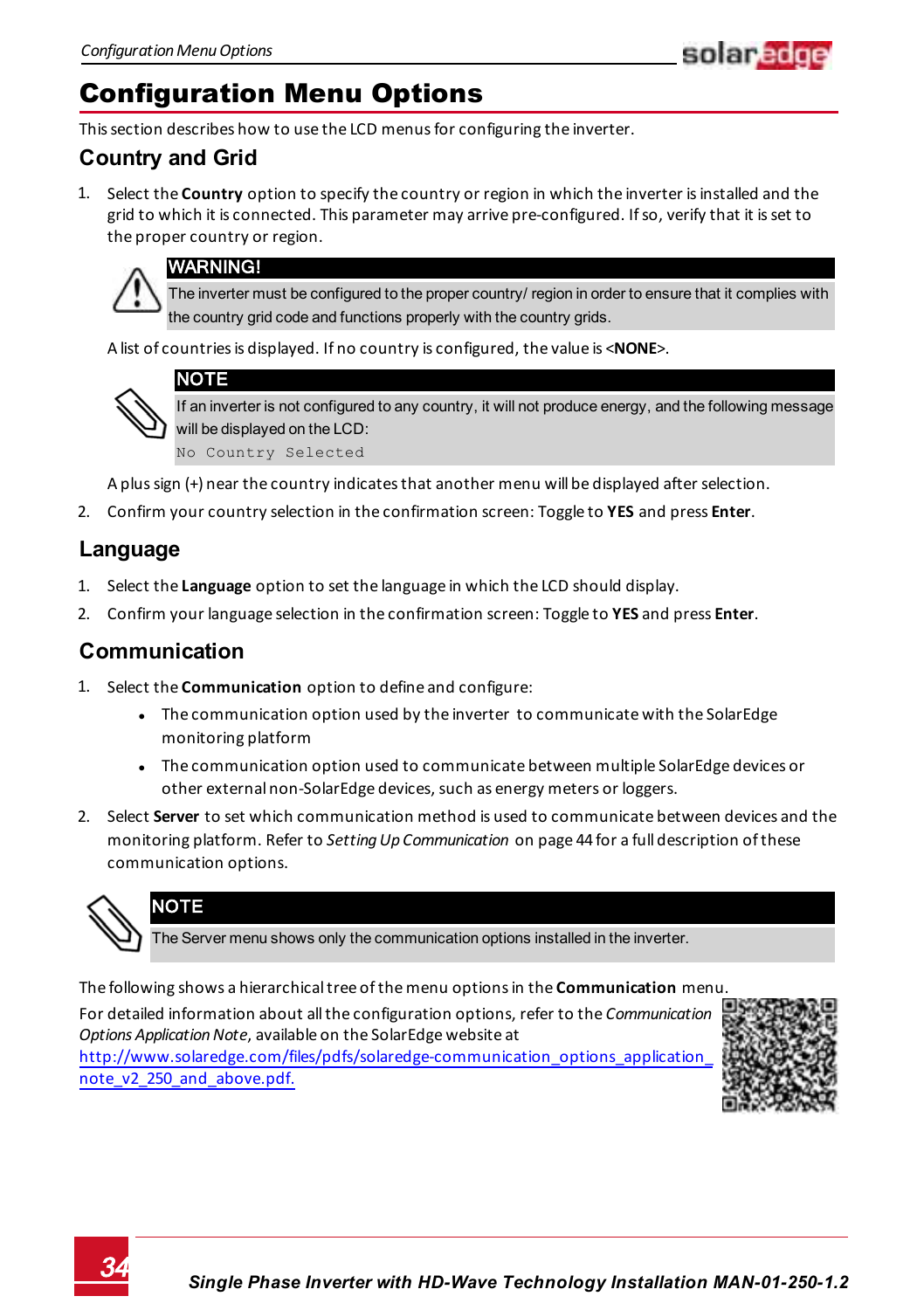

Communication1:

```
S e r v e r < L A N >
L A N C o n f
R S 4 8 5 - 1 Conf \langle S \rangleZigBee Conf < S >
Cellular Conf
G P I O C o n f < M T R >
```
Server:

L A N R S 4 8 5 Z i g b e e  $W$  i - F i C e l l u l a r N o n e

LAN Conf:

```
I P C o n f i g
Set DHCP <en>
S e t I P
S e t M a s k
Set Gateway
S e t D N S
Set Server Addr
Set Server Port
M o d b u s T C P < D i s >
```
RS485-1 Conf:

Device Type <SE> Protocol <M> Device ID <1> S lave Detect <#> Cluster SLV Detect Long Slave Detect <#> Slave List  $\langle # \rangle$ Multi-Inv. Set

ZigBee Conf. (enabled only if the ZigBee internal card is connected):

```
D e v i c e T y p e < S E >
P r o t o c o l < M P S >
D e v i c e I D < 1 >
P A N I D
Scan Channel
Load ZB Defaults
```
1When using the SolarEdge GSM products, RS232 Conf menu is unavailable.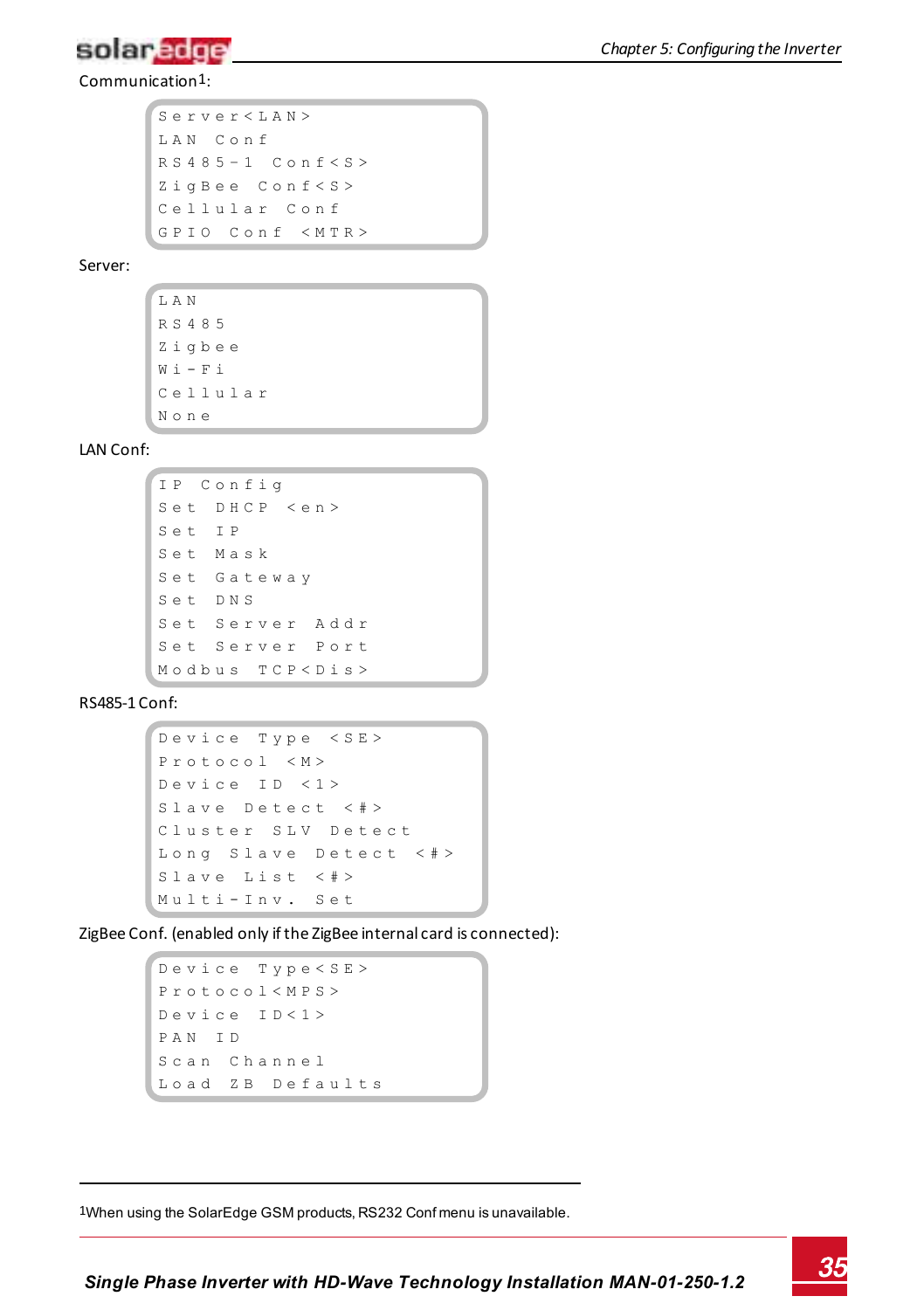RS232 Conf1:

```
Device Type < SE >
P r o t o c o l < G S M >
S \cap F A P N
Set Modem Type
S e t User Name
S e t Password
```
GPIO Conf:

Device Type <RRCR>

### **Power Control**

```
Grid Control <En>
Energy Manager
R R C R C o n f .
Reactive Pwr Conf.
A c t i v e P w r C o n f.
Phase Balance < Dis>
Wakeup Conf.
P ( f ) 
A d v a n c e d 
Load Defaults
```
Power control options are detailed in the *Power Control Application Note*, available on the SolarEdge website at [http://www.solaredge.com/files/pdfs/application\\_note\\_power\\_control\\_configuration.pdf](http://www.solaredge.com/files/pdfs/application_note_power_control_configuration.pdf).

The Grid Control option may be disabled. Enabling it opens additional options in the menu.

The Energy Manager option is used for setting power export limitation, as described in the *Export Limitation Application Note*, available on the SolarEdge website at [http://www.solaredge.com/files/pdfs/products/feed-in\\_limitation\\_application\\_](http://www.solaredge.com/files/pdfs/products/feed-in_limitation_application_note.pdf) [note.pdf](http://www.solaredge.com/files/pdfs/products/feed-in_limitation_application_note.pdf).

For P(Q) diagram refer to [https://www.solaredge.com/sites/default/files/application\\_](https://www.solaredge.com/sites/default/files/application_note_p_q_diagram_of_se_inverters_en_and_na.pdf) [note\\_p\\_q\\_diagram\\_of\\_se\\_inverters\\_en\\_and\\_na.pdf](https://www.solaredge.com/sites/default/files/application_note_p_q_diagram_of_se_inverters_en_and_na.pdf)



solar. Fo



#### **NOTE**

SolarEdge inverters with "Grid Support" functionality (as marked on the inverter certification label), are compliant with UL 1741 Supplement A. The functionality is built into the inverter and no additional external device is required.

1When using the SolarEdge GSM products this menu is unavailable.

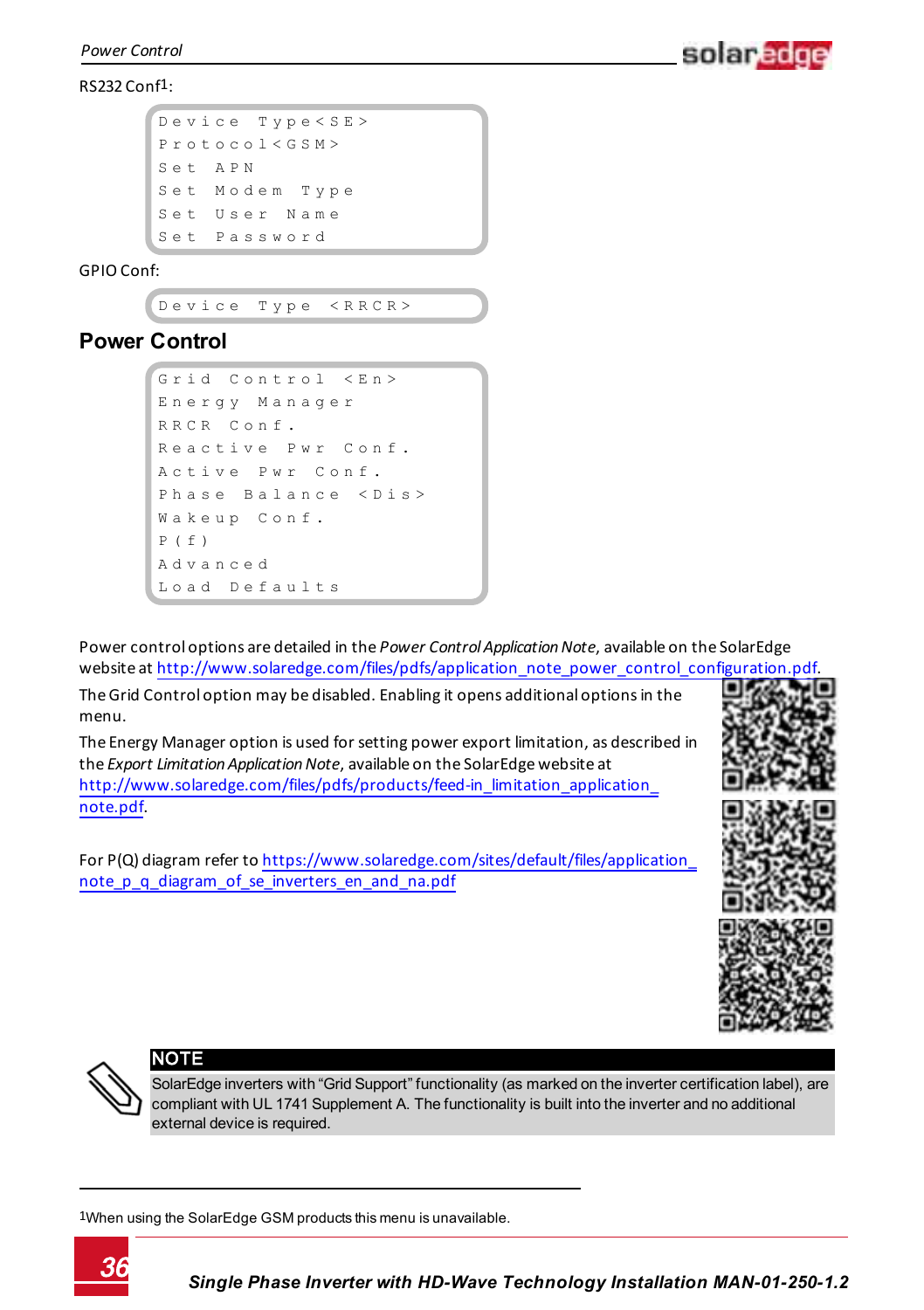

### **Display**

Select **Display** to set the following:

```
Temperature < C >
LCD On Time \langle 30 \rangle
```
- **Temperature**: Select Celsius or Fahrenheit units.
- <sup>l</sup> **LCD On Time <30>**: The number of seconds that the LCD backlight is ON after pressing the LCD light button. Set a value within the range of 10-120 seconds.

#### **Maintenance**

Select **Maintenance** to set the following options:

```
Date and Time
Reset Counters
Factory Reset
FW Upgrade
D i a g n o s t i c s 
Grid Protection
B o a r d R e p l a c e m e n t
```
- **Date and Time**: Set the internal real-time clock. If connected to the SolarEdge monitoring platform, the date and time are set automatically and only time zone should be set.
- **Reset Counters**: Resets the accumulated energy counters that are sent to the SolarEdge monitoring platform
- **Factory Reset:** Performs a general reset to the default device settings.
- **FW Upgrade**: Perform a software upgrade by using an SD card. Refer to upgrading [an\\_inverter\\_using\\_micro\\_sd\\_card.pdf](https://www.solaredge.com/sites/default/files/upgrading_an_inverter_using_micro_sd_card.pdf).



**Diagnostics**: Displays the Isolation Status and optimizers status screens. Refer to www.solaredge.com/files/pdfs/application\_note\_isolation\_fault [troubleshooting.pdf](http://www.solaredge.com/files/pdfs/application_note_isolation_fault_troubleshooting.pdf) .



- **Standby Mode**: Enables/disables Standby Mode for remote commissioning.
- Grid Protection: Available in specific countries. Enables viewing and setting grid protection values.
- **Optimizer Conf.**: Opens the Rapid Shutdown menu, to enable/disable PVRSS.

### **Information**

Select **Information** to display the following options:

```
V e r s i o n s
E r r o r L o g
W a r n i n g l o g 
H a r d w a r e I D s
```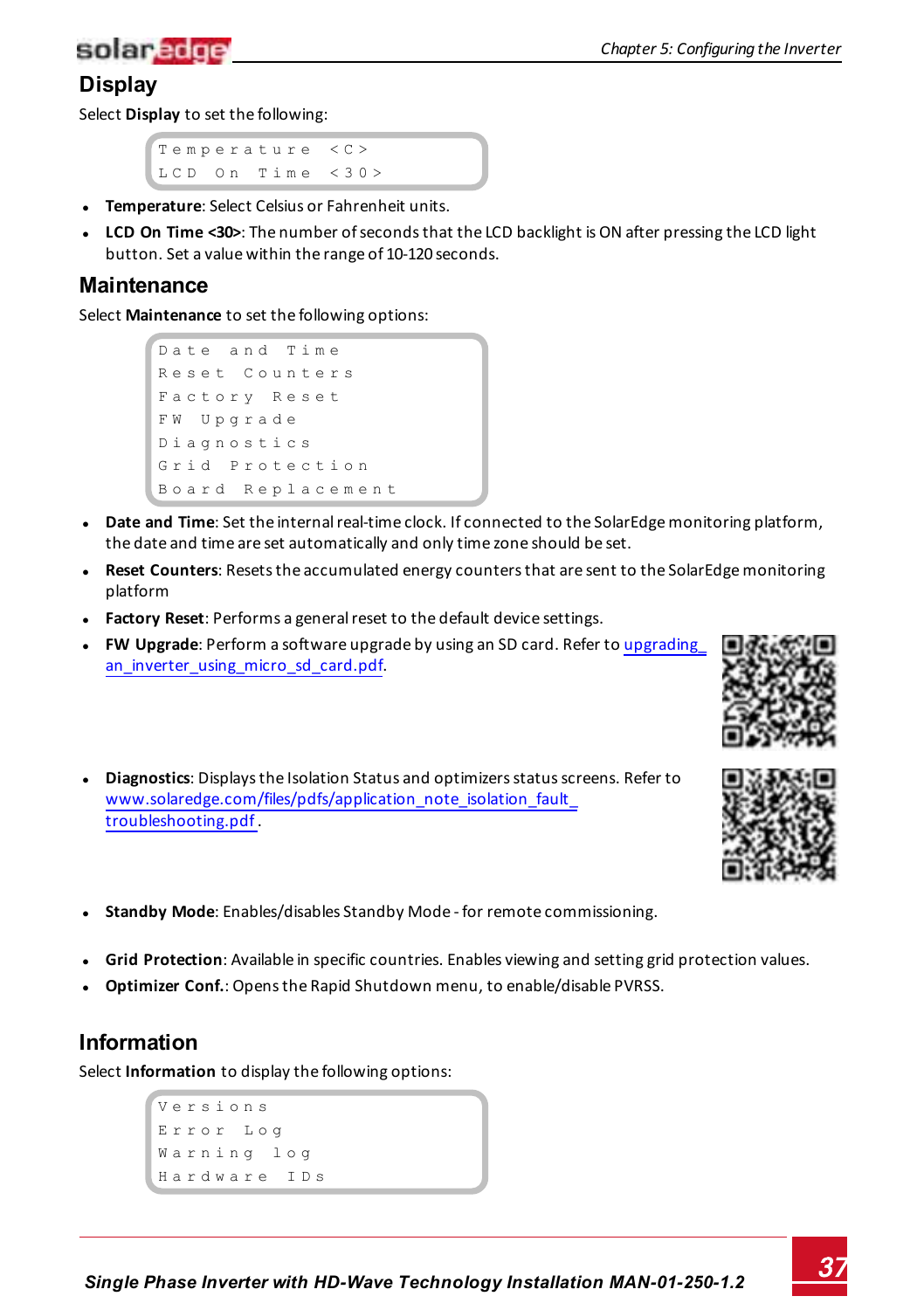

- **Versions**: Displays inverter firmware versions:
	- o **ID**: The inverter ID.
	- o **DSP 1/2**: The DSP digital control board firmware version
	- o **CPU**: The communication board firmware version



**NOTE** 

Please have these numbers ready when you contact SolarEdge Support.

- **Error Log**: Displays the last five errors.
- **Warning Log:** Displays the last five warnings.
- **Hardware IDs**: Displays the following HW serial numbers (if exist, and connected to the inverter):
	- o **ID**: the inverter's ID
	- o **RGM1** (Revenue Grade Meter): Energy Meter with Modbus Connection
	- o **RGM2**: A second external Energy Meter with Modbus Connection
	- o **ZB**: ZigBee MAC address

# <span id="page-38-0"></span>Status Screens - Operational Mode

During normal operation pressing the LCD buttons turns on the LCD backlight.

Additional presses display the following screens one after the other.

### Initial Status

```
Vac [ V ] V d c [ V ] P a c [ W ]
2 4 0 . 7 3 7 1 . 9 2 3 4 9 . 3
P O K : X X X / Y Y Y < S O K >
 \sim - \sim \sim \sim \sim \sim
```
- **Vac [V]:** The AC output voltage
- **Vdc [V]:** The DC input voltage
- **Pac [W]:** The AC output power

## Main Inverter Status

```
Vac [ V ] V d c [ V ] P a c [ W ]
2 4 0 . 7 3 7 1 . 9 3 2 1 0 . 0
Fac [Hz] OPs_Ok Temp
5 0 . 0 1 1 2 8 . 2
```
- **Vac [V]:** The AC output voltage.
- **Vdc [V]:** The DC input voltage.
- **Pac [W]:** The AC output power.
- **Fac [Hz]:** The AC output frequency.
- **.** OPs Ok: Number of optimizers sending telemetries (indicating that they are paired)
- **Temp [C or F]:** The inverter heat sink temperature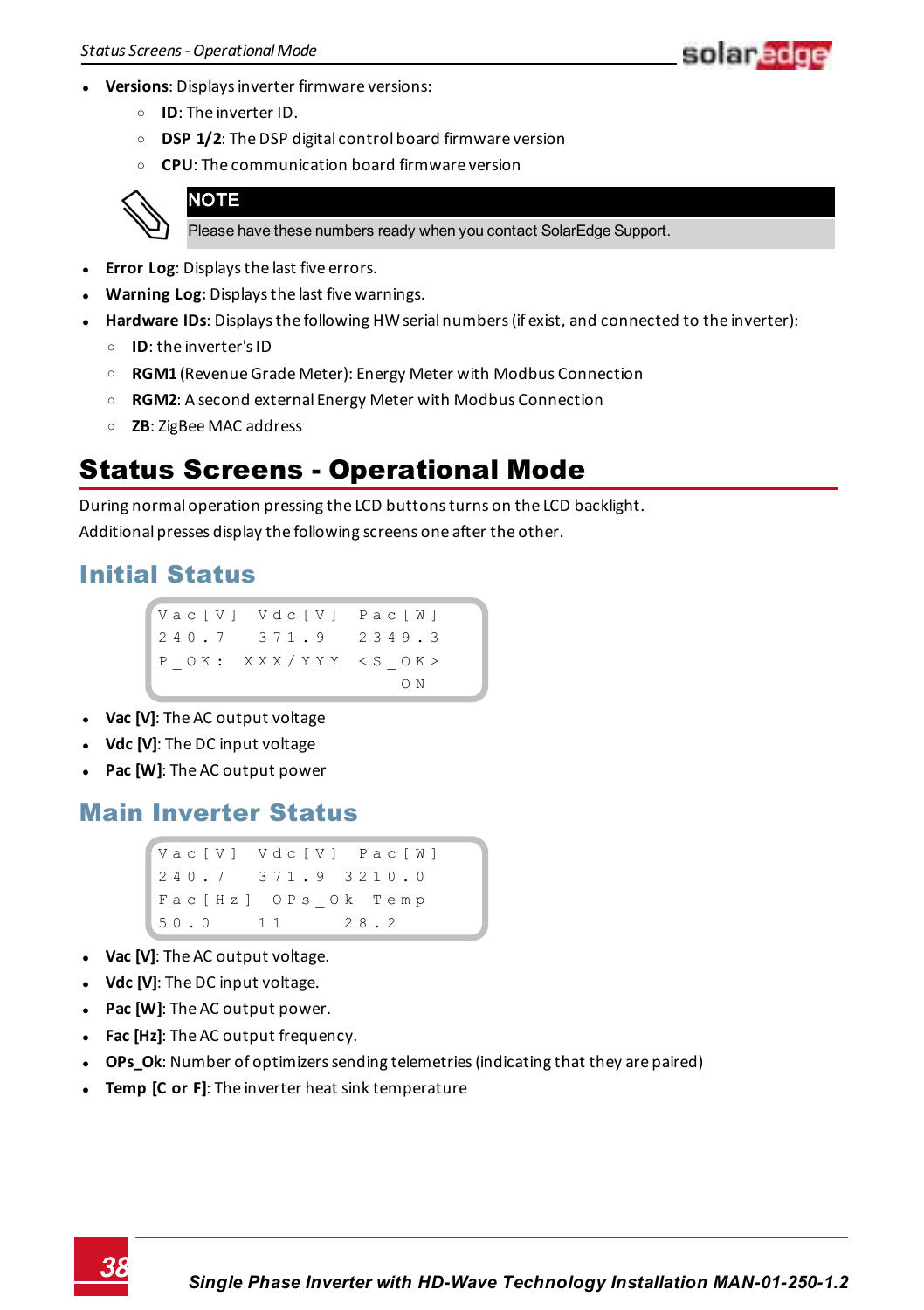### solar.adoe Energy Meter Status

Displays the total energy produced during the last day, month, year and since inverter installation.

```
M o n t h [ K W h ] : 0 . 0
Year [ K W h ] : 0 . 0
T \circ t a l [KWh]: 0.0Day [Wh]: 0.0
```
- **Day**: since midnight
- **Month**: since 1st of the current month until today (inclusive)
- **Year**: since January 1st until today (inclusive)

If a meter is connected to the inverter, the following status screen, showing the power and energy readings, is displayed in addition to the above screen.

If the meter is set to Export +Import, there are two status screens, with the first line displaying: "Export Meter" or "Import Meter". The following is an example of an export meter status:

```
Export Meter
Status: < OK / Error # >
Power [ W ] : x x x x x . x
Energy [Wh]: XXXXX.X
```
- **Status:** Displays OK if the meter is communicating with the communication board.
- **Error message>**: If there is a meter error, it is displayed in this line.
- **Power (W)**: Depending on the meter type connected to the inverter, this line displays the exported or imported power in Watts.
- <sup>l</sup> **Energy (Wh)**: The total energy read by the meter, in Watt/hour. The value displayed in this line depends on the meter type connected to the inverter and its location:
	- $\circ$  If a bidirectional meter is connected at the consumption point, this value is the consumed energy.
	- $\circ$  If the meter is installed at the production connection point, this value is the energy produced by the site.
	- $\circ$  If the meter is installed at the grid connection point, this value is the energy exported to the grid.

If the inverter is connected to the SolarEdge server, this value will also be displayed in the monitoring platform.



NOTE

This data is accumulated according to an internal real-time clock.

## Telemetry Status

This screen displays the last power optimizer telemetry received. The display changes as each power optimizer sends its telemetry.

In order to verify proper installation, the installer may view the Telemetry window for some time in order to observe the power optimizers' report process.

```
Module: 10288063 1B
E n e r g y [ W h ] : 5 6 . 7
V d c 0 [ V ] : 4 0 . 0
V d c I [ V ] : 3 8 . 3
I in [ A ] : 7 . 8
T e m p [ C ] : 2 8 . 0
```
- **Module**: Power optimizer serial number
- **Energy**: power optimizer energy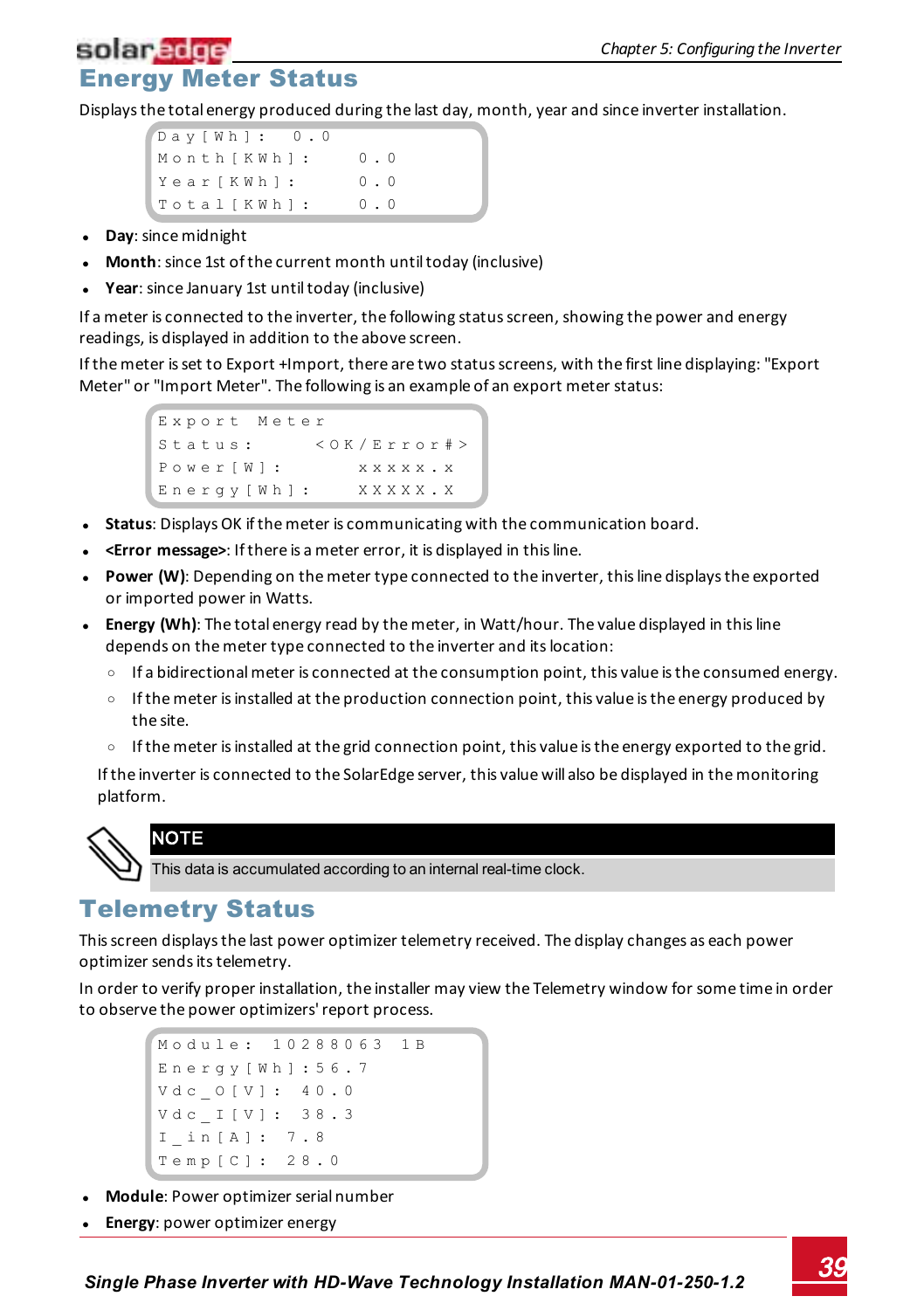

- **Vdc\_O**: Power optimizer output voltage
- **Vdc** I: Power optimizer input voltage (module voltage)
- **·** I in: Power optimizer input current
- **· Temp**: Power optimizer temperature

### ID Status

This screen displays the inverter software version and the country to which the inverter is configured.

D S P 1 / 2 : 1 . 0 2 1 0 / 1 . 0 0 3 4 C P U : 0 0 0 3 . 1 9 x x C o u n t r y : E S P

- **. ID**: The inverter ID.
- **.** DSP 1/2: The DSP digital control board firmware version
- **CPU:** The communication board firmware version
- **Country**: the current country setting

### Server Communication Status

```
Server:LAN <S OK>
Status: < OK >
    x x x x x x x x
< E R R O R M E S S A G E >
```


#### NOTE

If the connection method is CDMA (referred to as "Cellular" in the status screens) or GSM, the server screen is replaced with the Cellular or GSM status screens (see *[Status Screens - Operational Mode](#page-38-0)* [on](#page-38-0)  [page 38](#page-38-0) and *[GSM Status](#page-42-0)* [on page 42](#page-42-0)).

- **Server**: The method of connection to the SolarEdge monitoring platform.
- S OK: The connection to the SolarEdge monitoring platform is successful (should appear only if the is connected to the server).
- <sup>l</sup> **Status**: Displays OK if the inverter established successful connection and communication with the specified server port/ (LAN, RS485, Wi-Fi or ZigBee Plug-in).
- **xxxxxxxx**: Eight-bit Ethernet communication connection status: A string of 1s and 0s is displayed. 1 indicates OK, 0 indicates an error.
- <sup>l</sup> **Error message**, according to failure. Refer to *[Error Codes](#page-55-0)* [on page 55.](#page-55-0)

### IP Status

This screen describes the Ethernet configuration: IP, Mask, Gateway and MAC address (Media Access Control) of the Inverter.

```
I P 1 9 2 . 1 6 8 . 2 . 1 1 9
M S K 2 5 5 . 2 5 5 . 2 5 5 . 0
G W 1 9 2 . 1 6 8 . 2 . 1
M AC \quad 0 - 27 - 02 - 00 - 39 - 36
```
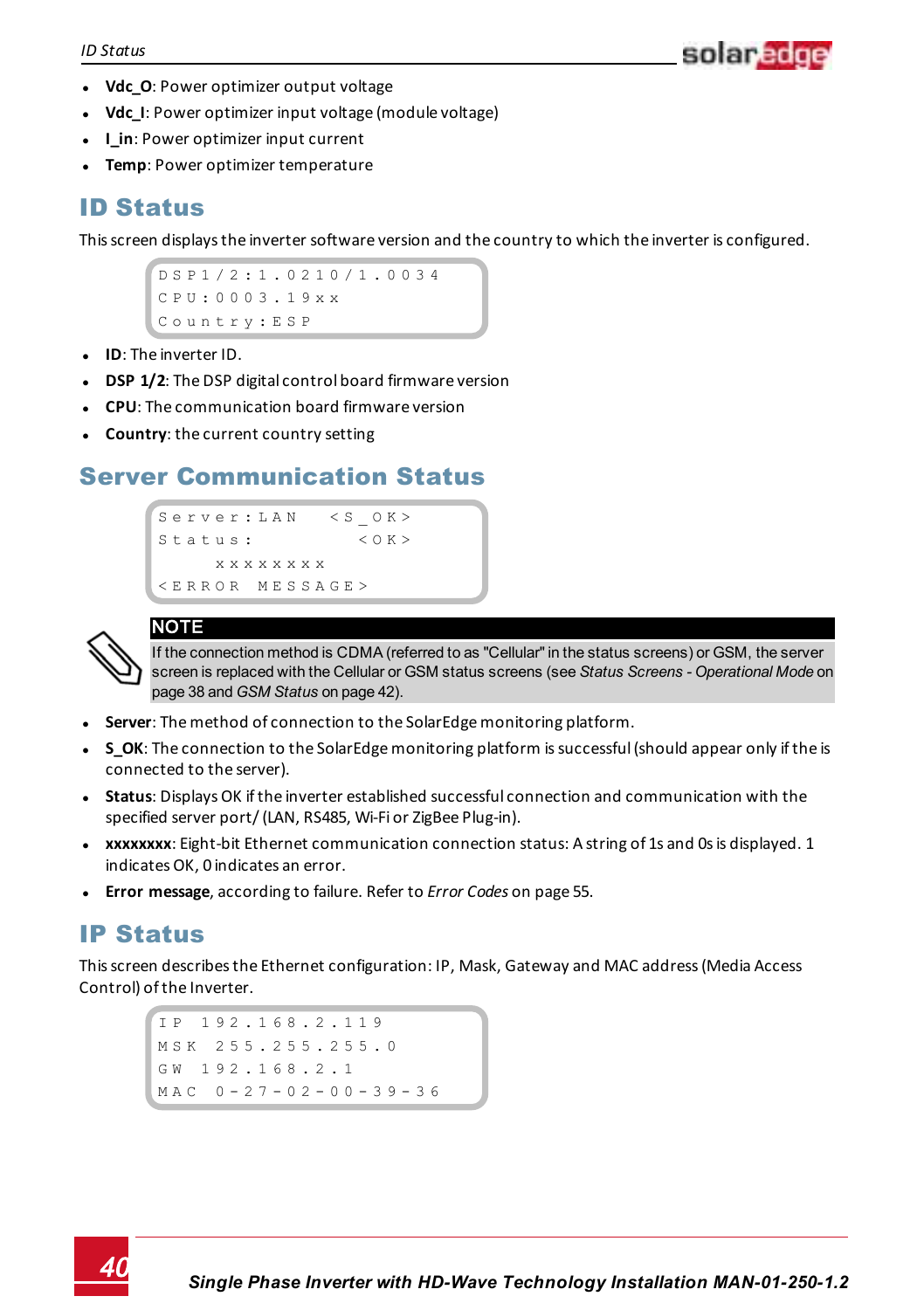## solar.edge

### ZigBee Status

This screen describes the ZigBee configuration:

```
P A N : X X X X X
C H : X X / X X X X R S S I : < L >
M I D : X X X X X X X
```
- **RSSI**: The receive signal strength indication of the closest ZigBee in the system. L = low, M = medium, H  $=$  high and  $(-)$  = no signal.
- **PAN ID**: The ZigBee transceiver PAN ID (Personal Area Network Identification), the ID uniquely represents a device in a Zigbee network.
- **Ch.**: The ZigBee transceiver channel
- **.** ID: The ZigBee transceiver ID
- **MID**: The Master ID of the coordinator (master) ZigBee Plug-in. This field is shown only in devices with router (slave) ZigBee cards, and after a successful ZigBee association. If a ZigBee Plug-in is not connected, a **No ZigBee** message is displayed instead of the **MID** field.

### Wi-Fi Status

This screen describes the Wi-Fi configuration:

```
I P : 1 9 2 . 1 6 8 . 2 . 1 1 9
G W : 1 9 2 . 1 6 8 . 2 . 1
S S T D : x x x x x x x x
R S S I : < L / M / H / - >
```
- **IP:** The DHCP provided address
- **GW**: The gateway IP address
- **SSID**: Service Set Identifier the name of a wireless local area network (WLAN). All wireless devices on a WLAN must employ the same SSID in order to communicate with each other.
- **RSSI**: The receive signal strength indication of the closest Wi-Fi in the SolarEdge system. L = low, M = medium, H = high and - = no signal.

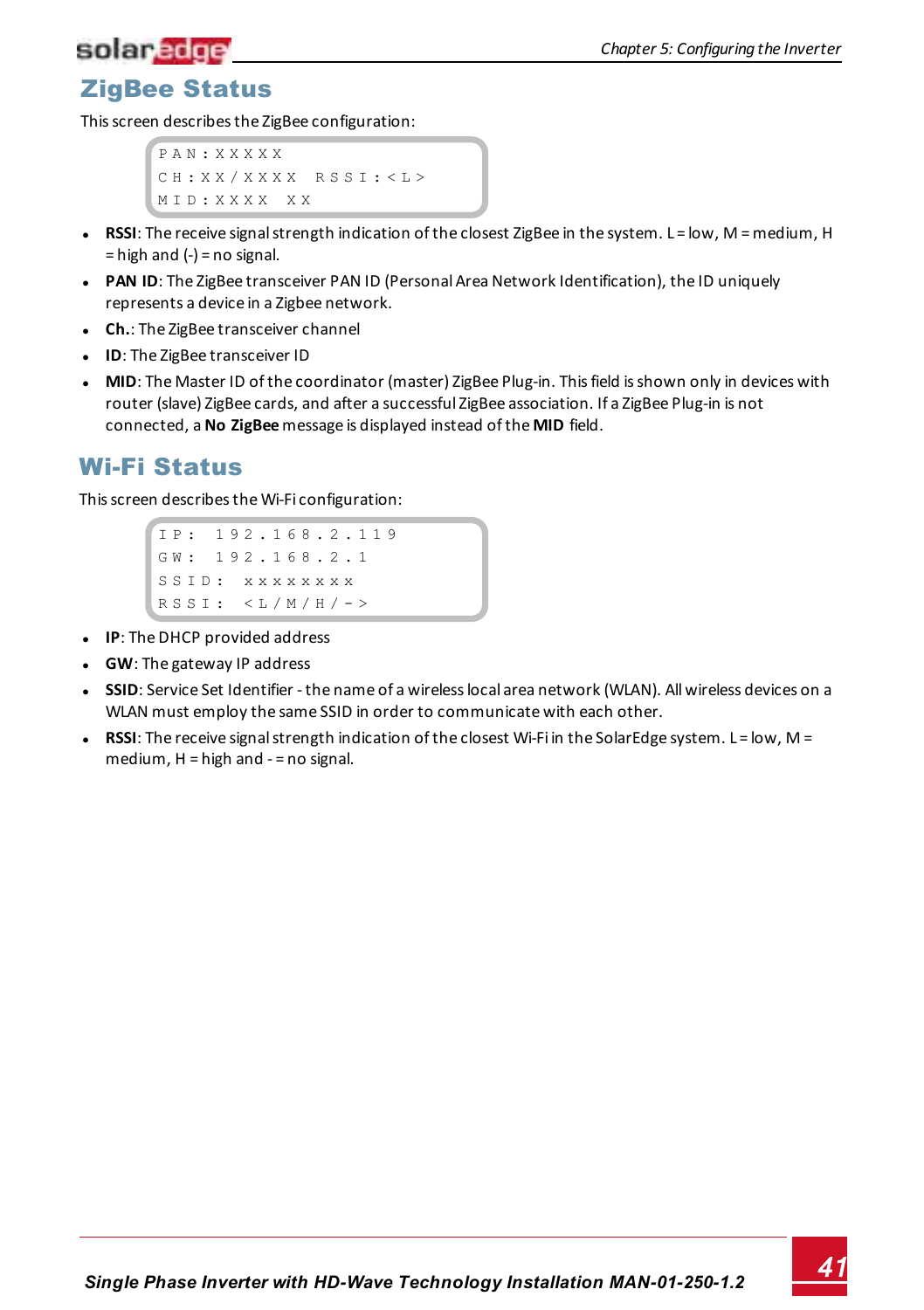### <span id="page-42-0"></span>GSM Status

If a GSM Plug-in is connected, this screen replaces the Server status screen:

```
Server: Cell <S OK>
S t a t u s : < O K >
MNO: \langlexxxxxx> Sig:5
< E r r o r m e s s a g e >
```
- <sup>l</sup> **Server**: The method of communication to the SolarEdge monitoring platform. Should display **Cell**.
- **Status**: Displays OK if the inverter established a successful physical connection to the modem.
- S OK: The last communication to the SolarEdge monitoring platform was successful (appears if the inverter is connected to the platform). If S\_OK is not displayed, refer to *[Status Screens - Operational](#page-38-0)  [Mode](#page-38-0)* [on page 38.](#page-38-0)
- **MNO**: The mobile network operator name
- **Sig**: The signal strength, received from the modem. A value between 0-5,  $(0 = no$  signal; 5 = excellent signal)
- **Error message**: per communication connection status failure

## Communication Ports Status

```
Dev Prot ##
R S 4 8 5 - 1 < S E > < S > < - - >
Z i \sigma B e e < S E > < M P S > < - - >
```
- <sup>l</sup> **##**: The total number of slaves detected on the specific port
- <sup>l</sup> **Dev**: The type of device that was configured to a specific port (based on the port's functionality), as follows:
	- o **SE**: SolarEdge device (default)
	- o **LGR**: Non-SolarEdge logger
	- o **MLT**: Multiple devices, such as meters and batteries
	- o **HA**: Home automation devices (for Smart Energy)
- **PROT:** The protocol type to which the port is set:
	- o For a SolarEdge device:

| RS485 protocol<br>ZigBee protocol |                                                                                                         |  |  |  |
|-----------------------------------|---------------------------------------------------------------------------------------------------------|--|--|--|
| S: SolarEdge slave                |                                                                                                         |  |  |  |
| M: SolarEdge master               |                                                                                                         |  |  |  |
|                                   | P2P: ZigBee point-to-point                                                                              |  |  |  |
|                                   | <b>MPM:</b> ZigBee multipoint master (for the ZigBee gateway or<br>for load management by the inverter) |  |  |  |
|                                   | MPS: ZigBee multipoint slave (for a ZigBee router card)                                                 |  |  |  |

- o For electricity meters, refer to the *application note Connecting an Electricity Meter to SolarEdge Devices* at [http://www.solaredge.com/files/pdfs/solaredge-meter](http://www.solaredge.com/files/pdfs/solaredge-meter-installation-guide.pdf)[installation-guide.pdf.](http://www.solaredge.com/files/pdfs/solaredge-meter-installation-guide.pdf)
- o **SS**: SunSpec for a non-SolarEdge logger (monitoring and control)



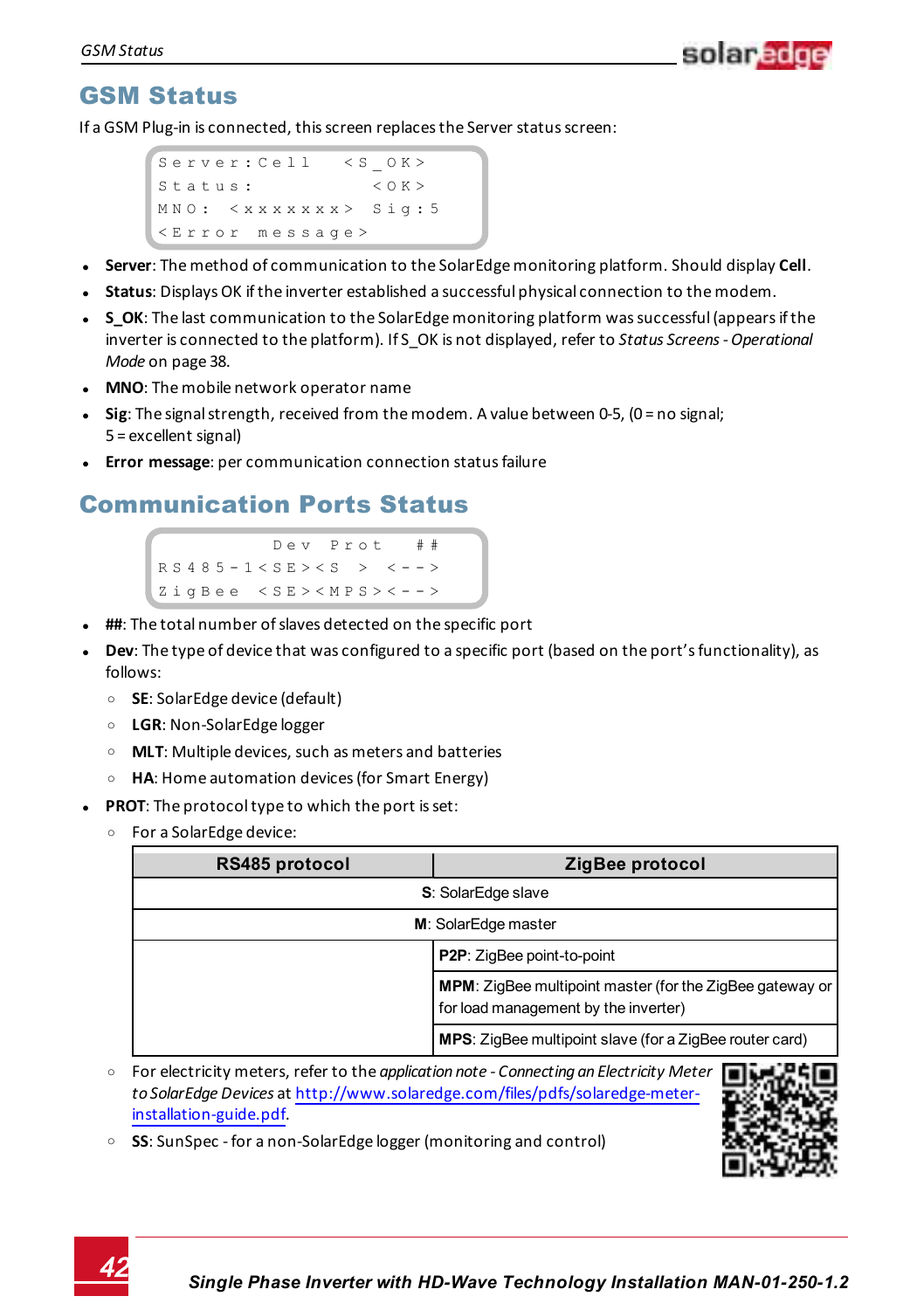#### *Chapter 5: Configuring the Inverter*

## Smart Energy Management Status

This screen is displayed only when Smart Energy Management is enabled. The screen shows energy details of the site:

```
S i t e Limit \cdot 7 . 0 k W
S i t e P r o d \cdot 10 0 k W
Site Export: 4.0kW
Self-consume: 6.0 kW
```
- **Site Limit:** The limit that was defined for the site
- **Site Prod**: The power produced by the site
- **Site Export:** The power that is fed into the grid
- **Self-consume**: The PV power consumed by the site

For more information, refer to the *Export Limitation Application Note*, available on the SolarEdge website at [http://www.solaredge.com/files/pdfs/products/feed-in\\_limitation\\_](http://www.solaredge.com/files/pdfs/products/feed-in_limitation_application_note.pdf) [application\\_note.pdf.](http://www.solaredge.com/files/pdfs/products/feed-in_limitation_application_note.pdf)

## Power Control Status

This screen is displayed only when Power Control is enabled (available from communication board (CPU) firmware version 2.7xx/3.7xx and later).

```
P W R C T R L : R E M O T E
P W R L i m i t : 10.04 k W
C o s P h i : 0 . 9
Power Prod: 7000W
```
- **PWR CTRL:** The power control status:
	- o **REMOTE** Communication with the RRCR or smart energy manager is confirmed/validated.
	- **LOCAL** The power is controlled locally (e.g. by a fixed limit), or this inverter limits the PV power production to its relative portion of the feed-in power limit, as a result of disconnected communication with the smart energy manager. If this status appears, check the communication to the smart energy manager or the communication to the meter.
- **PWR Limit:** The inverter maximum output power set by one of the power limiting options:
	- o RRCR
	- o Smart energy manager (Feed-in limitation)
	- $\circ$  P(f)
	- $o$  P(U)
	- $\circ$   $O(U)$
- **Cos Phi**: The ratio between active to reactive power
- **Power Prod**: The power produced by the inverter

For more information, refer to the *Power Control Application Note*, available on the SolarEdge website at http://www.solaredge.com/files/pdfs/application\_note\_power [control\\_configuration.pdf](http://www.solaredge.com/files/pdfs/application_note_power_control_configuration.pdf).







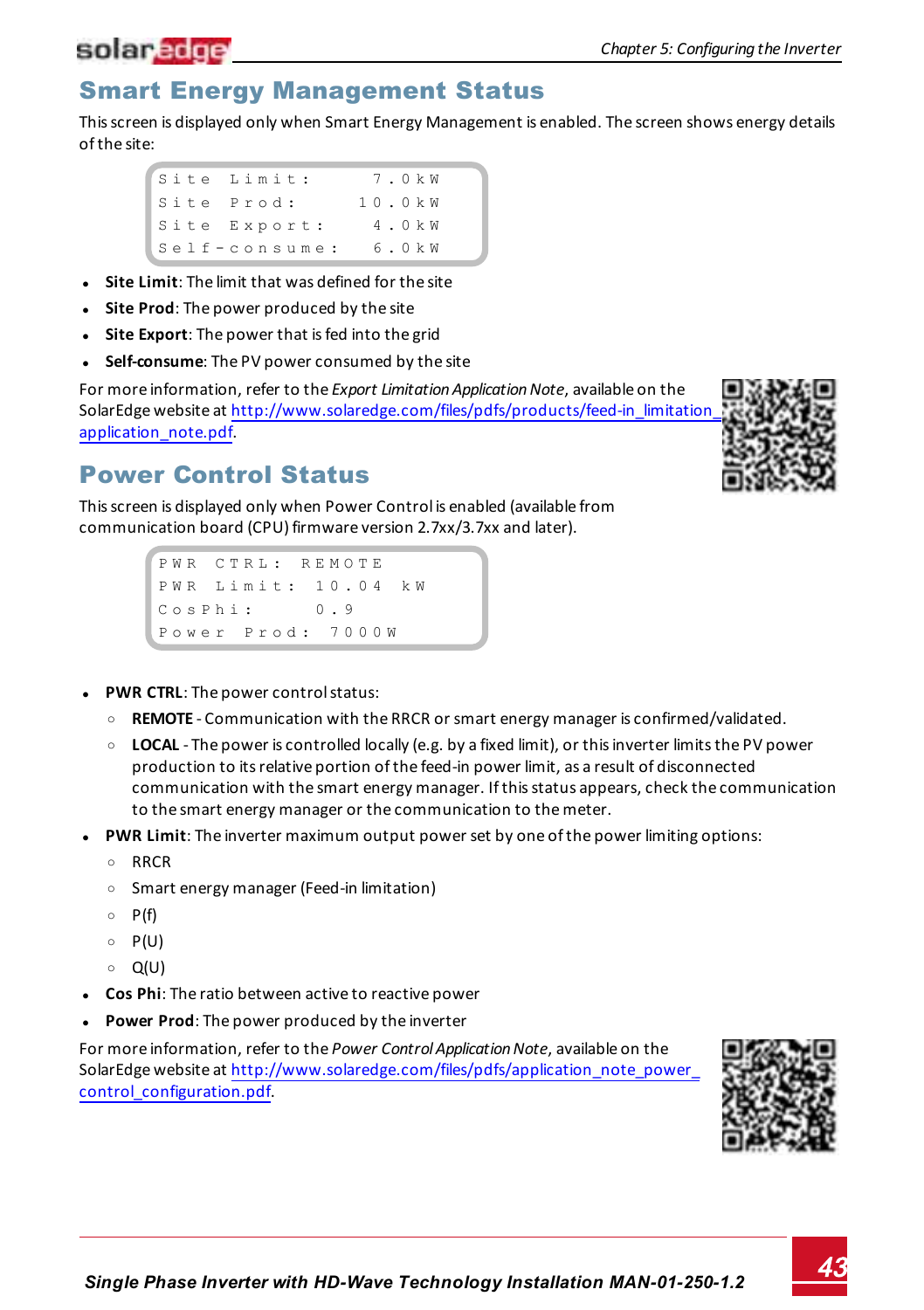

# Chapter 6: Setting Up Communication

The inverter sends the following information to the monitoring platform:

- Power optimizer information received via the DC power lines (the PV output circuit)
- <sup>l</sup> Inverter information
- Information of any other connected devices

This chapter describes setting up communication between:

- <sup>l</sup> the inverter and the monitoring platform through the Internet (wired/ wireless), or through a cellular connection
- **•** multiple inverters for a master/slave configuration

Communication setup is not required for power harvesting, however it is needed for using the monitoring platform.

#### CAUTION!

When connecting the communication cables, make sure that the ON/OFF switch at the bottom of the inverter (and the switch of the DC Safety Unit if applicable) is turned OFF, and the AC is turned OFF.

When configuring the communication parameters, make sure that the ON/OFF switch (and the switch of the DC Safety Unit if applicable) is OFF, and the AC is turned ON.

# Communication Options

The following types of communication can be used to transfer the monitored information from the inverter to the monitoring platform.

Only communication products offered by SolarEdge are supported.

### Ethernet

Ethernet is used for a LAN connection. For connection instructions refer to *[Creating an Ethernet \(LAN\)](#page-47-0)  [Connection](#page-47-0)* [on page 47](#page-47-0).

### RS485

RS485 is used for the connection of multiple SolarEdge devices on the same bus in a master-slave configuration. RS485 can also be used as an interface to external devices, such as meters and third party data loggers.

- RS485-1: Enables the connection of multiple devices (inverters/Commercial Gateway) over the same bus, such that connecting only one device to the Internet is sufficient to provide communication services for all the devices on the bus.
- RS485 Plug-in: The RS485 Plug-in provides an additional RS485 port for the inverter for enhanced communications. The kit contains a module, which is installed on the communication board, and has a 3-pin RS485 terminal block. This kit is provided with an installation guide, which should be reviewed prior to connection see,  [https://www.solaredge.com/sites/default/files/RS485\\_](https://www.solaredge.com/sites/default/files/RS485_expansion_kit_installation_guide.pdf) [expansion\\_kit\\_installation\\_guide.pdf](https://www.solaredge.com/sites/default/files/RS485_expansion_kit_installation_guide.pdf)



For connection instructions refer to *[Creating an RS485 Bus Connection](#page-50-0)* [on page 50](#page-50-0).

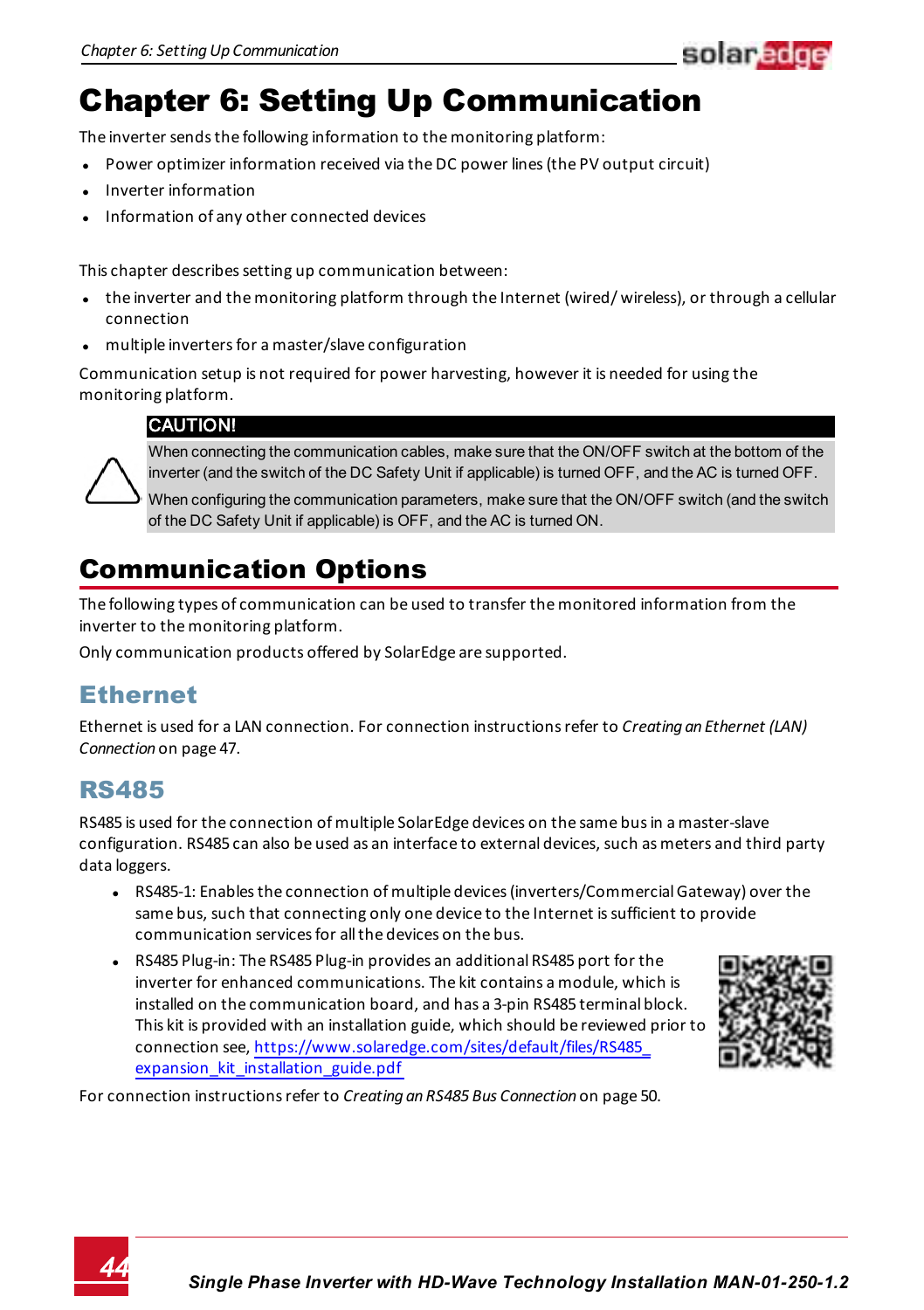# Wi-Fi

solar.adoe

This communication option enables using a Wi-Fi connection for connecting to the monitoring platform.

The Wi-Fi option requires a Wi-Fi Plug-in and an external antenna, available from SolarEdge in a kit, which can be purchased separately and assembled during system installation. The Wi-Fi Plug-in kit is provided with a user manual, which should be reviewed prior to connection. Refer to

[http://www.solaredge.com/sites/default/files/se\\_wifi\\_communication\\_solution\\_installation\\_guide.pdf](http://www.solaredge.com/sites/default/files/se_wifi_communication_solution_installation_guide.pdf)

# Cellular

This wireless communication option (purchased separately) enables using a cellular connection to connect one or several devices (depending on the data plan used) to the monitoring platform.

The GSM Plug-in is provided with a user manual, which should be reviewed prior to connection. Refer to [https://www.solaredge.com/sites/default/files/cellular\\_gsm\\_](https://www.solaredge.com/sites/default/files/cellular_gsm_installation_guide.pdf) [installation\\_guide.pdf](https://www.solaredge.com/sites/default/files/cellular_gsm_installation_guide.pdf)

# **ZigBee**

This option enables wireless connection to one or several Smart Energy products, which automatically divert PV energy to home appliances.

This option enables wireless connection, and requires a ZigBee Plug-in and an external antenna. ZigBee connection is used for:

<sup>l</sup> *Monitoring* - connection of one or several devices to a SolarEdge ZigBee Gateway, for wireless communication to the SolarEdge monitoring platform.

The ZigBee Gateway is provided with an installation guide, which should be reviewed prior to connection. Refer to [https://www.solaredge.com/sites/default/files/se](https://www.solaredge.com/sites/default/files/se-zigbee-home-gateway-installation-guide.pdf)[zigbee-home-gateway-installation-guide.pdf](https://www.solaredge.com/sites/default/files/se-zigbee-home-gateway-installation-guide.pdf).

<sup>l</sup> *Smart Energy Management* - wireless connection to one or several Smart Energy products, which automatically divert PV energy to home appliances.

 The Smart Energy products are provided with an installation guide, which should be reviewed prior to connection. Refer to

[https://www.solaredge.com/products/device-control#/.](https://www.solaredge.com/products/device-control#/)

The ZigBee Plug-in for Smart Energy is are provided with an installation guide, which should be reviewed prior to connection. Refer to

[https://www.solaredge.com/sites/default/files/se-device-control-zigbee-module](http://www.solaredge.com/sites/default/files/se-zigbee-kit-wireless-communication-datasheet-na.pdf)[installation-guide.pdf](http://www.solaredge.com/sites/default/files/se-zigbee-kit-wireless-communication-datasheet-na.pdf)

# Communication Connector

 A communication gland with multiple openings is used for connection of the various communication options. The table below describes the functionality of each gland opening. Unused openings should remain sealed.









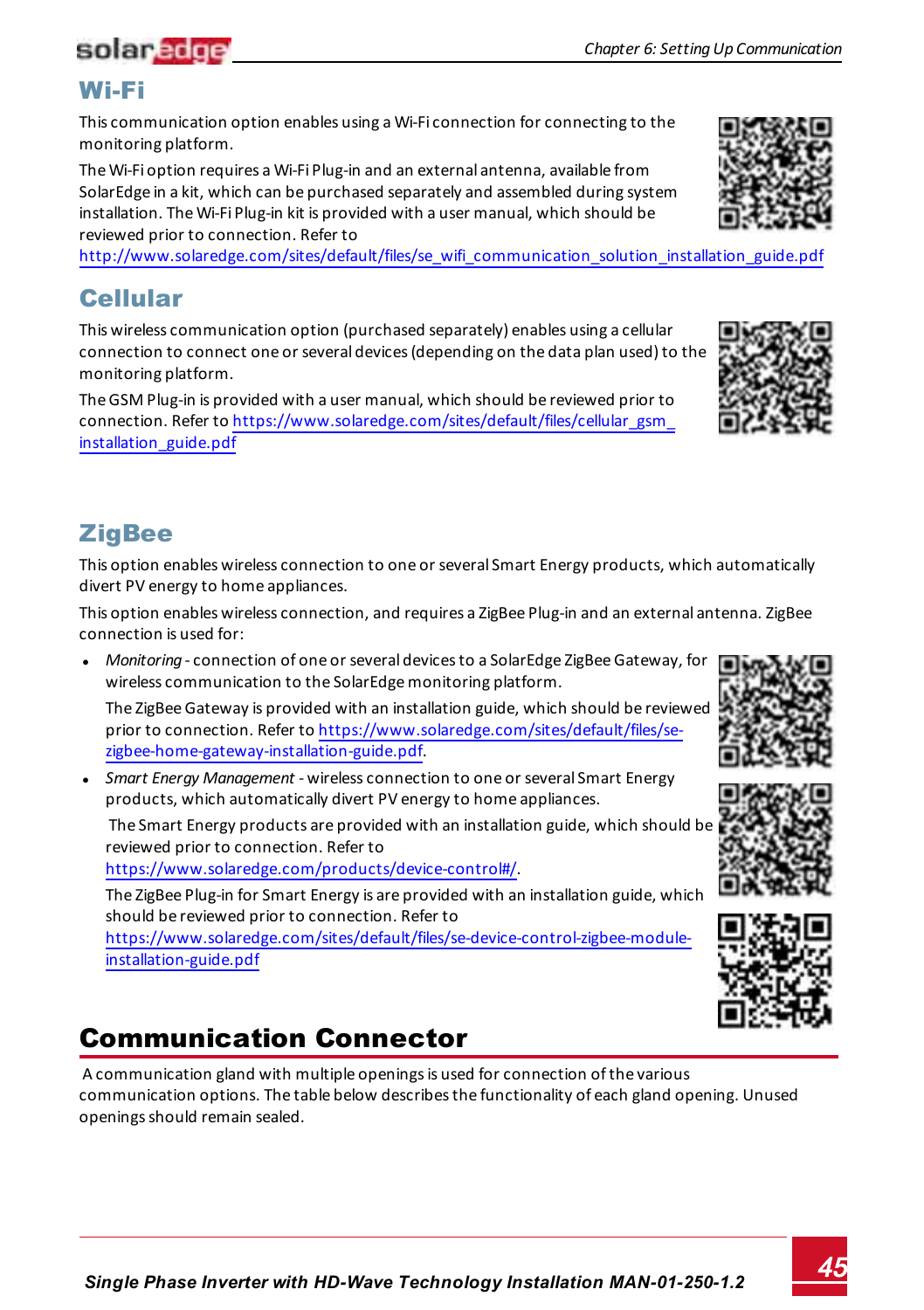

| Opening for cable size (diameter) | <b>Connection type</b>        |  |  |  |
|-----------------------------------|-------------------------------|--|--|--|
| $2.5 - 5$ mm                      | RS485                         |  |  |  |
| $4.5 - 7$ mm, with cut            | Ethernet (CAT5/6)             |  |  |  |
| 2 - 4 mm, with cut                | ZigBee or Wi-Fi antenna cable |  |  |  |

Communication pland



#### **Figure 14: Communication Gland**

The communication board has a standard RJ45 terminal block for Ethernet connection, a 6-pin terminal block for RS485 connection, and an 8-pin connector for power control devices.

The SolarEdge ZigBee or Wi-Fi Plug-in and the GSM cellular plug-in can be connected to the communication board for optional wireless connection.



**Figure 15: Communication board connectors**

## <span id="page-46-0"></span>Removing the Inverter Cover

If the inverter cover is not already removed, use the following procedure for cover removal.

#### To remove the inverter cover

1. Turn the inverter ON/OFF switch to OFF. Wait 5 minutes for the capacitors to discharge.

#### WARNING!

If the inverter was operating properly (power was produced by the power optimizers), the following message is displayed.



DC VOLTAGE NOT SAFE DO NOT DISCONNECT<br>VDC: 72.0 V D C :

This message is displayed until the DC voltage is safe (50V). Do not open the cover until the voltage is safe or until at least five minutes have passed.

- 2. Turn the Safety Switch (if applicable) to OFF.
- 3. Disconnect the AC to the inverter by turning OFF the circuit breakers on the distribution panel.

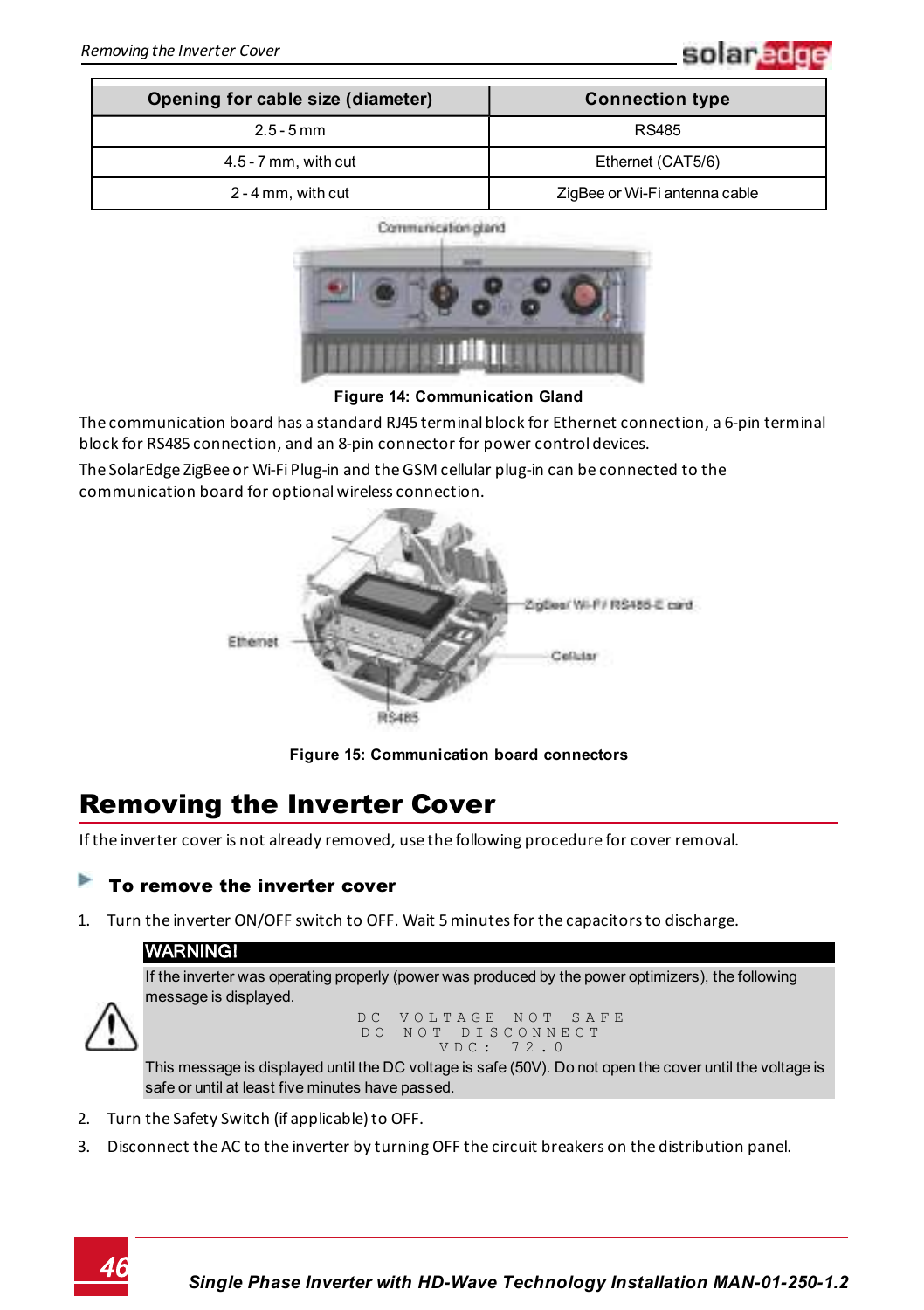# solar.adoe

- 4. Open the inverter cover (see *[Figure 16](#page-47-1)*):
	- a. Release the six Allen screws of the cover.
	- b. Tilt the top of the cover towards you.
	- c. Slide the cover down and remove it.



#### CAUTION!

When removing the cover, make sure not to damage the internal components. SolarEdge will not be held responsible for any components damaged as a result of incautious cover removal.





# <span id="page-47-1"></span><span id="page-47-0"></span>Creating an Ethernet (LAN) Connection

This communication option enables using an Ethernet connection to connect the inverter to the monitoring platform through a LAN.



**Figure 17: Example of Ethernet connection**

Ethernet cable specifications:

- <sup>l</sup> Cable type a shielded Ethernet cable (Cat5/5E STP) may be used
- <sup>l</sup> Maximum distance between the inverter and the router 100 m/ 330 ft.

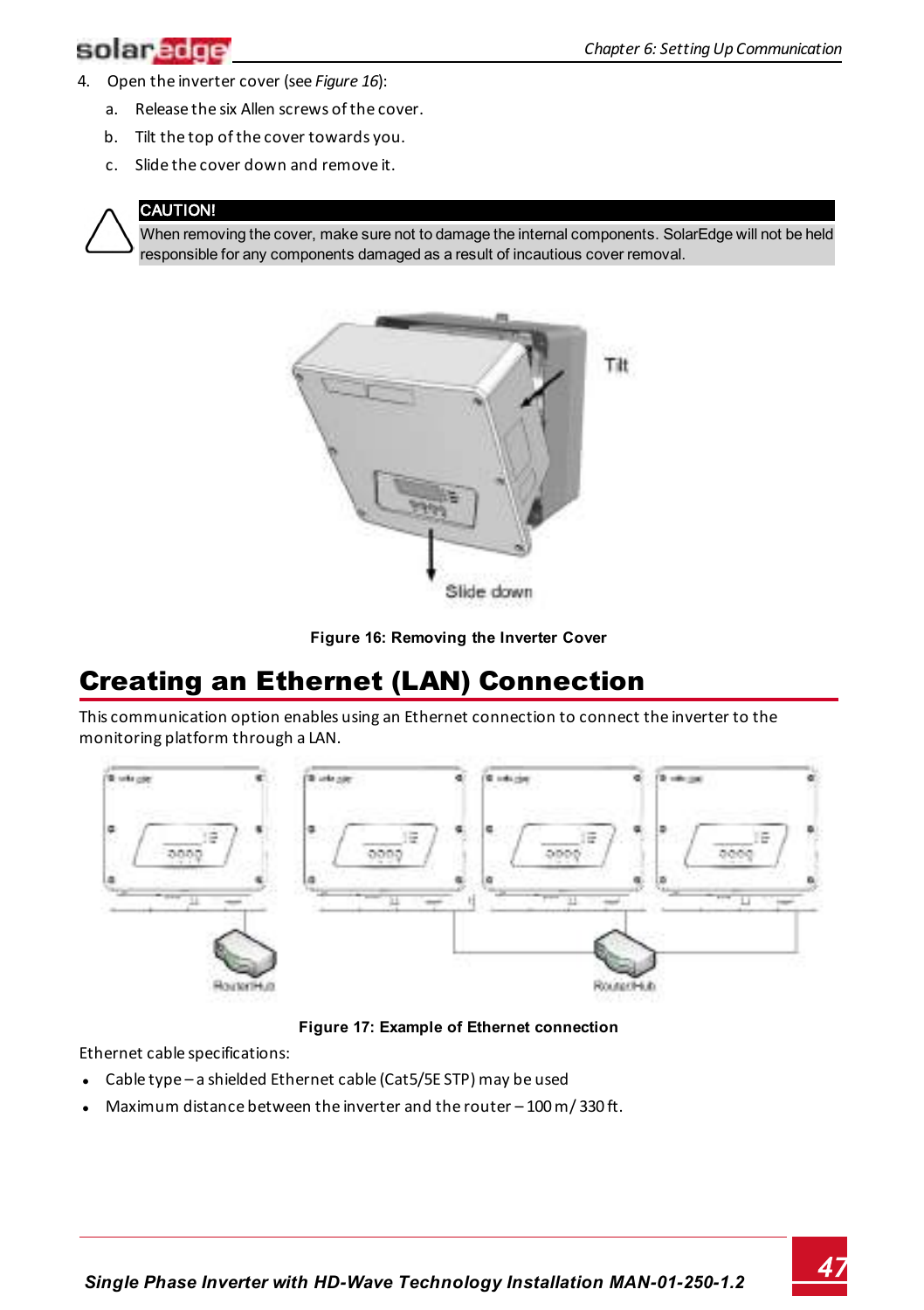

#### NOTE



If using a cable longer than 10 m / 33 ft in areas where there is a risk of induced voltage surges by lightning, it is recommend to use external surge protection devices.

For details refer to: [http://www.solaredge.com/files/pdfs/lightning\\_surge\\_](http://www.solaredge.com/files/pdfs/lightning_surge_protection.pdf) [protection.pdf](http://www.solaredge.com/files/pdfs/lightning_surge_protection.pdf).



#### To connect the Ethernet cable:

- 1. Remove the inverter cover as described in *[Removing the Inverter Cover](#page-46-0)* [on page 46](#page-46-0).
- 2. Open the communication gland.



### CAUTION!

The gland includes a rubber waterproof fitting, which should be used to ensure proper sealing.

- 3. Remove the plastic seal from one of the large openings.
- 4. Remove the rubber fitting from the gland and insert the CAT5/6 cable through the gland and through the gland opening in the inverter.
- 5. Push the cable into the cut opening of the rubber fitting.



Communication gland

**Figure 18: Communication gland and rubber fitting**

CAT5/6 standard cables have eight wires (four twisted pairs), as shown in the diagram below. Wire colors may differ from one cable to another. You can use either wiring standard, as long as both sides of the cable have the same pin-out and color-coding.

| <b>RJ45 Pin #</b> | Wire Color <sup>1</sup> | 10Base-T Signal |                   |  |
|-------------------|-------------------------|-----------------|-------------------|--|
|                   | T568B                   | T568A           | 100Base-TX Signal |  |
|                   | White/Orange            | White/Green     | Transmit+         |  |
| 2                 | Orange                  | Green           | Transmit-         |  |
| 3                 | White/Green             | White/Orange    | Receive+          |  |
| 4                 | <b>Blue</b>             | <b>Blue</b>     | Reserved          |  |
| 5                 | White/Blue              | White/Blue      | Reserved          |  |
| 6                 | Green                   | Orange          | Received-         |  |
| 7                 | White/Brown             | White/Brown     | Reserved          |  |
| 8                 | <b>Brown</b>            | <b>Brown</b>    | Reserved          |  |

**1**The inverter connection does not support RX/TX polarity change. Supporting crossover Ethernet cables depends on the switch capabilities.

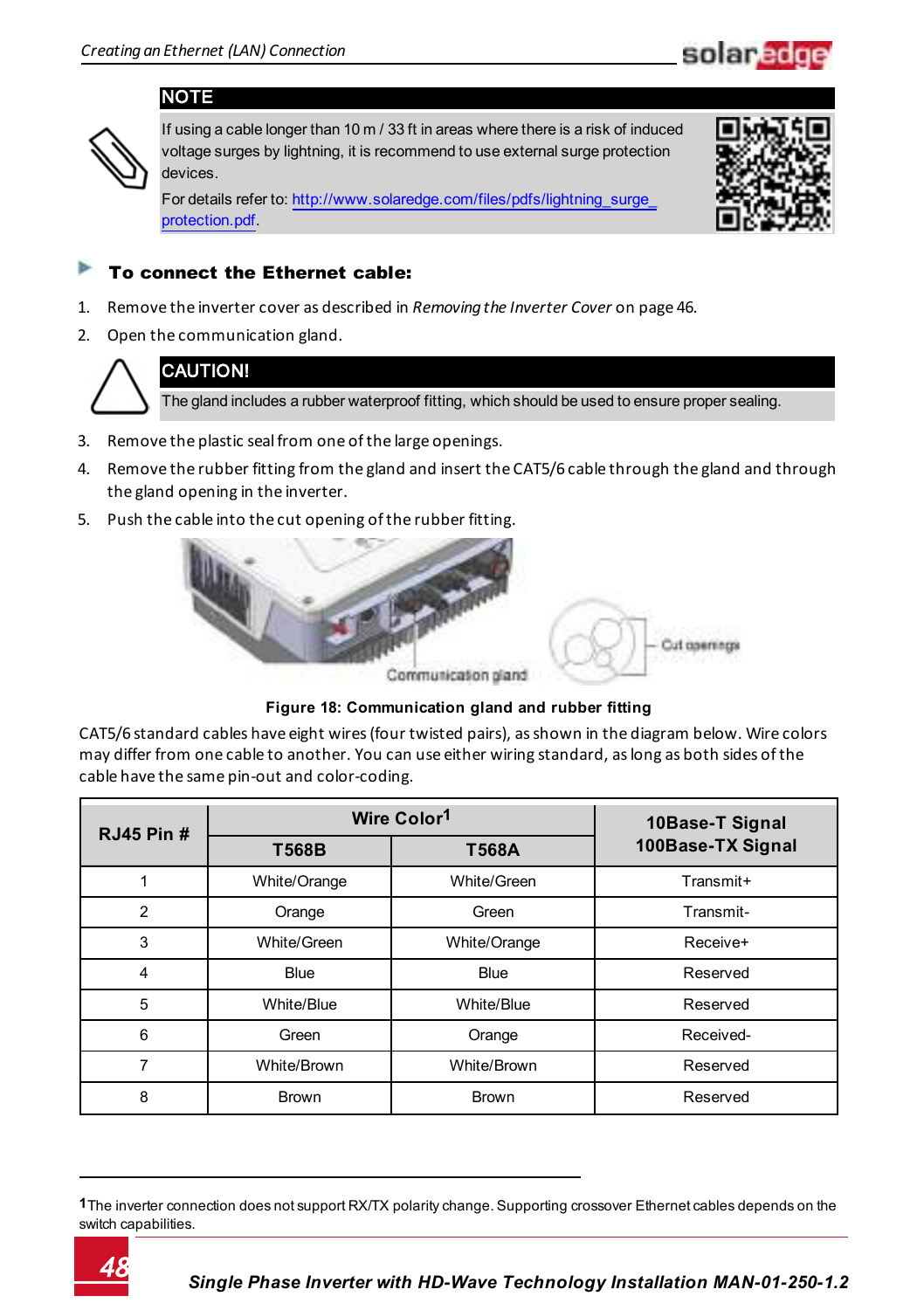



#### **Figure 19: Standard cable wiring**

- <span id="page-49-0"></span>6. Use a pre-crimped cable to connect via gland #1 to the RJ45 plug on the inverter's communication board or, if using a spool of cable, connect as follows:
	- a. Insert the cable through the gland.
	- b. Remove the cable's external insulation using a crimping tool or cable cutter and expose eight wires.
	- c. Insert the eight wires into an RJ45 connector, as described in *[Figure 19](#page-49-0)*
	- d. Use a crimping tool to crimp the connector.
	- e. Connect the Ethernet connector to the RJ45 port on the communication board.



#### **Figure 20: The RJ45 Ethernet connection**

- 7. For the switch/router side, use a pre-crimped cable or use a crimper to prepare an RJ45 communication connector: Insert the eight wires into the RJ45 connector in the same order as above (*[Figure 19](#page-49-0)*).
- 8. Connect the cable RJ45 connector to the RJ45 port of the Ethernet switch or router. You can connect more than one inverter to the same switch/router or to different switches/routers, as needed. Each inverter sends its monitored data independently to the SolarEdge monitoring platform.
- 9. The inverter is configured by default to LAN. If reconfiguration is required:
	- a. Make sure the ON/OFF switch is OFF.
	- b. Turn ON the AC to the inverter by turning ON the circuit breaker on the main distribution panel.
	- c. Use the internal user buttons to configure the connection, as described in *[Communication](#page-34-0)* [on](#page-34-0)  [page 34](#page-34-0).

#### NOTE

If your network has a firewall, you may need to configure it to enable the connection to the following address:

- Destination Address: prod.solaredge.com
- TCP Port: 22222 (for incoming and outgoing data)
- 10. Verify the connection, as described in *[Verifying the Connection](#page-53-0)* [on page 53.](#page-53-0)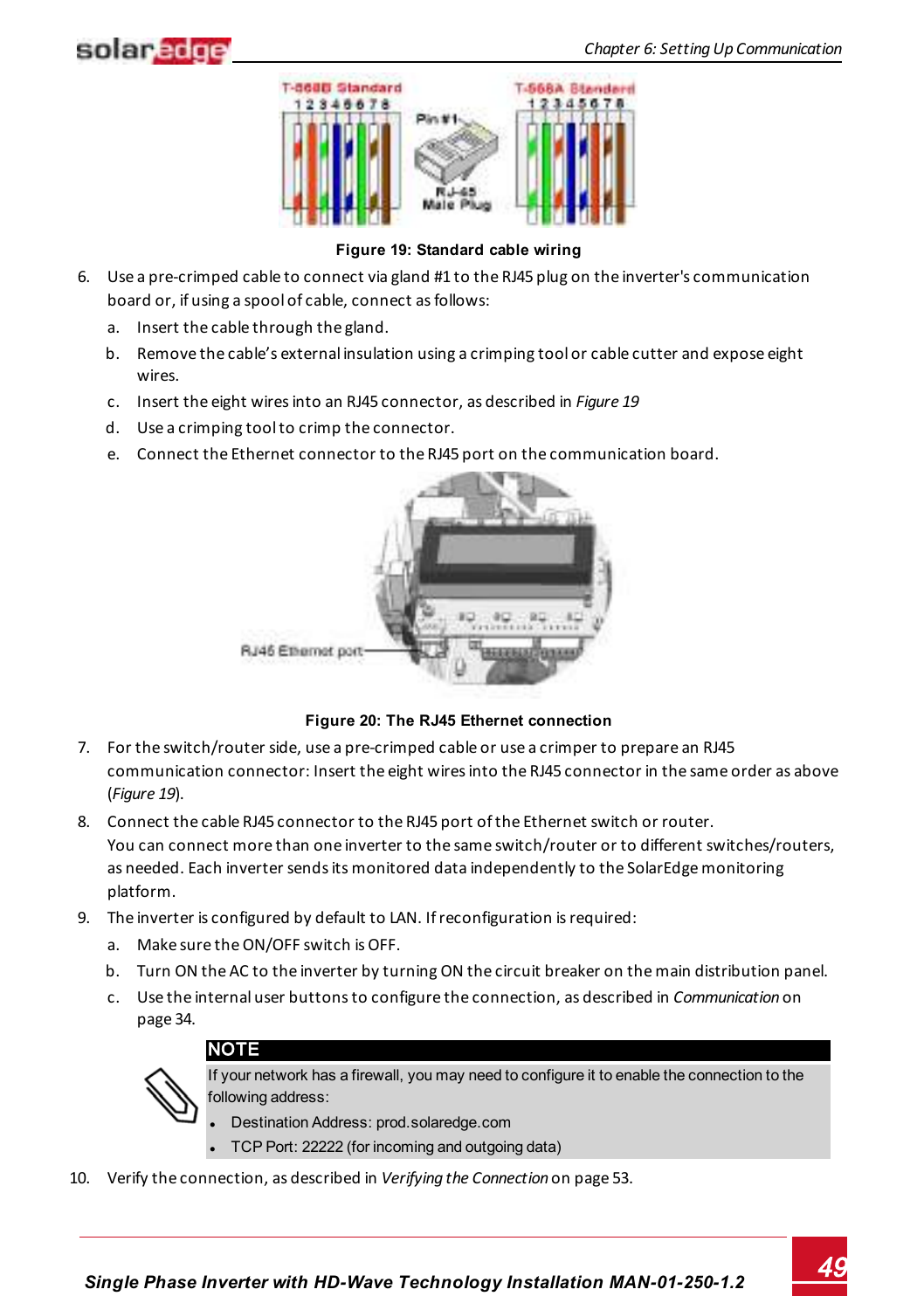# <span id="page-50-0"></span>Creating an RS485 Bus Connection

The RS485 option enables creating a bus of connected inverters, consisting of up to 31 slave inverters and 1 master inverter. Using this option, inverters are connected to each other in a bus (chain), via their RS485 connectors. The first and last inverters in the chain must be terminated as described on page [52](#page-52-0). RS485 wiring specifications:

<sup>l</sup> Cable type: Min. 3-wire shielded twisted pair (a shielded Ethernet cable (Cat5/5E STP) may be used)

- <sup>l</sup> Wire cross-section area: 0.2- 1 mm²/ 24-18 AWG (a CAT5 cable may be used)
- <sup>l</sup> Maximum nodes: 32
- <sup>l</sup> Maximum distance between first and last devices: 1 km /3300 ft.

### NOTE

If using a cable longer than 10 m/33 ft in areas where there is a risk of induced voltage surges by lightning, it is recommend to use external surge protection devices. For details refer to:



solara

[https://www.solaredge.com/sites/default/files/lightning\\_surge\\_protection.pdf](https://www.solaredge.com/sites/default/files/lightning_surge_protection.pdf).

If grounded metal conduit are used for routing the communication wires, a lightning protection device is not required.

If not using surge protection, connect the grounding wire to the first inverter in the RS485 chain; make sure the grounding wire is not in contact with other wires. For inverters with a DC Safety Unit, connect the grounding wire to the grounding bus-bar in the DC Safety Unit.



#### **NOTE**

An additional RS485 port (RS485-Plug-in) is available from SolarEdge, allowing configuration of multiple RS485 buses for communications in large sites; Refer to [http://www.solaredge.com/files/pdfs/RS485\\_expansion\\_kit\\_installation\\_guide.pdf](http://www.solaredge.com/files/pdfs/RS485_expansion_kit_installation_guide.pdf)



The following sections describe how to physically connect the RS485 bus and how to configure the bus.

#### Þ To connect the RS485 communication bus:

- 1. Remove the inverter cover as described in *[Removing the Inverter Cover](#page-46-0)* [on page 46](#page-46-0).
- 2. Remove the seal from one of the openings in communication gland and insert the wire through the opening.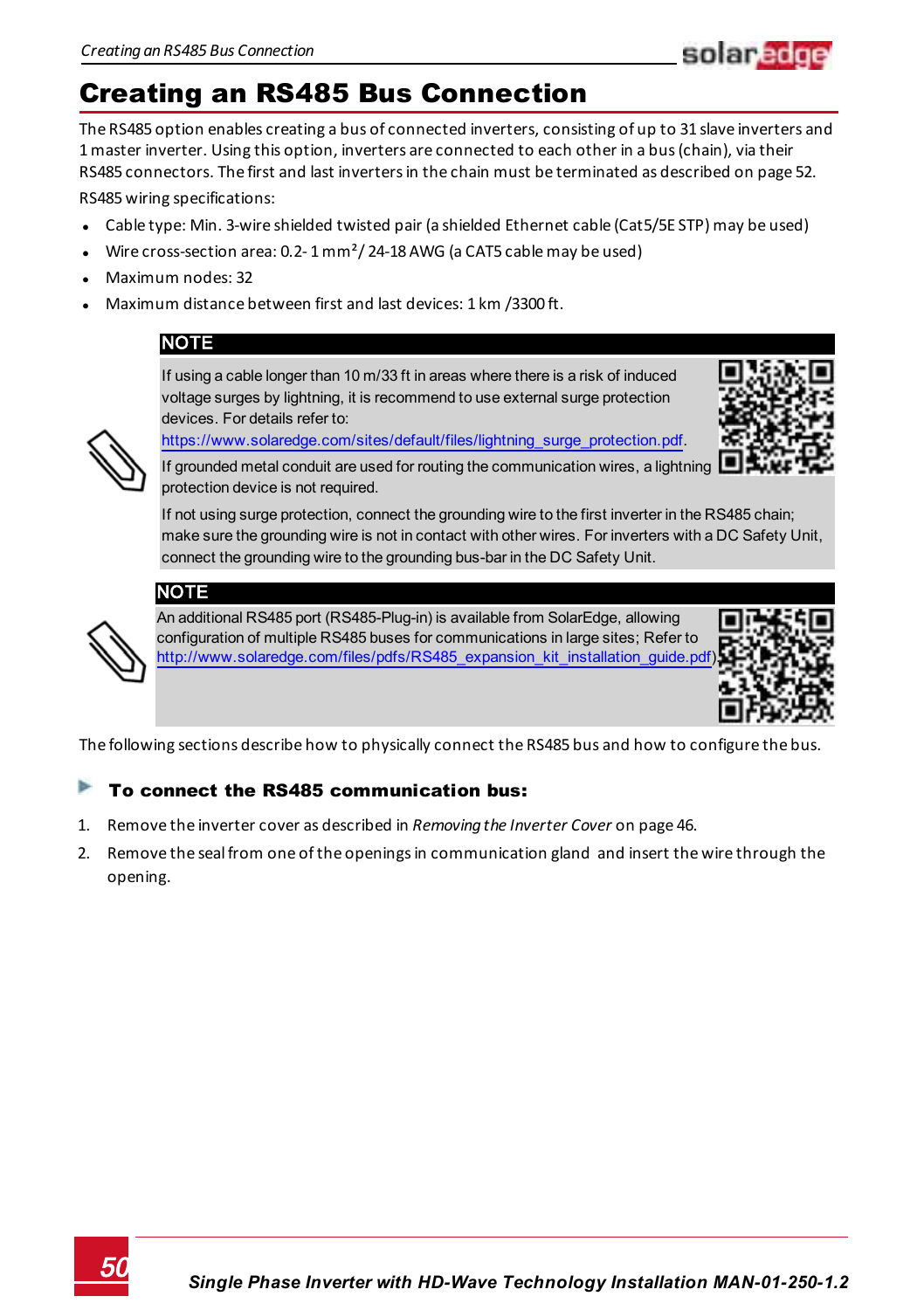

3. Pull out the 6-pin RS485 terminal block connector, as shown below:



**Figure 21: The RS485 terminal block**

4. Loosen the screws of pins A(+), B(-), and G on the left of the RS485 terminal block (RS485-1 ).



**Figure 22: RS485 terminal block**

5. Insert the wire ends into the **G**, **A** and **B** pins shown above. Use Four- or six-wire twisted pair cable for this connection.

You can use any color wire for each of the **A**, **B** and **G** connections, as long as:

- The same color wire is used for all A pins the same color for all B pins and the same color for all G pins
- The wire for G is not from the same twisted pair as A or B.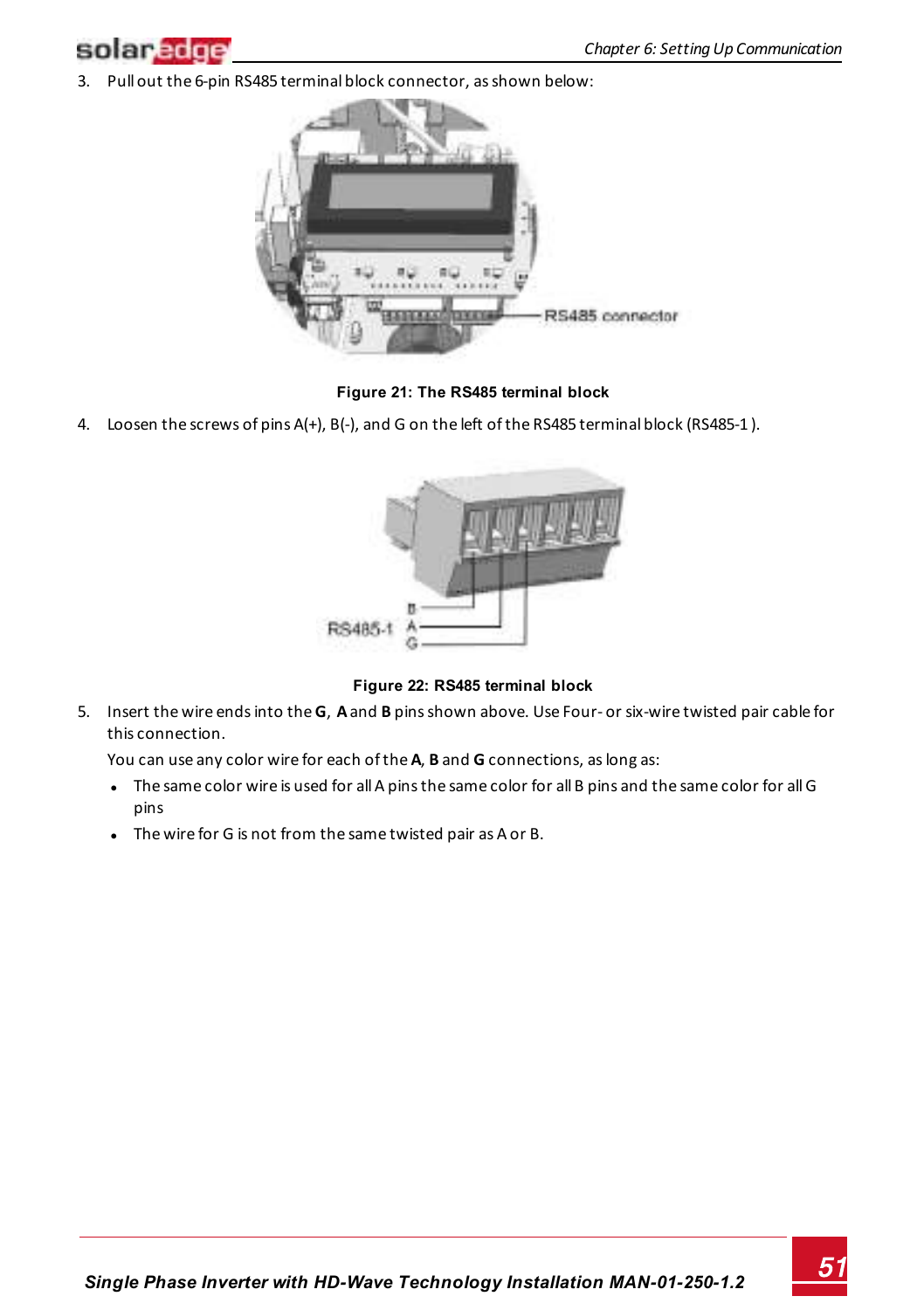6. For creating an RS485 bus - connect all B, A and G pins in all inverters. The following figure shows this connection schema:

solaredge





NOTE Do not cross-connect B, A and G wires.

- 7. Tighten the terminal block screws.
- <span id="page-52-0"></span>8. Check that the wires are fully inserted and cannot be pulled out easily.
- 9. Push the RS485 terminal block firmly all the way into the connector on the right side of the communication board.
- 10. Terminate the first and last SolarEdge device in the chain by switching a termination DIP-switch inside the inverter to ON (move the left switch up). The switch is located on the communication board and is marked SW2.



**Figure 24: RS485 termination switch**



Only the first and last SolarEdge devices in the chain should be terminated. The other inverters in the chain should have the termination switch OFF (down position).

11. If not using surge protection, connect the grounding wire to the first inverter in the RS485 chain; make sure the grounding wire is not in contact with other wires. For inverters with a DC Safety Unit, connect the grounding wire to the grounding bus-bar in the DC Safety Unit.

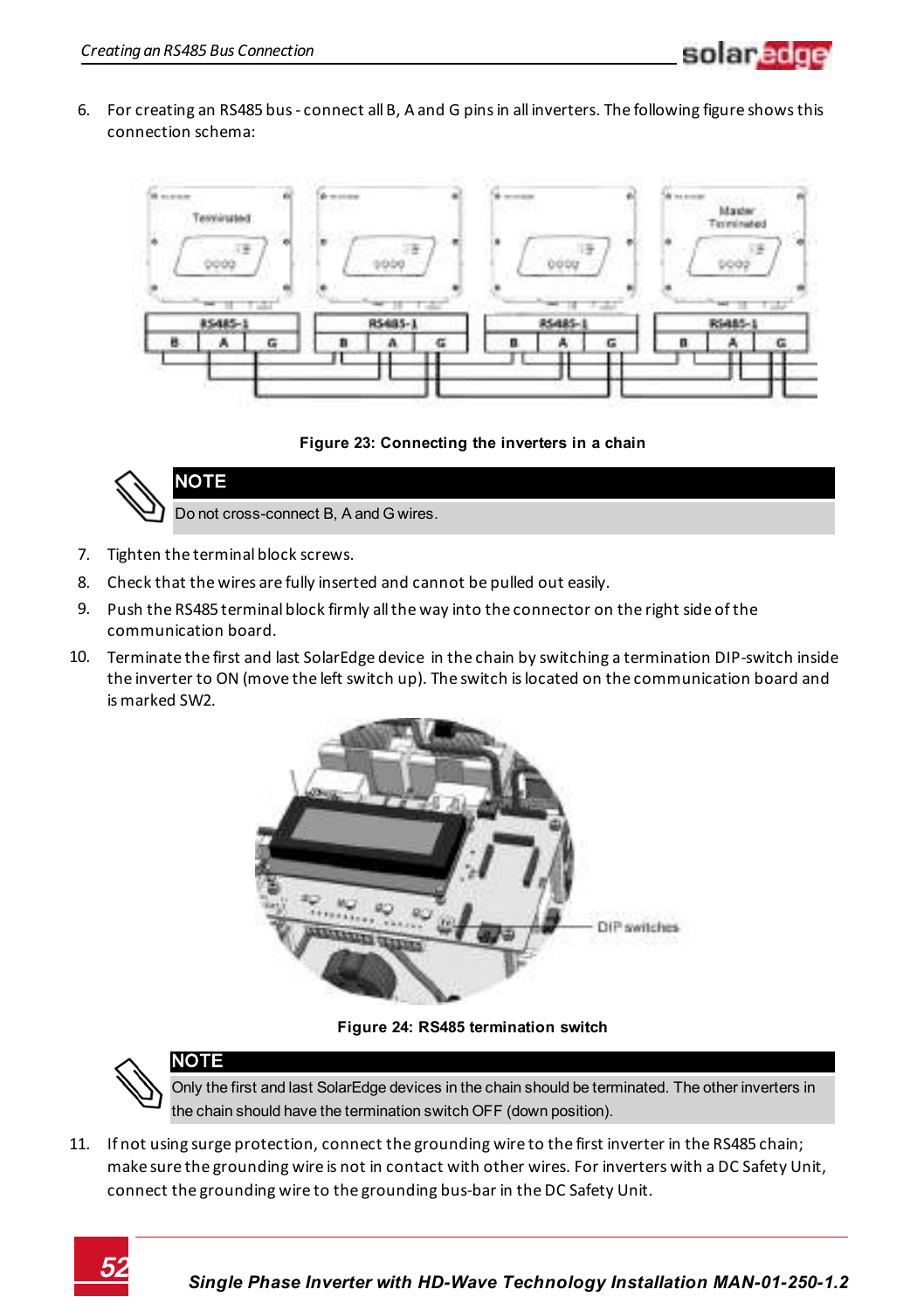#### To connect to the monitoring platform:

- 1. Designate a single inverter as the connection point between the RS485 bus and the SolarEdge monitoring platform. This inverter will serve as the master inverter.
- 2. Connect the master to the SolarEdge monitoring platform via the LAN or ZigBee communication option.

#### To configure the RS485 communication bus:

All inverters are configured by default as slaves. If reconfiguration is required:

- 1. Make sure the ON/OFF switch is OFF.
- 2. Turn ON the AC to the inverter by turning ON the circuit breaker on the main distribution panel.

### WARNING!

solar.adde

ELECTRICAL SHOCK HAZARD. Do not touch uninsulated wires when the inverter cover is removed.

- 3. Use the internal buttons to configure the connection (slightly touch the black square buttons). To set the inverter designated as master, select the following in the LCD menus:
	- **↓** Communication → Server → LAN, ZigBee or Wi-Fi
	- **•** RS485-1 Conf. → Device Type → SolarEdge
	- <sup>l</sup> RS485-1 Conf. è Protocol è **Master**
	- $\cdot$  RS485-1 Conf.  $\rightarrow$  Slave Detect

The system starts automatic detection of the slave inverters connected to the master inverter. The inverter should report the correct number of slaves. If it does not, verify the connections and terminations.

<span id="page-53-0"></span>4. Verify the connection of the master to the monitoring platform, as described in the next section.

# Verifying the Connection

After connecting and configuring a communication option, perform the following steps to check that the connection to the monitoring server has been successfully established.

- 1. Close the inverter cover: Attach the inverter cover and secure it by tightening the screws with a torque of 3.0 N\*m/ 2.2 lb.\*ft. For proper sealing, first tighten the corner screws and then the two central screws.
- 2. If not already ON Turn ON the AC to the inverter by turning ON the circuit breaker on the main distribution panel and turning on the (if applicable).
- 3. Wait for the inverter to connect to the SolarEdge monitoring platform. This may take up to two minutes.

A status screen similar to the following appears on the LCD panel:

Vac [ V ] V d c [ V ] P a c [ w ]  $240.7$   $14.1$  0.0 P OK: 000/000 <S OK>  $O F F$ 

**S\_OK**: Indicates that the connection to the SolarEdge monitoring platform is successful. If S\_OK is not displayed, refer to *[Troubleshooting Communication on page 54](#page-54-0).*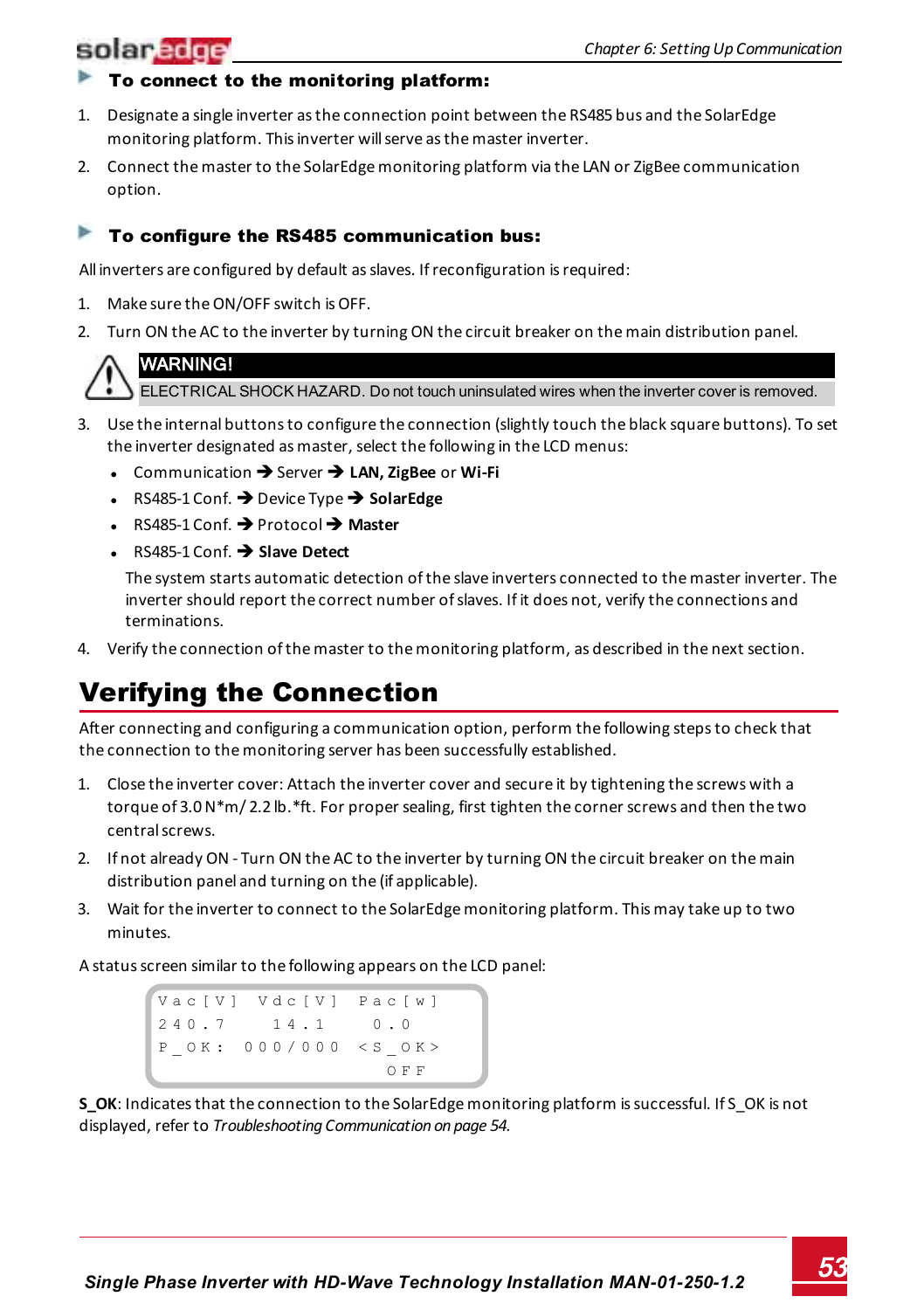

# Appendix A: Errors and Troubleshooting

<span id="page-54-0"></span>This appendix describes general system problems, and how to troubleshoot them. For further assistance, contact SolarEdge Support.

# Troubleshooting Communication

## Troubleshooting Ethernet Communication

When using Ethernet communication, use the **Server Communication Status** window to identify the location of the error:

```
Server:LAN <S_OK>
Status: < OK>
           \begin{array}{l} \mathtt{x} \ \mathtt{x} \ \mathtt{x} \ \mathtt{x} \ \mathtt{x} \ \mathtt{x} \ \mathtt{x} \ \mathtt{x} \ \mathtt{x} \end{array}< E R R O R M E S S A G E >
```
**xxxxxxxx** is a string of 1s and 0s showing an eight-bit communication connection status. 1 indicates OK and 0 indicates an error.

| <b>Bit</b><br>Location | <b>Error Message</b>                | <b>Cause and Troubleshooting</b>                                                                                                                                                                                                                                                             |
|------------------------|-------------------------------------|----------------------------------------------------------------------------------------------------------------------------------------------------------------------------------------------------------------------------------------------------------------------------------------------|
| 1st                    | <b>LAN Disconnected</b>             | Physical connection fault. Check the cable pin-<br>out assignment and cable connection. Refer to<br>Creating an Ethernet (LAN) Connection on<br>page 47                                                                                                                                      |
| 2nd                    | DHCP Failed, or Invalid DHCP Config | IP settings issue. Check the router and<br>configuration. Consult your network IT.                                                                                                                                                                                                           |
| 3rd                    | Gateway Ping Failed                 | Ping to router failed. Check the physical<br>connection to the switch/router. Check that the<br>link LED at the router/switch is lit (indicating<br>phy-link). If OK - contact your network IT,<br>otherwise replace the cable or change it from<br>cross to straight connection.            |
| 4th                    | G Server Ping Failed                | Ping to google.com failed. Connect a laptop<br>and check for internet connection. If internet<br>access is unavailable, contact your IT admin or<br>your internet provider.<br>For Wi-Finetworks, ensure that username and<br>password are as defined in the internet<br>provider AP/router. |
| 5th                    |                                     | Ping or connection to SolarEdge server failed.<br>Check the SolarEdge server address, under LAN                                                                                                                                                                                              |
| 6th                    | Server x Ping Failed                | Confsubmenu:<br>Address: prod.solaredge.com                                                                                                                                                                                                                                                  |
| 7th                    |                                     | Port: 22222<br>Check with your network administrator whether                                                                                                                                                                                                                                 |
| 8th                    | <b>Tcp Connect. Failed</b>          | a firewall or another device is blocking<br>transmission.                                                                                                                                                                                                                                    |

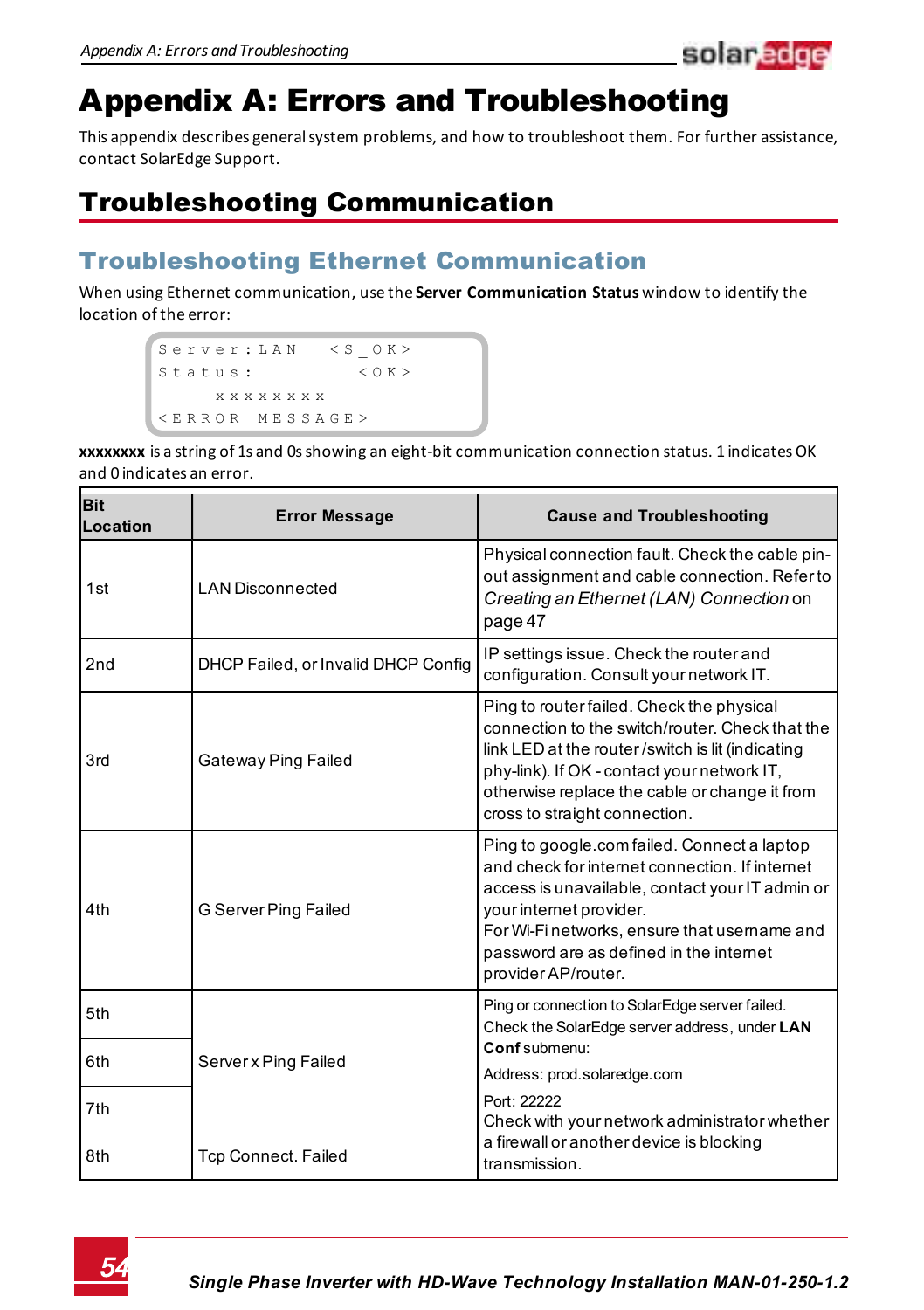# Troubleshooting RS485 Communication

- 1. If the message **Master Not Found** appears, check the connections to the master device and fix if required.
- 2. If after slave detection the number of slaves displayed in the master under **RS485-X Conf**è**Slave Detect** is smaller than the actual number of slaves, use one of the following methods to identify missing slaves and troubleshoot connectivity problems:
	- **.** Use the **Long slave Detect** to retry connecting to slaves
	- **.** Analyze the **Slave List** to check for missing slaves, and check their connection

Refer to [https://www.solaredge.com/sites/default/files/troubleshooting\\_](https://www.solaredge.com/sites/default/files/troubleshooting_undetected_RS485_devices.pdf) [undetected\\_RS485\\_devices.pdf](https://www.solaredge.com/sites/default/files/troubleshooting_undetected_RS485_devices.pdf)

## Additional Troubleshooting

- 1. Check that the modem or hub/router is functioning properly.
- 2. Check that the connection to the internal connector on the communication board is properly done.
- 3. Check that the selected communication option is properly configured.
- 4. Use a method independent of the SolarEdge device to check whether the network and modem are operating properly. For example, connect a laptop to the Ethernet router and connect to the Internet.
- <span id="page-55-0"></span>5. Check whether a firewall or another type of network filter is blocking communication.

# Error Codes

The error messages include an error number (in firmware version 3.18xx and before) or a code (in Firmware version 3.19xx and above) and a description:

```
Error Code XXX
( 3 x D 2 )
Error Code 3xD2
< L i n e 1 >
< L i n e 2 >
```
**XXX**: The error number (firmware version 3.18xx and before).

**(#-X#)**: A code indicating the source of error and the error information (firmware version 3.19xx and later).

**Line 1-2**: Error description

The error numbers/ codes may differ depending on the inverter type as described in the table below. For troubleshooting errors that are not listed, contact SolarEdge support.

Make sure to have this information at hand when contacting SolarEdge Support for advanced troubleshooting.



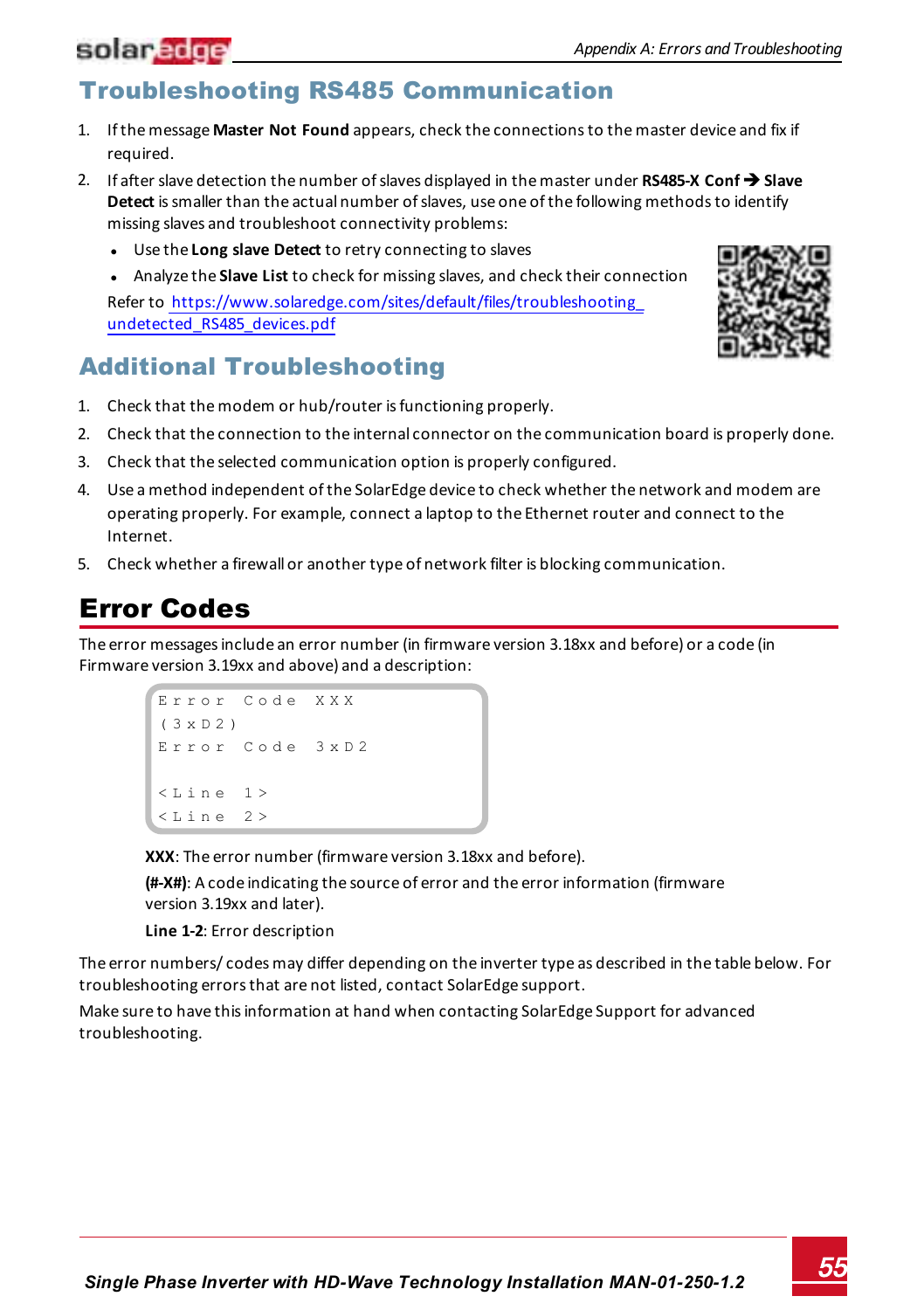

|                                       | Code                            |                                       |                                                                                                                                                                                                                              |  |  |  |  |
|---------------------------------------|---------------------------------|---------------------------------------|------------------------------------------------------------------------------------------------------------------------------------------------------------------------------------------------------------------------------|--|--|--|--|
| <b>CPU</b><br>v3.18xx<br>and<br>below | <b>CPU v3.19xx</b><br>and above | Error<br>Message                      | Troubleshooting                                                                                                                                                                                                              |  |  |  |  |
| 44                                    | 3xB                             | No Country<br>Selected                | Select the country as described in Country and Grid on page 34                                                                                                                                                               |  |  |  |  |
| 45                                    | 3x2                             | Inv. Comm.<br>Error                   | No communication with the digital board. Contact SolarEdge<br>support.                                                                                                                                                       |  |  |  |  |
| 48                                    | 3xF                             | SW Error                              | Contact SolarEdge support.                                                                                                                                                                                                   |  |  |  |  |
| 176                                   | 3x6A                            | For info<br>contact your<br>installer | Inverter remotely locked. Contact your installer.                                                                                                                                                                            |  |  |  |  |
| 178                                   | 3x6D                            | <b>Internal RGM</b><br>Error          | Check:<br>The wiring of the meter CTs<br>$\bullet$<br>Connections to the inverter communication board.<br>$\bullet$                                                                                                          |  |  |  |  |
| 185                                   | 3x6E                            | Meter Comm.<br>Error                  | Refer to the meter troubleshooting in<br>http://www.solaredge.com/sites/default/files/s<br>olaredge-meter-installation-guide.pdf                                                                                             |  |  |  |  |
| 193                                   | 3x6A                            | OFF/ON to<br>Reconnect                | Turn the ON/OFF switch to ON to initiate production.                                                                                                                                                                         |  |  |  |  |
| 169                                   | 18xA9                           |                                       | RCD Sensor Error. Contact SolarEdge support.                                                                                                                                                                                 |  |  |  |  |
| 166-168,<br>170                       | 18xA6-A8,<br>18xAA              | HW error                              | Contact SolarEdge support.                                                                                                                                                                                                   |  |  |  |  |
| 171                                   | 18xAB                           | Over voltage<br>Vin                   | Over voltage in DC input of the inverter. Check the strings'<br>voltage.                                                                                                                                                     |  |  |  |  |
| 12                                    | 18xC                            | ARC<br><b>DETECTED</b>                | Refer to                                                                                                                                                                                                                     |  |  |  |  |
| 13                                    | 18xD                            | ARC_PWR_<br><b>DETECT</b>             | http://www.solaredge.com/sites/default/files/a<br>rc_fault_detection_application_note.pdf.                                                                                                                                   |  |  |  |  |
| 55                                    | 18x37                           | V-Line Max                            | AC voltage too high<br>Verify that the inverter is set to the correct country.<br>$\circ$<br>Turn OFF the inverters in the site and verify AC grid voltage.<br>$\circ$<br>If the inverter is located far from the<br>$\circ$ |  |  |  |  |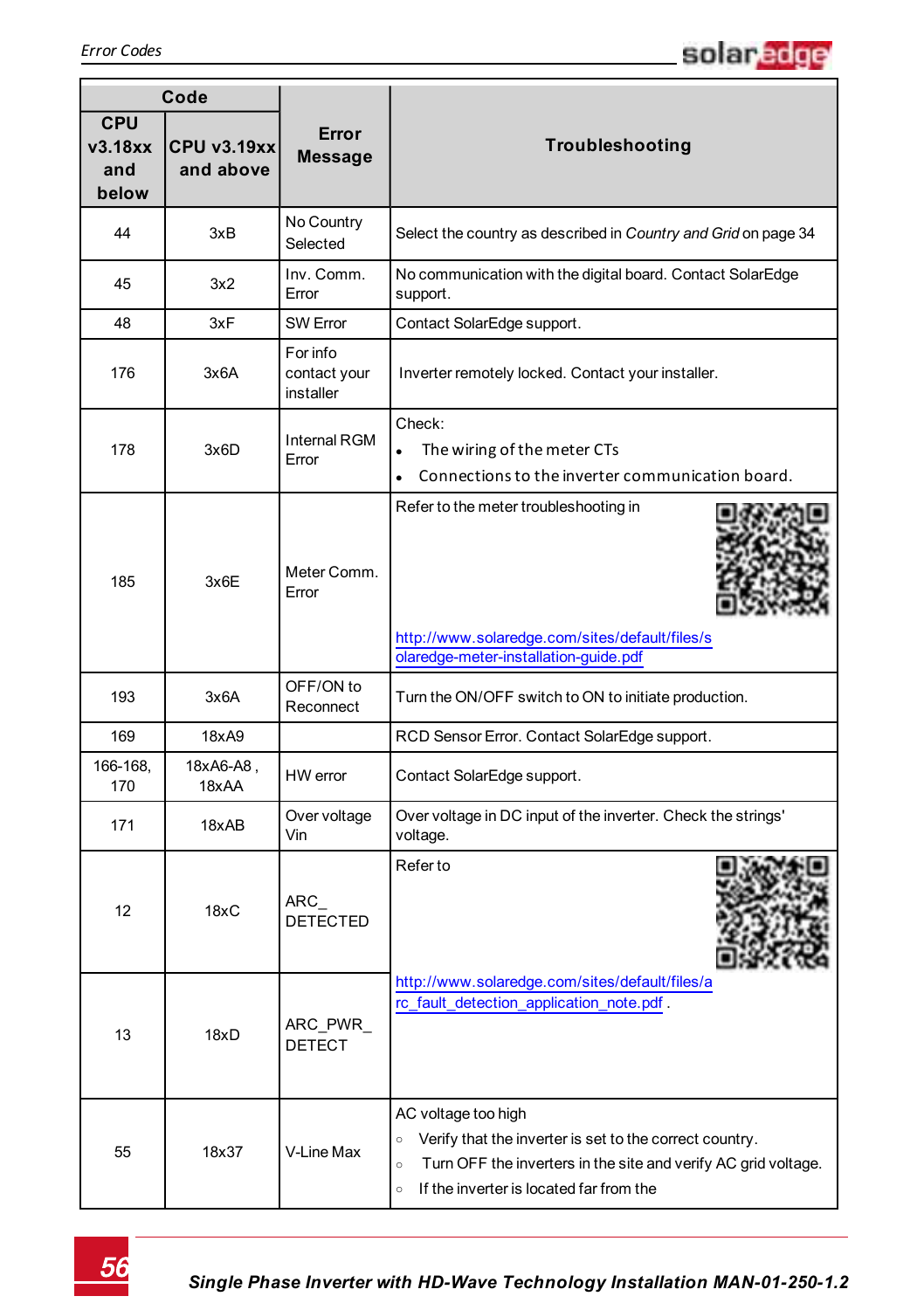

|                                       | Code                            |                         |                                                                                                                                                                                                                                                                                                                                                                                                                                                                       |  |  |  |  |  |
|---------------------------------------|---------------------------------|-------------------------|-----------------------------------------------------------------------------------------------------------------------------------------------------------------------------------------------------------------------------------------------------------------------------------------------------------------------------------------------------------------------------------------------------------------------------------------------------------------------|--|--|--|--|--|
| <b>CPU</b><br>v3.18xx<br>and<br>below | <b>CPU v3.19xx</b><br>and above | Error<br><b>Message</b> | Troubleshooting                                                                                                                                                                                                                                                                                                                                                                                                                                                       |  |  |  |  |  |
|                                       |                                 |                         | connection point to the grid, use a larger gauge AC wire.<br>Consult the grid operator.<br>$\circ$<br>If permitted by local authorities, change the grid protection<br>$\circ$<br>values. Refer to<br>http://www.solaredge.com/files/pdfs/viewing_grid<br>protection_values.pdf                                                                                                                                                                                       |  |  |  |  |  |
| 56                                    | 18x38                           | V-Line Min              | AC voltage too low<br>Verify that the inverter is set to the correct country.<br>$\circ$<br>Consult the grid operator.<br>$\circ$<br>If permitted by local authorities, change the grid protection<br>$\circ$<br>values. Refer to<br>http://www.solaredge.com/files/pdfs/viewing_grid<br>protection values.pdf                                                                                                                                                        |  |  |  |  |  |
| 57, 59, 60                            | 18x39/3B/3C                     | I-ACDC<br>L1/L2/L3      | AC overcurrent. Contact SolarEdge support.                                                                                                                                                                                                                                                                                                                                                                                                                            |  |  |  |  |  |
| 61                                    | 18x3D                           | <b>I-RCD STEP</b>       |                                                                                                                                                                                                                                                                                                                                                                                                                                                                       |  |  |  |  |  |
| 62                                    | 18x3E                           | <b>I-RCD MAX</b>        | Ground Current - RCD. Contact SolarEdge support.                                                                                                                                                                                                                                                                                                                                                                                                                      |  |  |  |  |  |
| 64-66                                 | 18x40-59/A-F                    | F-L1/L2/L3<br>Max 1/2/3 | AC frequency too high (Line 1/2/3)<br>Verify that the inverter is set to the correct country.<br>$\circ$<br>• Consult the grid operator.<br>If permitted by local authorities, change the grid protection<br>$\circ$<br>values. Refer to<br>http://www.solaredge.com/files/pdfs/viewing_grid<br>protection_values.pdf                                                                                                                                                 |  |  |  |  |  |
| 67-69                                 | 18x40-59/A-F                    | F-L1/L2/L3<br>Min 1/2/3 | AC frequency too low (Line 1/2/3)<br>Handle as for the error above.                                                                                                                                                                                                                                                                                                                                                                                                   |  |  |  |  |  |
| 96,98                                 | 18x60/18x62                     | Islanding<br>Trip1/2    | AC grid voltage malfunction. When AC voltage returns the<br>inverter should restart after the reconnection time.<br>If the problem persists, consult with the grid operator.                                                                                                                                                                                                                                                                                          |  |  |  |  |  |
| 100-102                               | 18x64-66                        | <b>TZ L1/L2/L3</b>      | AC overcurrent. Contact SolarEdge support.                                                                                                                                                                                                                                                                                                                                                                                                                            |  |  |  |  |  |
| 111-113                               | 18x6F/70/71                     | Vsrg L1/L2/L3<br>Max    | AC voltage surge.<br>• Check the AC connection to inverter.<br>Verify that the inverter is set to the correct country.<br>$\circ$<br>Check with the grid operator if a large surge source or irregular<br>load exists near the site.<br>Verify that the output wire size matches<br>the distance between the inverter and the<br>location of the grid connection.<br>Use a larger gauge wire for the AC output.<br>$\circ$<br>Refer to the AC Wiring Application Note |  |  |  |  |  |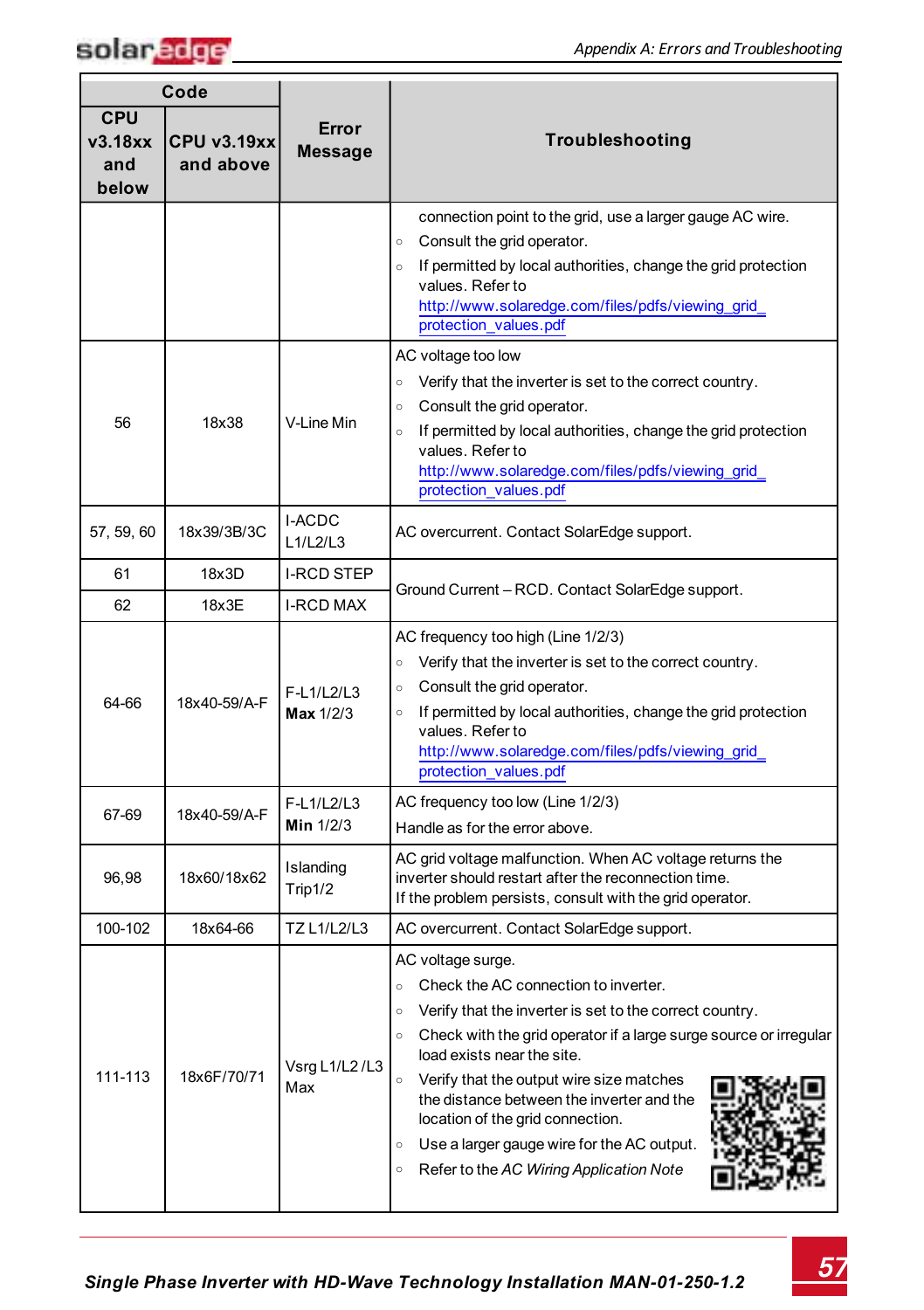|                                       | Code                            |                             |                                                                                                                                                                                                                                                                                                                                                                                                                                                                                                                                                                                                                                                                                                                                                                                                                                                                                                |  |  |  |  |  |
|---------------------------------------|---------------------------------|-----------------------------|------------------------------------------------------------------------------------------------------------------------------------------------------------------------------------------------------------------------------------------------------------------------------------------------------------------------------------------------------------------------------------------------------------------------------------------------------------------------------------------------------------------------------------------------------------------------------------------------------------------------------------------------------------------------------------------------------------------------------------------------------------------------------------------------------------------------------------------------------------------------------------------------|--|--|--|--|--|
| <b>CPU</b><br>v3.18xx<br>and<br>below | <b>CPU v3.19xx</b><br>and above | Error<br>Message            | Troubleshooting                                                                                                                                                                                                                                                                                                                                                                                                                                                                                                                                                                                                                                                                                                                                                                                                                                                                                |  |  |  |  |  |
|                                       |                                 |                             | http://www.solaredge.com/files/pdfs/application-note-<br>recommended-wiring.pdf                                                                                                                                                                                                                                                                                                                                                                                                                                                                                                                                                                                                                                                                                                                                                                                                                |  |  |  |  |  |
| 117                                   | 18x75                           | Overtemp                    | Temperature too high<br>Verify proper inverter clearances.<br>$\circ$<br>Make sure the heat-sink fins are clean and unobstructed.<br>$\circ$                                                                                                                                                                                                                                                                                                                                                                                                                                                                                                                                                                                                                                                                                                                                                   |  |  |  |  |  |
| 118                                   | 18x76                           | Undertemp                   | Temperature too low<br>Make sure the inverter is installed in a location with ambient<br>temperatures within the range specified in the datasheet.                                                                                                                                                                                                                                                                                                                                                                                                                                                                                                                                                                                                                                                                                                                                             |  |  |  |  |  |
| 123                                   | 18x7B                           | MainError                   | Grid measurements are out of range. Contact the grid operator.                                                                                                                                                                                                                                                                                                                                                                                                                                                                                                                                                                                                                                                                                                                                                                                                                                 |  |  |  |  |  |
| 127                                   | 18x7F                           | <b>IRCDMax</b>              | RCD current surge.<br>Ground faults may occur due to insufficient insulation to the<br>ground.<br><b>WARNING!</b><br>ELECTRICAL SHOCK HAZARD. Do<br>not touch uninsulated wires when the<br>inverter cover is removed.<br>Only a qualified technician should handle this problem, and only<br>after taking proper precautions.<br>1. Turn the inverter ON/OFF switch to OFF.<br>2. Wait five minutes for the input capacitors to discharge.<br>3. Disconnect the AC breaker.<br>4. Disconnect the DC inputs.<br>5. Connect each DC string separately, turn the AC and the<br>inverter ON/OFF switch to ON, until the error appears for the<br>faulty string.<br>Do not connect strings with a grounding fault to the inverter. A<br>$\circ$<br>certified installer must fix the faulty string before connecting it<br>to the inverter<br>For further documentation, contact SolarEdge Support. |  |  |  |  |  |
| 133                                   | 18x85                           | <b>Temp Sensor</b><br>fault | Broken or unconnected temperature sensor. Contact SolarEdge<br>Support.                                                                                                                                                                                                                                                                                                                                                                                                                                                                                                                                                                                                                                                                                                                                                                                                                        |  |  |  |  |  |
| 134                                   | 18x86                           | Isolation                   | PV Isolation fault. The inverter has detected the PV solar array is<br>not properly isolated from ground earth. The isolation is checked<br>each time the inverter starts up.<br>Check the PV installation for isolation<br>$\circ$<br>problems and ground leakage.<br>o Only a certified PV installer must fix the<br>faulty string before connecting it to the<br>inverter.<br>Refer to<br>$\sigma$<br>www.solaredge.com/files/pdfs/applicatio                                                                                                                                                                                                                                                                                                                                                                                                                                               |  |  |  |  |  |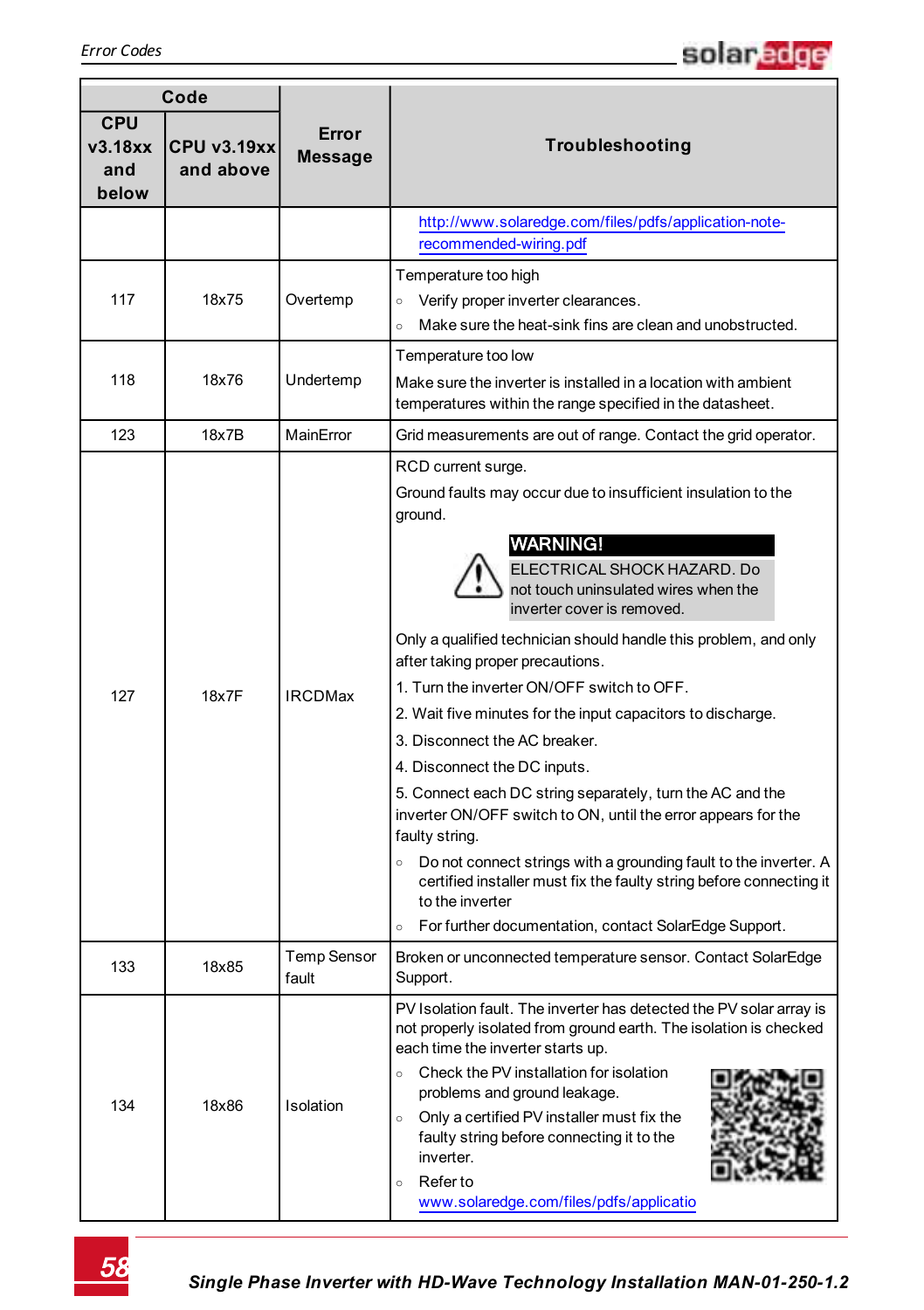

|                                       | Code                            |                                |                                                                                                                                                                                                                                                                                                                                                                                                                                                                                              |  |  |  |  |  |
|---------------------------------------|---------------------------------|--------------------------------|----------------------------------------------------------------------------------------------------------------------------------------------------------------------------------------------------------------------------------------------------------------------------------------------------------------------------------------------------------------------------------------------------------------------------------------------------------------------------------------------|--|--|--|--|--|
| <b>CPU</b><br>v3.18xx<br>and<br>below | <b>CPU v3.19xx</b><br>and above | Error<br><b>Message</b>        | Troubleshooting                                                                                                                                                                                                                                                                                                                                                                                                                                                                              |  |  |  |  |  |
|                                       |                                 |                                | n_note_isolation_fault_troubleshooting.pdf                                                                                                                                                                                                                                                                                                                                                                                                                                                   |  |  |  |  |  |
| 137                                   | 18x89                           | <b>RCD Test</b>                | Contact SolarEdge support.                                                                                                                                                                                                                                                                                                                                                                                                                                                                   |  |  |  |  |  |
| 158                                   | 18x9E                           | Controller 3<br>Err            | Contact SolarEdge support.                                                                                                                                                                                                                                                                                                                                                                                                                                                                   |  |  |  |  |  |
| 163                                   | 18xA3-5                         | Tz Over<br>current 1/2/3       | Contact SolarEdge support.                                                                                                                                                                                                                                                                                                                                                                                                                                                                   |  |  |  |  |  |
| 166-168                               | 18xA6-8                         | Tz Over<br>voltage<br>cap1/2/3 | Verify that the inverter is set to the correct country.<br>$\circ$<br>Turn OFF the inverters in the site and verify AC grid voltage.<br>$\circ$<br>If the inverter is located far from the<br>$\circ$<br>connection point to the grid, use a larger<br>gauge AC wire.<br>Consult the grid operator.<br>$\circ$<br>If permitted by local authorities, change<br>$\circ$<br>the grid protection values. Refer to<br>http://www.solaredge.com/files/pdfs/view<br>ing grid protection values.pdf |  |  |  |  |  |
| 169                                   | 18xA9                           | Tz Over<br>current Rcd         | Contact SolarEdge support.                                                                                                                                                                                                                                                                                                                                                                                                                                                                   |  |  |  |  |  |
| 178-180                               | 18xB2-4                         | Vf1/2/3 surge                  | Ground current surge.<br>Check the AC connection to the inverter<br>$\circ$<br>Check with the grid operator if a large surge source or irregular<br>load exists near the site.<br>If the grid does not have problems contact SolarEdge support.<br>$\circ$                                                                                                                                                                                                                                   |  |  |  |  |  |
| 199                                   | 18xC7                           | <b>RSD Error</b>               | Rapid Shutdown hardware error. Contact SolarEdge support.                                                                                                                                                                                                                                                                                                                                                                                                                                    |  |  |  |  |  |

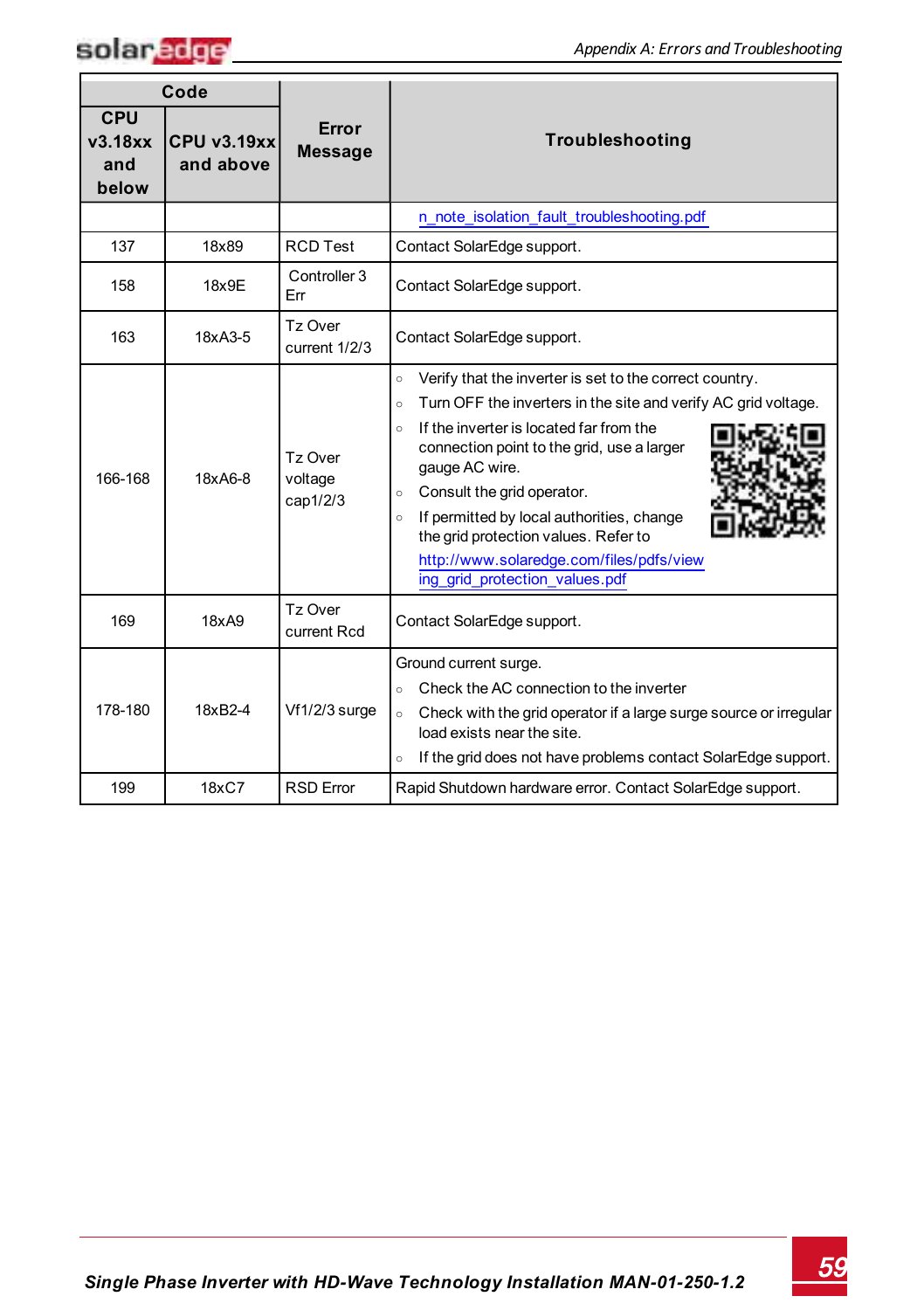

# Power Optimizer Troubleshooting

If the inverter status screen indicates that not all power optimizers are paired or not all are reporting (P\_OK xxx/yyy, and x<y), those optimizers can be identified through the LCD. Refer to [https://www.solaredge.com/sites/default/files/non\\_reporting\\_power\\_](https://www.solaredge.com/sites/default/files/non_reporting_power_optimizers.pdf) [optimizers.pdf](https://www.solaredge.com/sites/default/files/non_reporting_power_optimizers.pdf)



| <b>Problem</b>                                            | Possible cause and<br>troubleshooting                                                                                                                                                                        |
|-----------------------------------------------------------|--------------------------------------------------------------------------------------------------------------------------------------------------------------------------------------------------------------|
|                                                           | Power optimizers are shaded.                                                                                                                                                                                 |
| Pairing failed                                            | If you connected the inverter to the monitoring<br>platform, retry pairing remotely (during<br>sunlight). Make sure to leave the inverter<br>ON/OFF switch ON and that S OK appears in<br>the status screen. |
| String voltage is 0V                                      | Power optimizer (s) output is disconnected.                                                                                                                                                                  |
|                                                           | Connect all power optimizer outputs.                                                                                                                                                                         |
|                                                           | Power optimizer(s) not connected in the string.                                                                                                                                                              |
|                                                           | Connect all power optimizers                                                                                                                                                                                 |
| String voltage not 0V but lower than number of optimizers | Module(s) not connected properly to power<br>optimizer inputs (not applicable to smart<br>modules).                                                                                                          |
|                                                           | Connect the modules to the optimizer inputs                                                                                                                                                                  |
|                                                           | String reverse polarity.                                                                                                                                                                                     |
|                                                           | Check string polarity using a voltmeter and<br>correct if needed.                                                                                                                                            |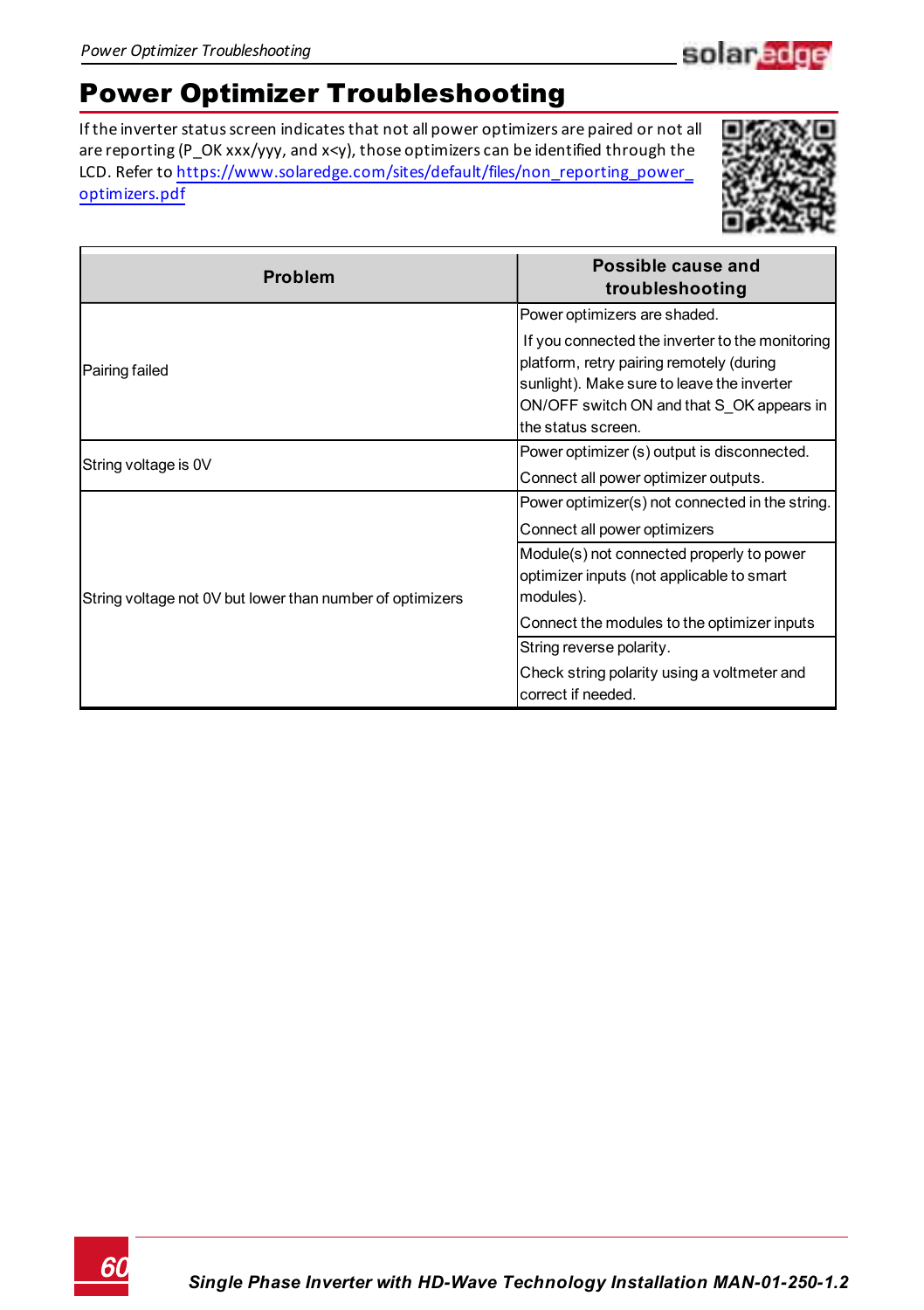

| <b>Problem</b>                                                                                                                 | Possible cause and<br>troubleshooting                                                                                                                                                                                                                                                |  |  |  |
|--------------------------------------------------------------------------------------------------------------------------------|--------------------------------------------------------------------------------------------------------------------------------------------------------------------------------------------------------------------------------------------------------------------------------------|--|--|--|
|                                                                                                                                | Extra power optimizer(s) connected in the<br>string (not applicable to smart modules).<br>Check if an extra power optimizer is connected<br>in the string. If not - proceed to next solution.                                                                                        |  |  |  |
|                                                                                                                                | A module is connected directly to the string,<br>without a power optimizer (not applicable to<br>smart modules).                                                                                                                                                                     |  |  |  |
| String voltage is higher than number of optimizers<br><b>WARNING!</b><br>If the measured voltage is too high, the installation | Verify that only power optimizers are<br>connected in the string and that no module<br>outputs are connected without a power<br>optimizer. If the problem persists, proceed to<br>the next step.                                                                                     |  |  |  |
|                                                                                                                                | Power optimizer(s) malfunction.<br>Disconnect the wires connecting the power<br>$\circ$                                                                                                                                                                                              |  |  |  |
| may not have a safe low voltage. PROCEED WITH<br>CARE! A deviation of ±1% per string is reasonable.                            | optimizers in the string.<br>Measure the output voltage of each power<br>$\circ$<br>optimizer to locate the power optimizer that<br>does not output 1V safety voltage. If a<br>malfunctioning power optimizeris located,<br>check its connections, polarity, module,<br>and voltage. |  |  |  |
|                                                                                                                                | Contact SolarEdge Support. Do not<br>$\circ$<br>continue before finding the problem and<br>replacing the malfunctioning power<br>optimizer. If a malfunction cannot be<br>bypassed or resolved, skip the<br>malfunctioning power optimizer, thus<br>connecting a shorter string.     |  |  |  |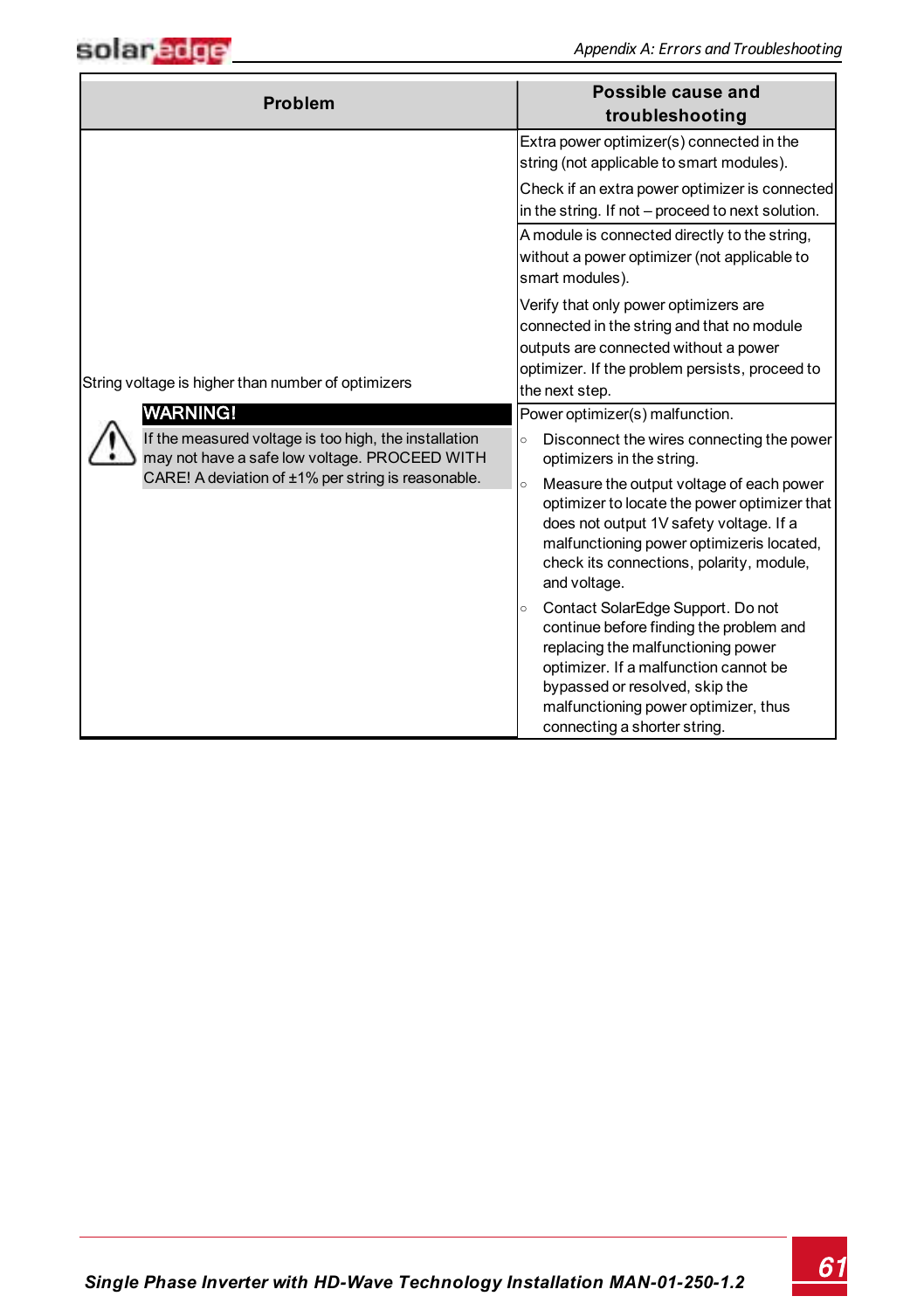# Appendix B: Mechanical Specifications

The following figure provides inverter dimensions in mm [in].

# Mounting Brackets Type 1



**Figure 25: Single Phase Inverter with HD-Wave technology - dimensions**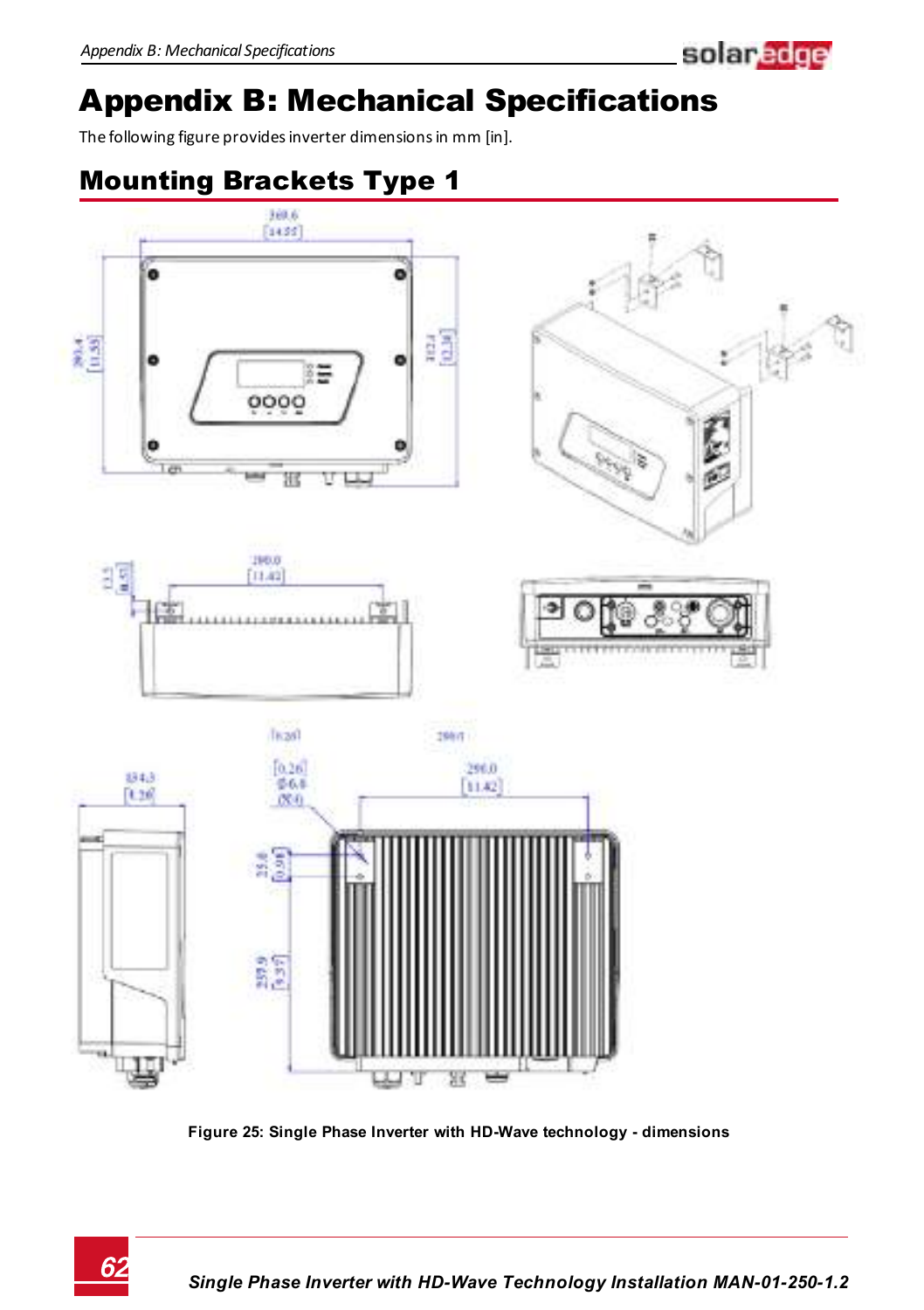

# Mounting Bracket Type 2



**Figure 26: 10K - 11.4K inverter dimensions**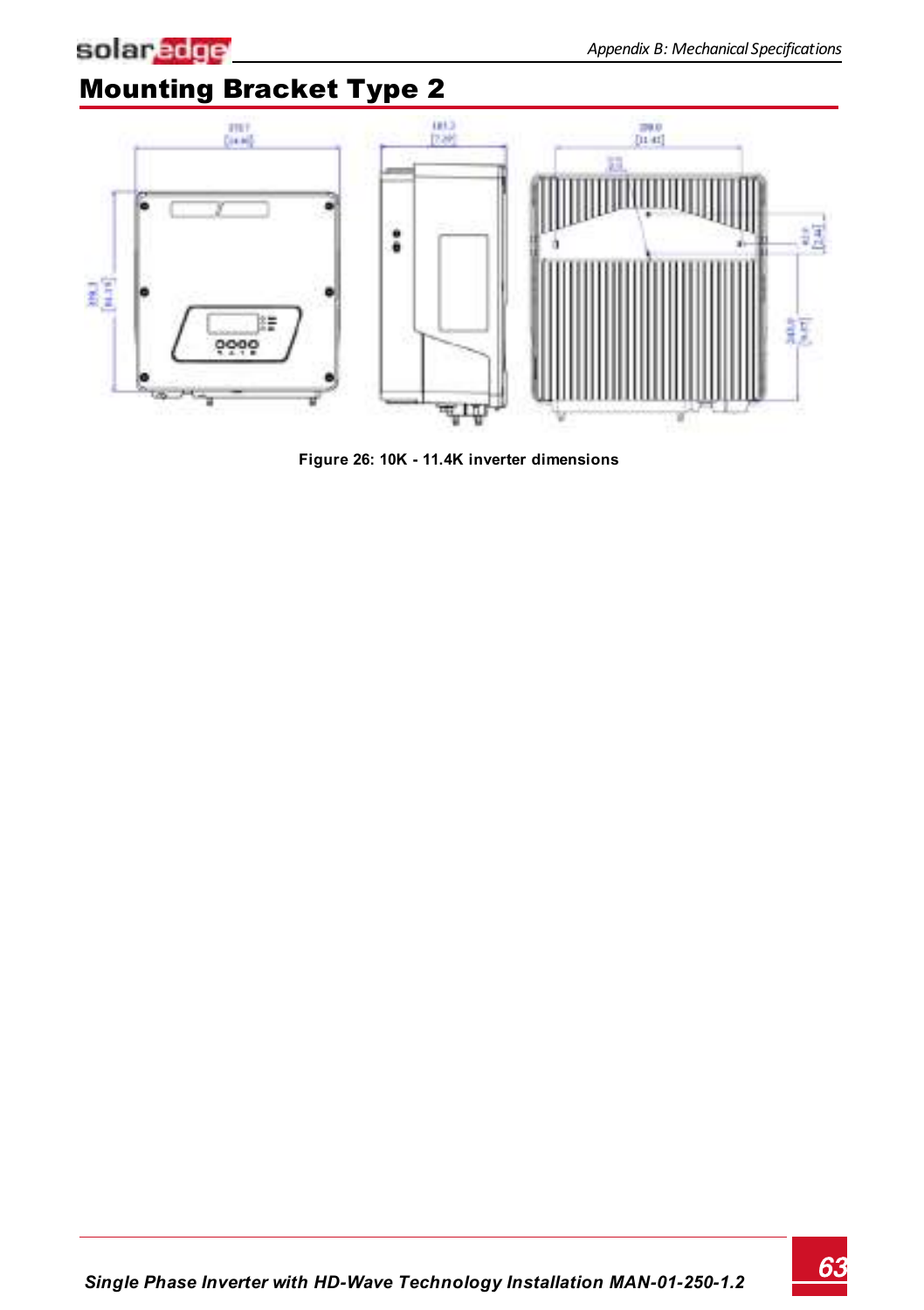

# Appendix C: Replacing and Adding System Components



#### **NOTE**

If you are permanently disassembling the installation or part of it, make sure to use the disposal methods dictated by local regulations.

## Fuse Replacement

The inverter is equipped with a fuse, located at the top right corner of the inverter.

Fuse replacement kits are available from SolarEdge or you can use other fuses with identical ratings.

1. Turn OFF the inverter ON/OFF switch, and wait until the LCD indicates that the DC voltage is safe (<50V), or wait five minutes before continuing to the next step.



#### WARNING!

If you cannot see the inverter panel, or if a malfunction is indicated on the LCD panel, wait five minutes for the input capacitors of the inverter to discharge.

- 2. Turn OFF the DC Safety Unit .
- 3. Open and remove the inverter cover.
- 4. Remove the existing fuse from the upper corner of the inverter and replace with a new fuse.
- 5. Close the inverter cover.





**Figure 27: Inverter fuse**

- 6. Turn ON:
	- The inverter ON/OFF switch
	- The DC Safety Unit
- 7. Verify proper system operation.

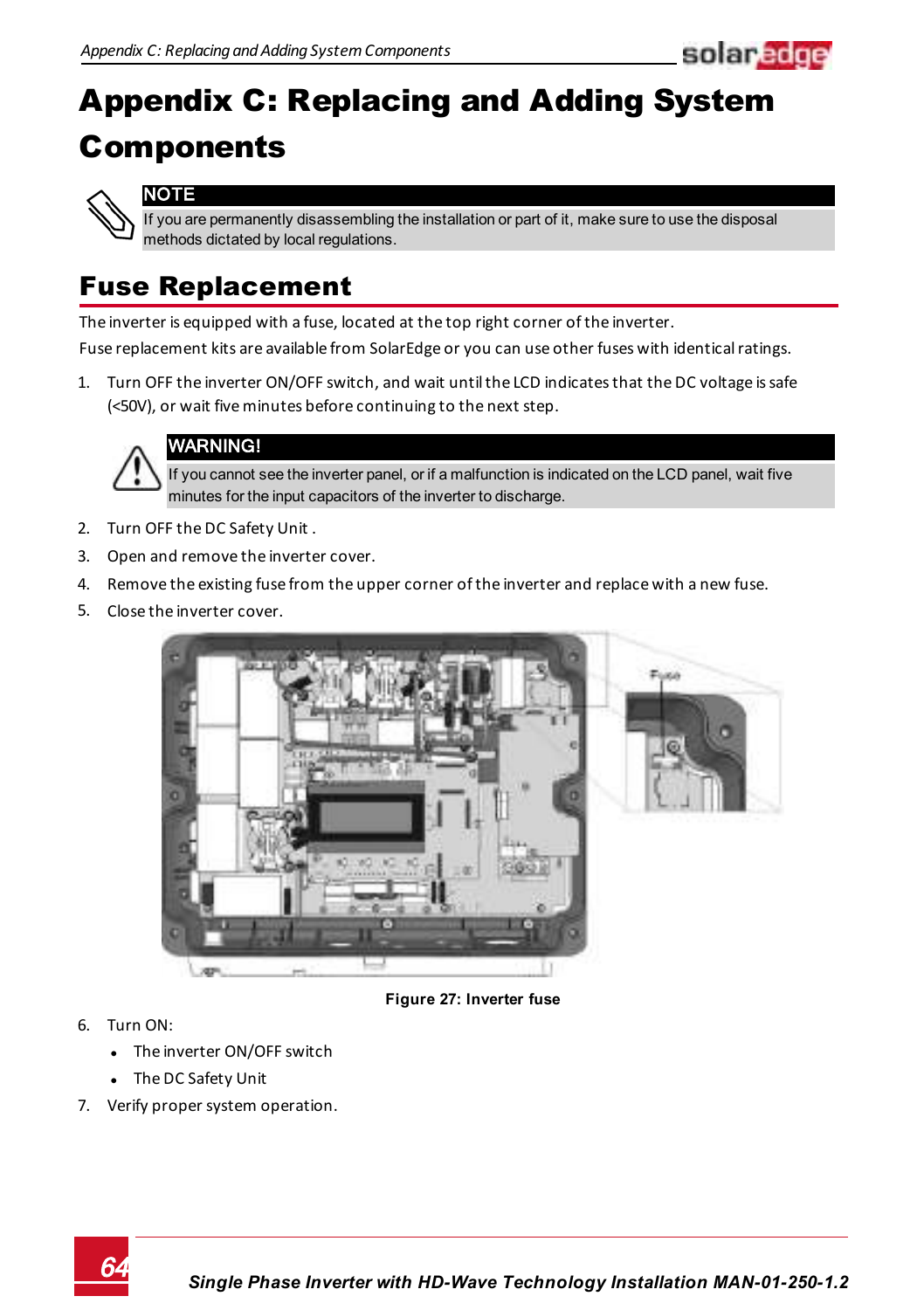# Replacing an Inverter

1. Turn OFF the inverter ON/OFF switch, and wait until the LCD indicates that the DC voltage is safe (<50V), or wait five minutes before continuing to the next step.



solar<sub>edge</sub>

#### WARNING!

ivou cannot see the inverter panel, or if a malfunction is indicated on the LCD panel, wait five minutes for the input capacitors of the inverter to discharge.

- 2. Disconnect the AC to the inverter by turning OFF the AC circuit breaker of the distribution panel.
- 3. Open the inverter cover as described in *[Removing the Inverter Cover](#page-46-0)* [on page 46](#page-46-0).
- 4. Disconnect the DC plugs from the inverter.
- 5. Disconnect the AC wires from the AC terminal block and remove the ferrite bead.



**Figure 28: AC connections**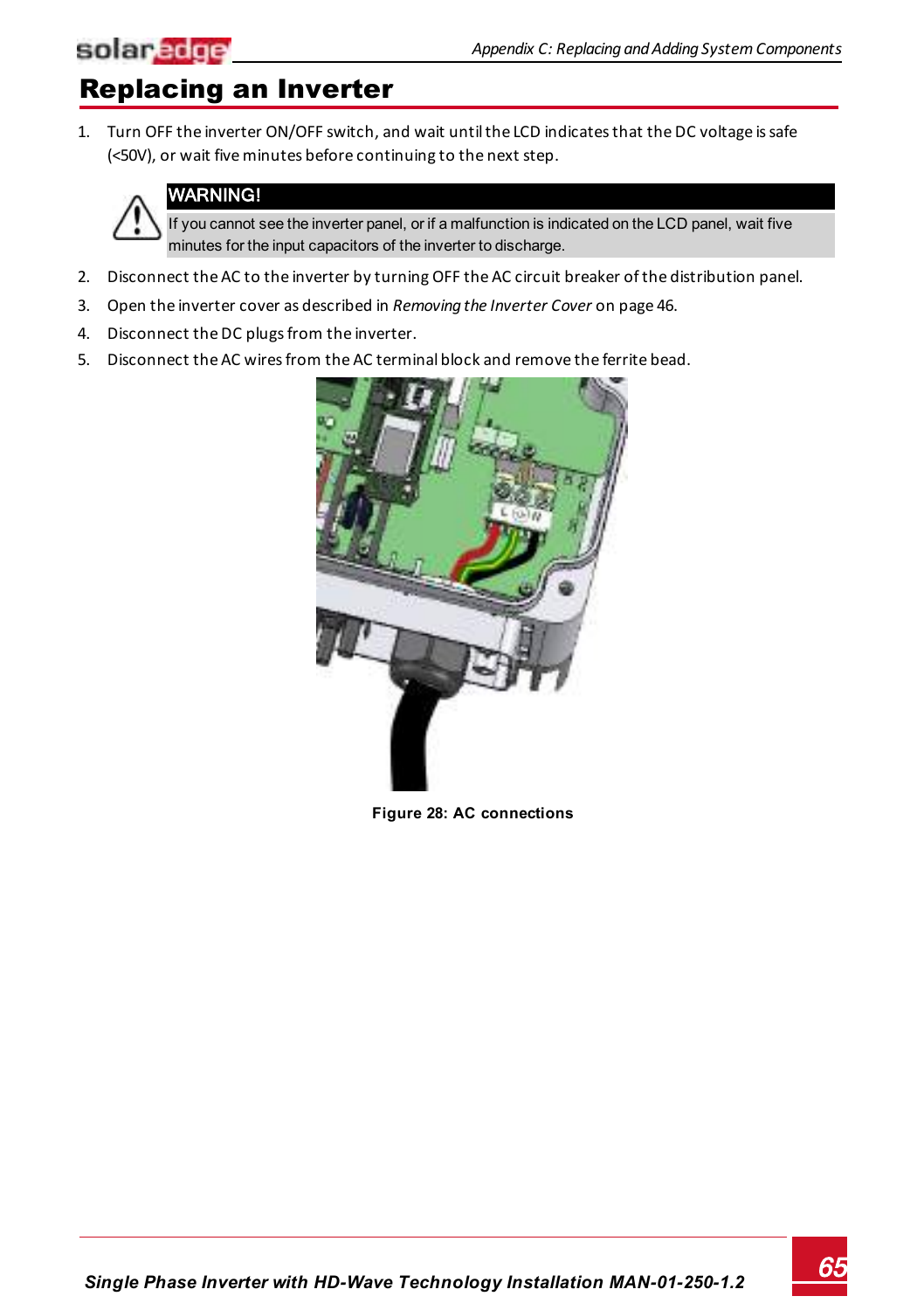

6. Remove the screws securing the inverter to the mounting brackets and lift the inverter from the mounting bracket.



**Figure 29: Mounting brackets**



#### **NOTE**

If you remove the old inverter and do not immediately install a new one, use insulation tape to isolate each of the AC and DC wires

- 7. Place the new inverter on the mounting brackets and secure it using the screws.
- 8. Reconnect the cables: Follow the instructions of *[Installing the Inverter](#page-19-0)* [on page 19.](#page-19-0)
- 9. Close the inverter cover.
- 10. Perform the commissioning steps as described in *[Commissioning the Installation](#page-25-0)* [on page 25](#page-25-0).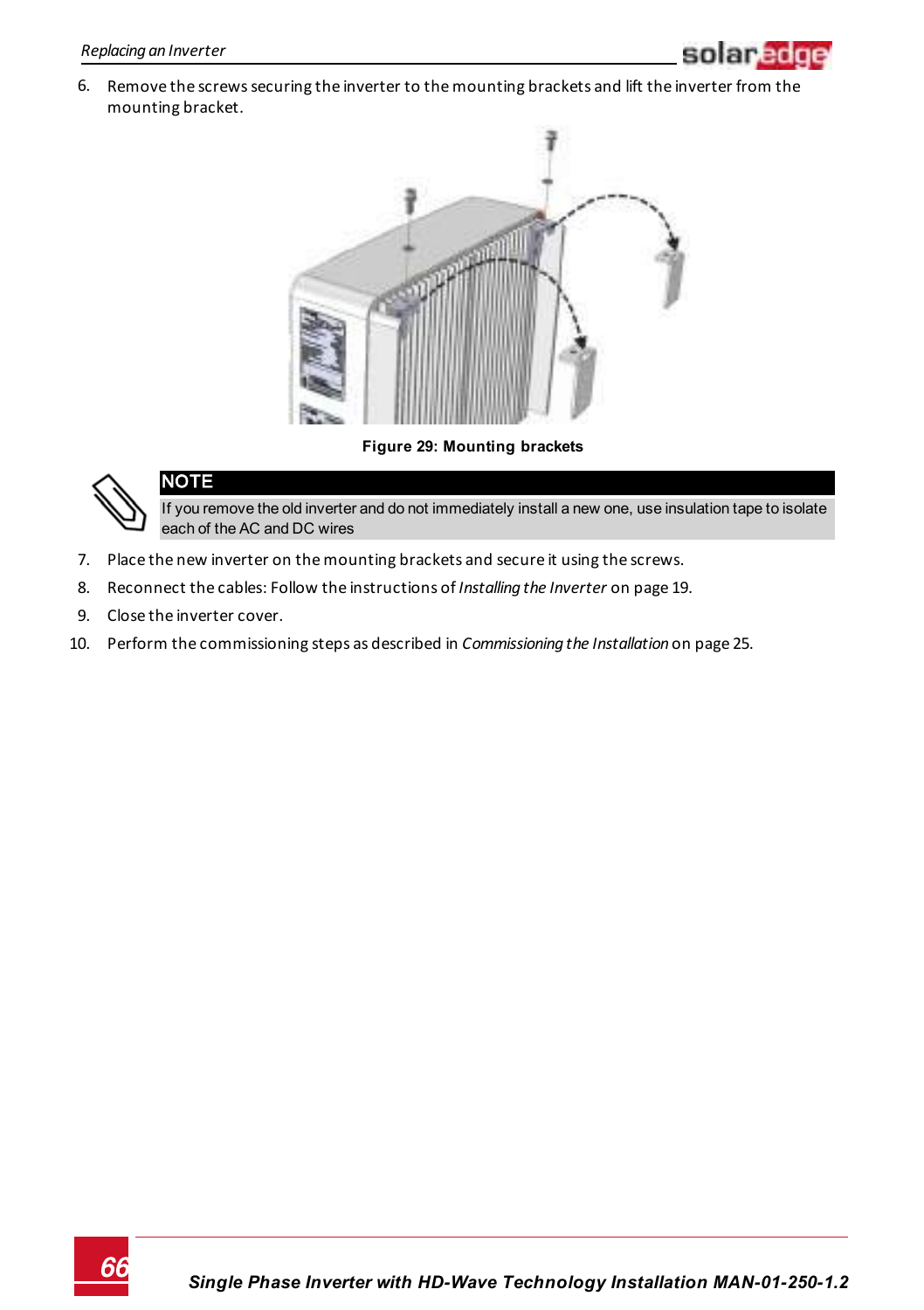# Appendix D: SafeDC™

When AC supply to the inverter is shut off (by shutting off the AC breaker at the site), or when the inverter ON/OFF switch is turned to OFF, the DC voltage drops to a safe voltage of per optimizer.

The SolarEdge inverters are certified for compliance with the following standards as disconnection devices for PV generators, meaning that they can replace a DC disconnect:

- $\bullet$  IEC 60947-3:1999 + Corrigendum: 1999 + A1:2001 + Corrigendum 1:2001 + A2:2005;
- $\bullet$  DIN EN 60947-3
- <sup>l</sup> VDE 0660-107:2006-03
- $\cdot$  IFC 60364-7-712:2002-05
- DIN VDE 0100-712:2006-06.

In compliance with these standards, the disconnection mechanism operates as follows:

1. Turn the inverter ON/OFF switch, located at the bottom of the inverter, to OFF, or disconnect the AC by shutting off the AC breaker at the site. The DC voltage displayed on the inverter LCD begins to decrease.

If the AC breaker was shut off, the LCD does not display. In this case, wait five minutes.

2. When the DC voltage reaches a safe voltage, the PV connectors at the input to the inverter can be disconnected. A galvanic separation then exists between the PV array and the inverter.

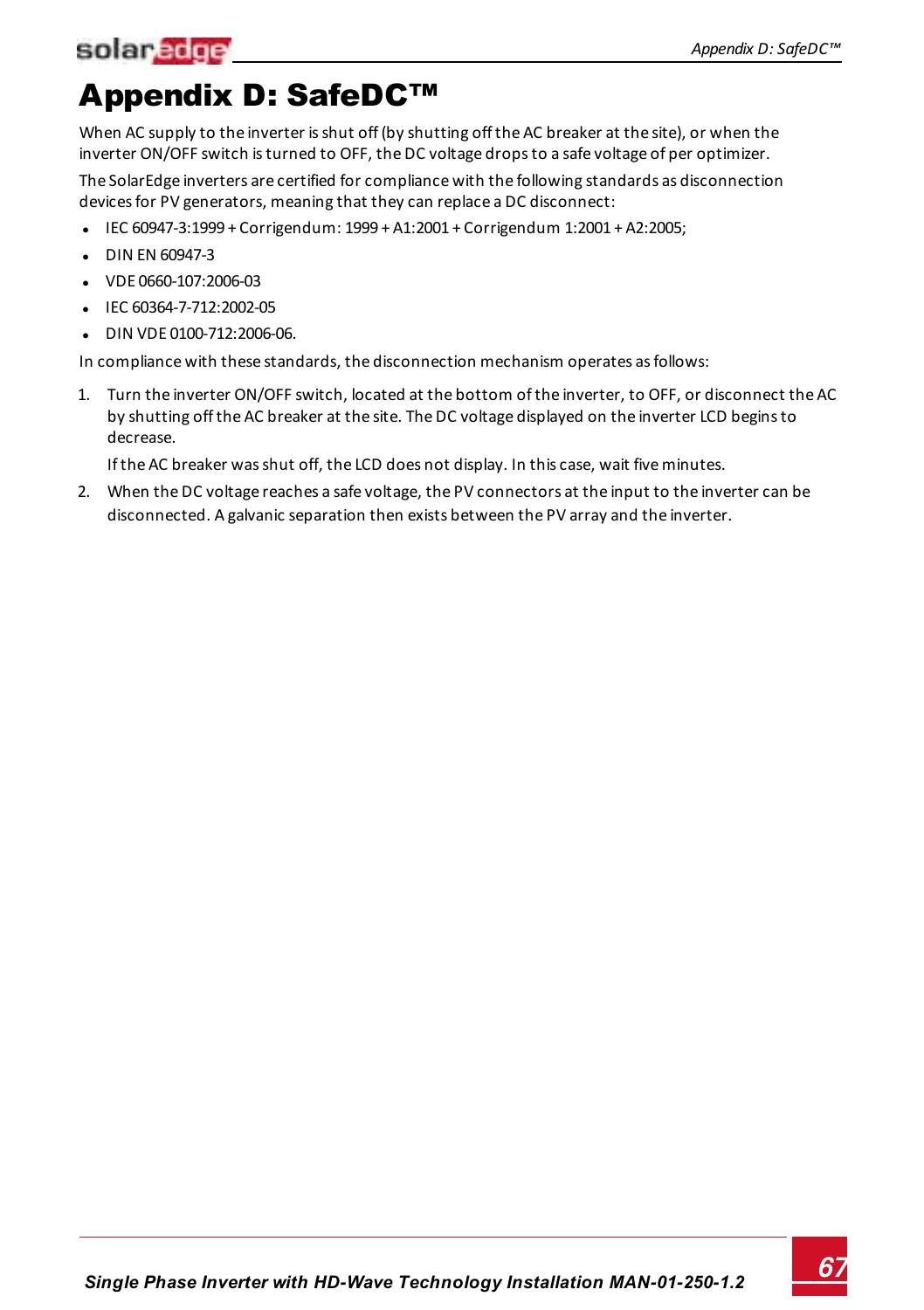

## Single Phase Inverter with HD-Wave Technology Technical Specifications - Europe & APAC

|                                                                              |      |               |      |                                       |                 | SE2200H SE3000H SE3500H SE3680H SE4000H SE5000H SE6000H |      | <b>Units</b> |
|------------------------------------------------------------------------------|------|---------------|------|---------------------------------------|-----------------|---------------------------------------------------------|------|--------------|
| <b>OUTPUT</b>                                                                |      |               |      |                                       |                 |                                                         |      |              |
| Rated AC Power Output                                                        | 2200 | 3000          | 3500 | 3680                                  | 4000            | 50001                                                   | 6000 | VA           |
| Maximum AC Power Output                                                      | 2200 | 3000          | 3500 | 4000                                  | 4000            | 5000                                                    | 6000 | VA           |
| AC Output Voltage (Nominal)                                                  |      |               |      | 220/230                               |                 |                                                         |      | Vac          |
| <b>AC Output Voltage Range</b>                                               |      |               |      | 184 - 264.5                           |                 |                                                         |      | Vac          |
| AC Frequency (Nominal)                                                       |      | $50/60 \pm 5$ |      |                                       |                 |                                                         |      | Hz           |
| Maximum Continuous Output Current                                            | 10   | 14            | 16   | 16                                    | 18.5            | 23                                                      | 27.5 | A            |
| Max. continuous overcurrent protection                                       | 10   | 14            | 16   | 16                                    | 18.5            | 23                                                      | 27.5 | Α            |
| Inrush current AC (Peak/Duration)                                            |      | 2.8/20        |      |                                       | Aac(rms)/<br>ms |                                                         |      |              |
| Max. output fault current                                                    |      |               |      | 38                                    |                 |                                                         |      | A            |
| Power factor range                                                           |      |               |      | 1 (adjustable from $-0.9$ to $+0.9$ ) |                 |                                                         |      |              |
| Total harmonic distortion                                                    |      |               |      | $< 3 \%$                              |                 |                                                         |      |              |
| Protective class                                                             |      | Class I       |      |                                       |                 |                                                         |      |              |
| Utility Monitoring, Islanding Protection, Country Configurable<br>Thresholds |      | Yes           |      |                                       |                 |                                                         |      |              |
| Overvoltage category                                                         |      |               |      | Ш                                     |                 |                                                         |      |              |

1SE5000H is limited to 4600VA in Germany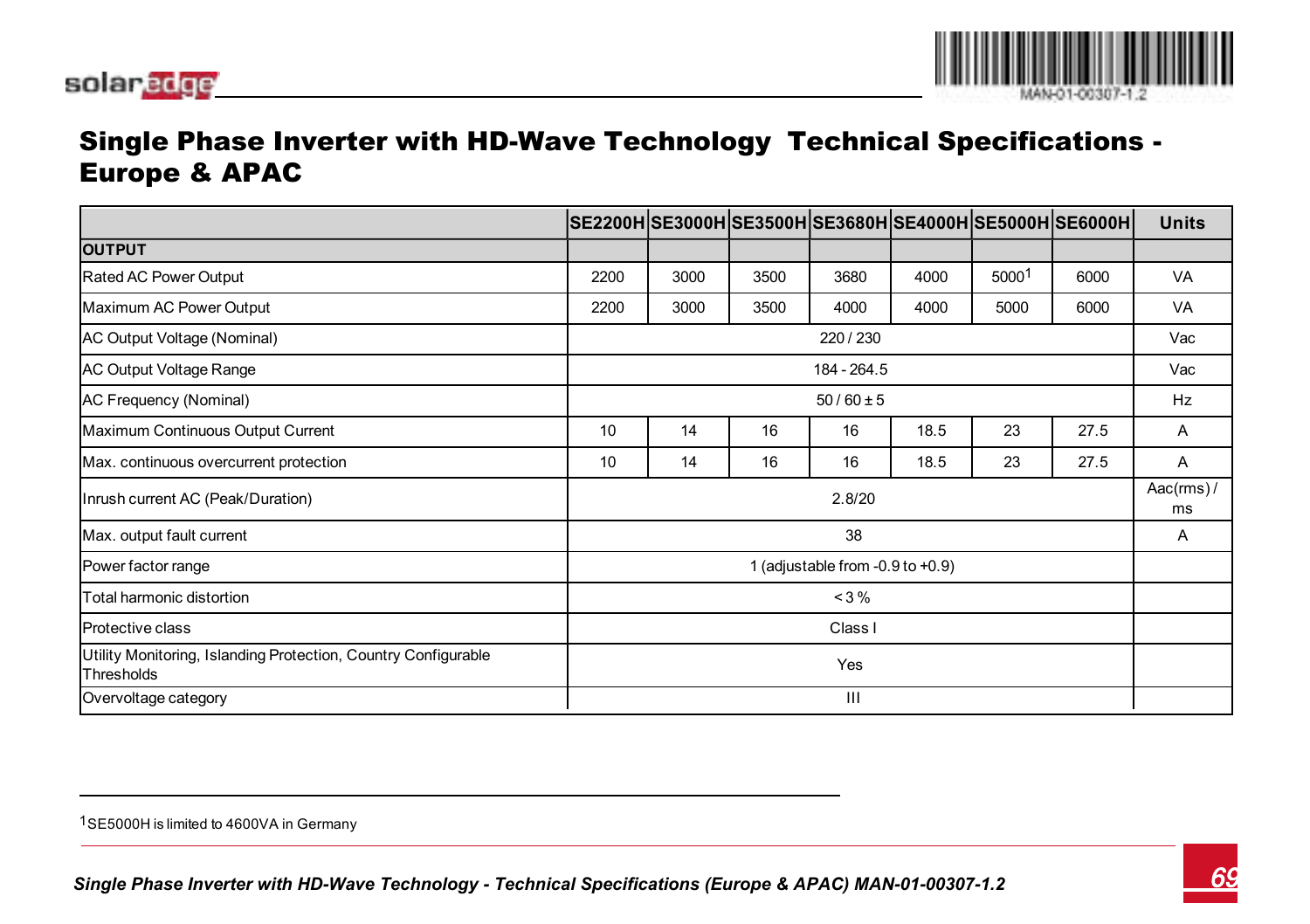|                                     |             | SE2200H SE3000H SE3500H SE3680H SE4000H SE5000H SE6000H                                                                             |      |                        |      |      |      | Units |
|-------------------------------------|-------------|-------------------------------------------------------------------------------------------------------------------------------------|------|------------------------|------|------|------|-------|
| <b>INPUT</b>                        |             |                                                                                                                                     |      |                        |      |      |      |       |
| Recommended Maximum DC Power        | 3400        | 4650                                                                                                                                | 5425 | 5700                   | 6200 | 7750 | 9300 | W     |
| Transformer-less, Ungrounded        |             |                                                                                                                                     |      | Yes                    |      |      |      |       |
| Maximum Input Voltage               |             |                                                                                                                                     |      | 480                    |      |      |      | Vdc   |
| Nominal DC Input Voltage            |             |                                                                                                                                     |      | 380                    |      |      |      | Vdc   |
| Maximum Input Current               | 6.5         | 9                                                                                                                                   | 10   | 10.5                   | 11.5 | 13.5 | 16.5 | Adc   |
| Maximum back-feed current           |             |                                                                                                                                     |      | 0                      |      |      |      |       |
| Reverse-Polarity Protection         |             |                                                                                                                                     |      | Yes                    |      |      |      |       |
| Ground-Fault Isolation Detection    |             |                                                                                                                                     |      | 600kΩ Sensitivity      |      |      |      |       |
| Overvoltage category                |             |                                                                                                                                     |      | Ш                      |      |      |      |       |
| Maximum Inverter Efficiency         |             |                                                                                                                                     |      | 99.2                   |      |      |      | $\%$  |
| <b>European Weighted Efficiency</b> | 98.3        |                                                                                                                                     |      | 98.8                   |      |      | 99   | %     |
| <b>Nighttime Power Consumption</b>  |             |                                                                                                                                     |      | < 2.5                  |      |      |      | W     |
| <b>ADDITIONAL FEATURES</b>          |             |                                                                                                                                     |      |                        |      |      |      |       |
| Supported Communication Interfaces  |             | RS485, Ethernet, ZigBee (optional), Wi-Fi (optional), Cellular (Optional) /                                                         |      |                        |      |      |      |       |
| Smart Energy Management             |             | Export Limitation, Home Energy Management, StorEdge applications                                                                    |      |                        |      |      |      |       |
| <b>STANDARD COMPLIANCE</b>          |             |                                                                                                                                     |      |                        |      |      |      |       |
| Safety                              |             |                                                                                                                                     |      | IEC-62109-1/2, AS-3100 |      |      |      |       |
| <b>IGrid Connection Standards</b>   | NRS 097-2-1 | AS-4777, VDE-AR-N-4105, VDE 0126-1-1, UTE_C_15-712, G83/2, G59/3,<br>CEI-021, EN 50438, IEC61727, IEC62116, ÖNORM, TF3.2.1, C10-11, |      |                        |      |      |      |       |



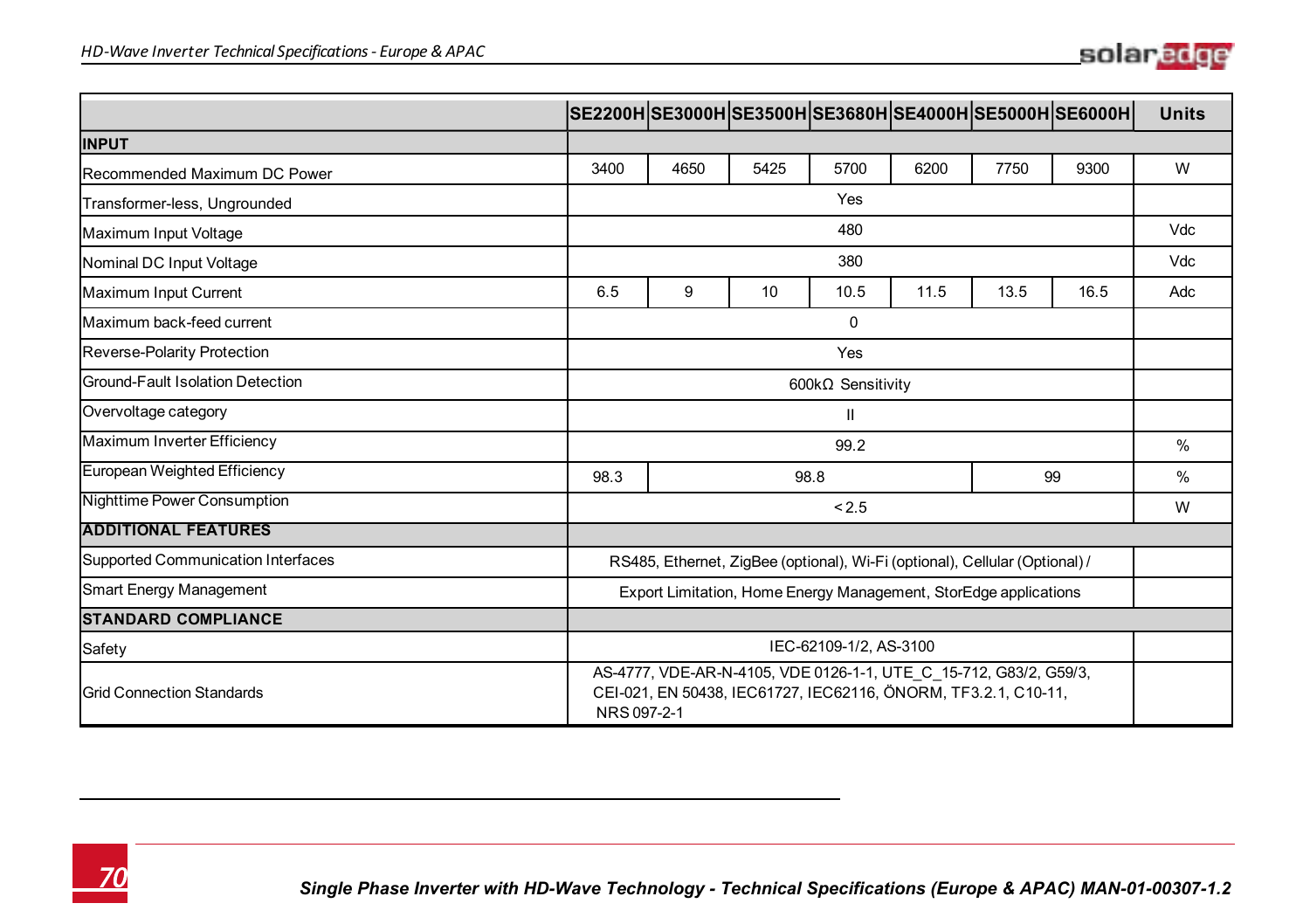

|                                          | $ SE2200H SE3000H SE3500H SE3680H SE4000H SE5000H SE6000H $                  |               |   |                 | <b>Units</b> |
|------------------------------------------|------------------------------------------------------------------------------|---------------|---|-----------------|--------------|
| Emissions                                | IEC61000-6-2, IEC61000-6-3, IEC61000-3-11, IEC61000-3-12, FCC part15 class B |               |   |                 |              |
| <b>RoHS</b>                              | Yes                                                                          |               |   |                 |              |
| <b>INSTALLATION SPECIFICATIONS</b>       |                                                                              |               |   |                 |              |
| AC Output - Cable Gland diameter         | $9 - 16$                                                                     |               |   | mm              |              |
| AC Supported Wire Cross Section          | $1 - 16$                                                                     |               |   | mm <sup>2</sup> |              |
| DC Input                                 | $1 \times MC4$                                                               | 2 x MC4 pairs |   |                 |              |
| Dimensions (HxWxD)                       | 280 x 370 x 142                                                              |               |   |                 | mm           |
| Noise                                    | < 25                                                                         |               |   |                 | dBA          |
| Weight                                   | 7.8                                                                          |               | 9 | 10.6            | kg           |
| Cooling                                  | <b>Natural Convection</b>                                                    |               |   |                 |              |
| Operating Temperature Range <sup>1</sup> | -20 to +60 (-40 $^{\circ}$ C option)                                         |               |   |                 | $^{\circ}C$  |
| <b>Protection Rating</b>                 | IP65 / Type 3R - Outdoor and Indoor                                          |               |   |                 |              |

Recommended circuit breaker/ fuse size to use at the connection point of the SolarEdge inverter to the grid:

| Inverter       | <b>Maximum Output Current (A)</b> | Minimum Fuse Rating (A) | Maximum fuse rating (A) |
|----------------|-----------------------------------|-------------------------|-------------------------|
| <b>SE2200H</b> | 10                                | 16                      | 38                      |
| <b>SE3000H</b> | 14                                | 20                      | 38                      |
| <b>SE3500H</b> | 16                                | 20                      | 38                      |
| <b>SE3680H</b> | 16                                | 20                      | 38                      |
| <b>SE4000H</b> | 18.5                              | 25                      | 38                      |
| <b>SE5000H</b> | 23                                | 32                      | 38                      |
| <b>SE6000H</b> | 27.5                              | 40                      | 50                      |

1For power de-rating information refer to: <https://www.solaredge.com/sites/default/files/se-temperature-derating-note.pdf>